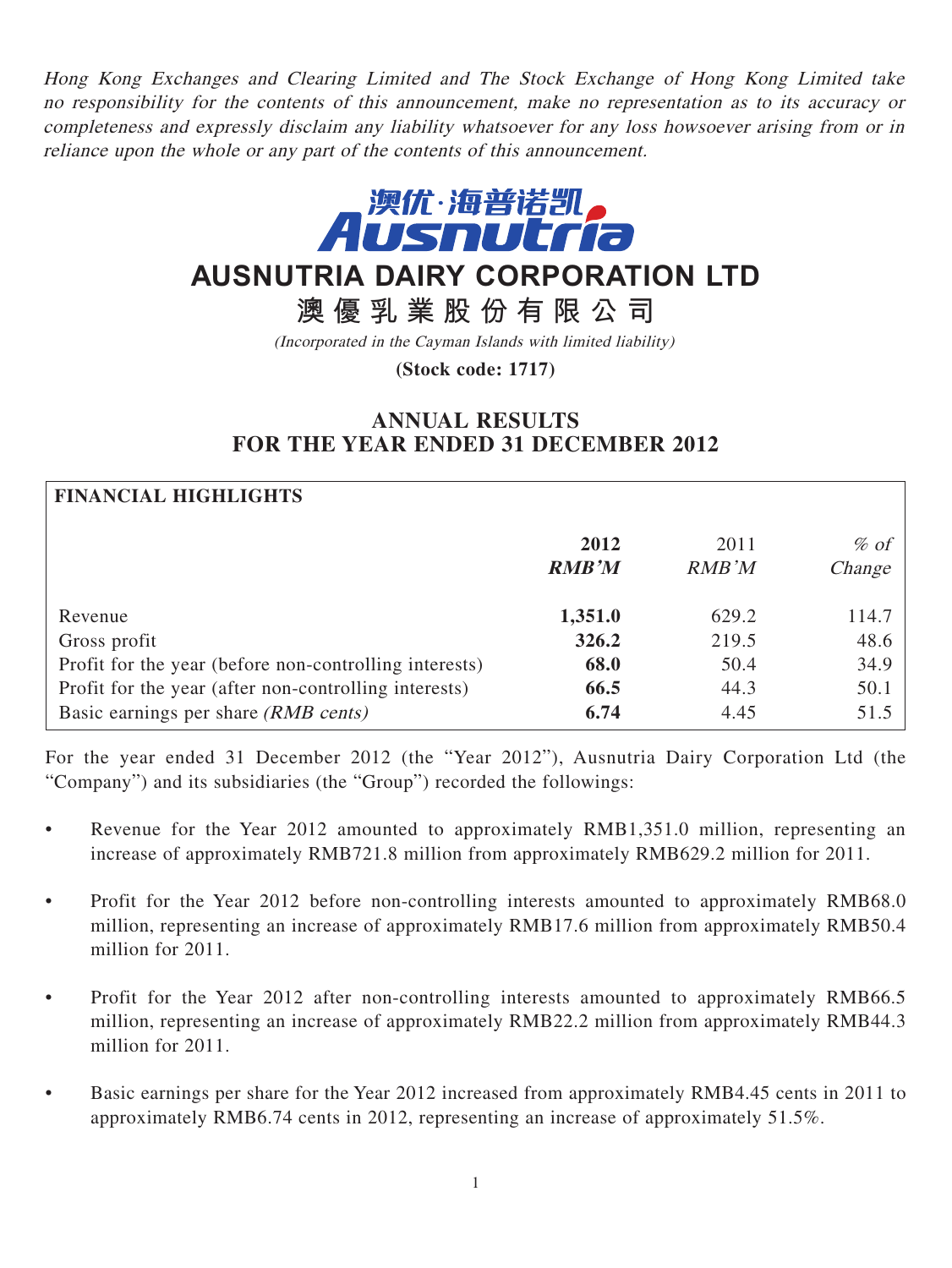The board (the "Board") of directors (the "Directors") of the Company is pleased to announce the audited consolidated financial results of the Company and the Group for the Year 2012 together with the comparative figures for the corresponding year in 2011 (the "Year 2011") as follows:

### **CONSOLIDATED STATEMENT OF COMPREHENSIVE INCOME**

Year ended 31 December 2012

|                                                                                                                                     | <b>Notes</b>   | 2012<br><b>RMB'000</b>                       | 2011<br><b>RMB'000</b>                      |
|-------------------------------------------------------------------------------------------------------------------------------------|----------------|----------------------------------------------|---------------------------------------------|
| <b>REVENUE</b><br>Cost of sales                                                                                                     | $\mathfrak{I}$ | 1,350,996<br>(1,024,803)                     | 629,214<br>(409, 742)                       |
| Gross profit<br>Other income and gains<br>Selling and distribution expenses<br>Administrative expenses                              | 5              | 326,193<br>22,222<br>(156, 355)<br>(74, 533) | 219,472<br>25,976<br>(127,318)<br>(44, 446) |
| Other expenses<br>Finance costs<br>Share of profits and losses of associates<br>Gain on remeasurement of interests upon acquisition | 7              | (27, 807)<br>(4,315)                         | (19, 493)<br>(1,436)<br>5,006<br>14,126     |
| Profit before tax<br>Income tax expense                                                                                             | 6<br>8         | 85,405<br>(17, 388)                          | 71,887<br>(21, 453)                         |
| PROFIT FOR THE YEAR                                                                                                                 |                | 68,017                                       | 50,434                                      |
| Attributable to:<br>Owners of the parent<br>Non-controlling interests                                                               |                | 66,490<br>1,527                              | 44,275<br>6,159                             |
|                                                                                                                                     |                | 68,017                                       | 50,434                                      |
| <b>OTHER COMPREHENSIVE INCOME/(LOSS)</b>                                                                                            |                |                                              |                                             |
| Exchange differences on translating foreign operations                                                                              |                | 5,153                                        | (27,360)                                    |
| <b>OTHER COMPREHENSIVE INCOME/(LOSS)</b><br><b>FOR THE YEAR</b>                                                                     |                | 5,153                                        | (27,360)                                    |
| <b>TOTAL COMPREHENSIVE INCOME FOR THE YEAR</b>                                                                                      |                | 73,170                                       | 23,074                                      |
| Attributable to:<br>Owners of the parent<br>Non-controlling interests                                                               |                | 69,386<br>3,784                              | 28,861<br>(5,787)                           |
|                                                                                                                                     |                | 73,170                                       | 23,074                                      |
| <b>EARNINGS PER SHARE ATTRIBUTABLE</b><br>TO ORDINARY EQUITY HOLDERS<br>OF THE PARENT                                               |                |                                              |                                             |
| $-$ basic and diluted (RMB)                                                                                                         | $\mathcal{G}$  | 6.74 cents                                   | 4.45 cents                                  |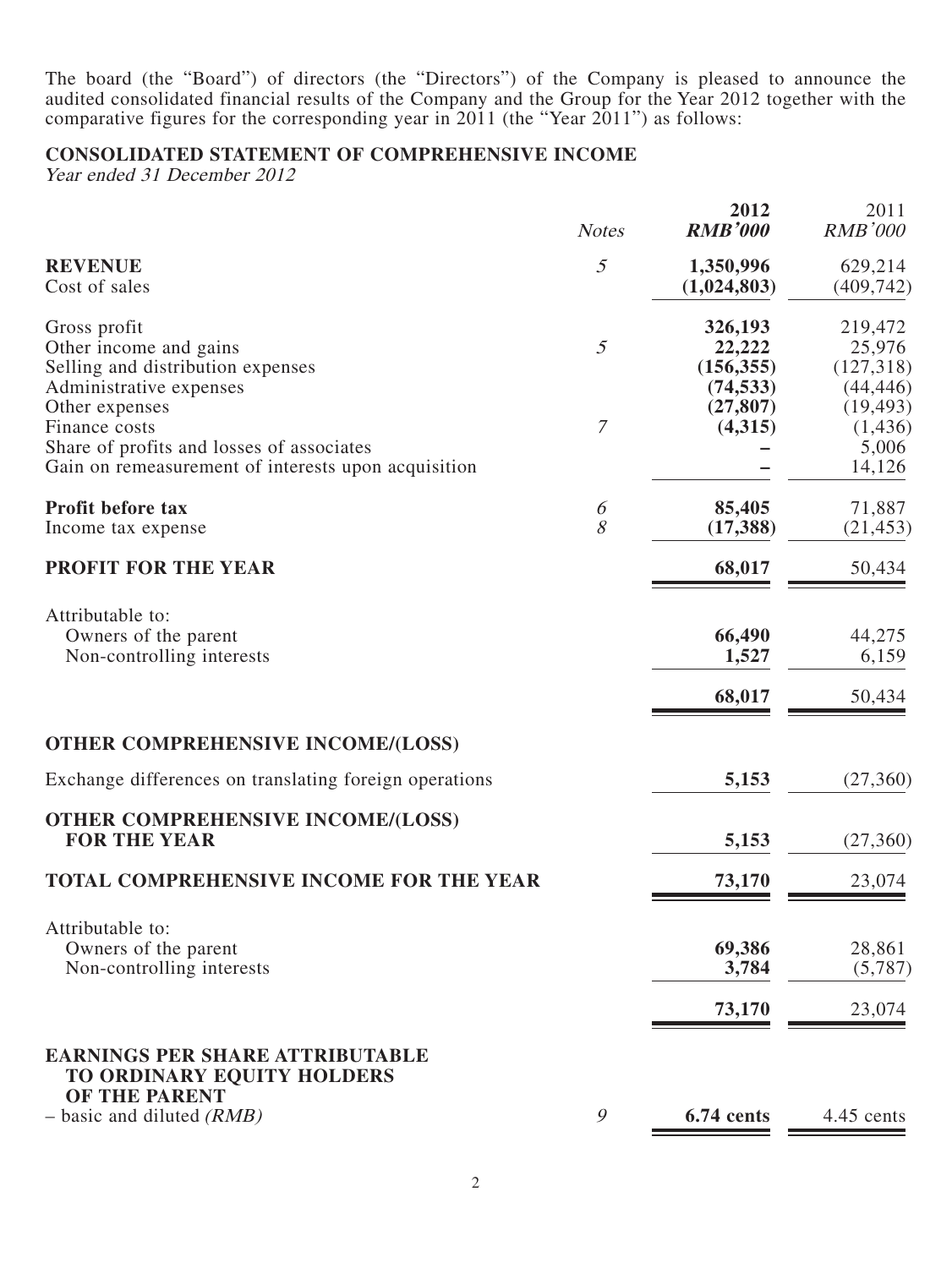### **CONSOLIDATED STATEMENT OF FINANCIAL POSITION**

31 December 2012

|                                                  |              | 2012           | 2011           |
|--------------------------------------------------|--------------|----------------|----------------|
|                                                  | <b>Notes</b> | <b>RMB'000</b> | <b>RMB'000</b> |
| <b>NON-CURRENT ASSETS</b>                        |              |                |                |
| Property, plant and equipment                    |              | 264,290        | 251,619        |
| Prepaid land lease payments                      |              | 2,142          | 2,199          |
| Goodwill                                         |              | 84,466         | 82,891         |
| Other intangible assets                          |              | 30,107         | 31,305         |
| Investments in associates                        |              |                | 1,730          |
| Deferred tax assets                              |              | 25,285         | 22,896         |
| Total non-current assets                         |              | 406,290        | 392,640        |
| <b>CURRENT ASSETS</b>                            |              |                |                |
| Inventories                                      | 10           | 190,935        | 261,614        |
| Trade and bills receivables                      | 11           | 141,297        | 177,792        |
| Prepayments, deposits and other receivables      |              | 77,330         | 49,384         |
| Held-to-maturity investments                     |              | 60,000         | 200,000        |
| Tax recoverable                                  |              | 9,797          | 3,819          |
| Time deposits                                    |              | 420,000        | 110,000        |
| Cash and cash equivalents                        | 12           | 282,714        | 342,241        |
| Total current assets                             |              | 1,182,073      | 1,144,850      |
| <b>CURRENT LIABILITIES</b>                       |              |                |                |
| Trade payables                                   | 13           | 104,698        | 84,297         |
| Other payables and accruals                      |              | 229,654        | 259,508        |
| Derivative financial instruments                 |              | 1,129          | 1,175          |
| Interest-bearing bank loans and other borrowings |              | 95,555         | 91,386         |
| Tax payable                                      |              | 9,524          | 5,204          |
| Total current liabilities                        |              | 440,560        | 441,570        |
| <b>NET CURRENT ASSETS</b>                        |              | 741,513        | 703,280        |
| TOTAL ASSETS LESS CURRENT LIABILITIES            |              | 1,147,803      | 1,095,920      |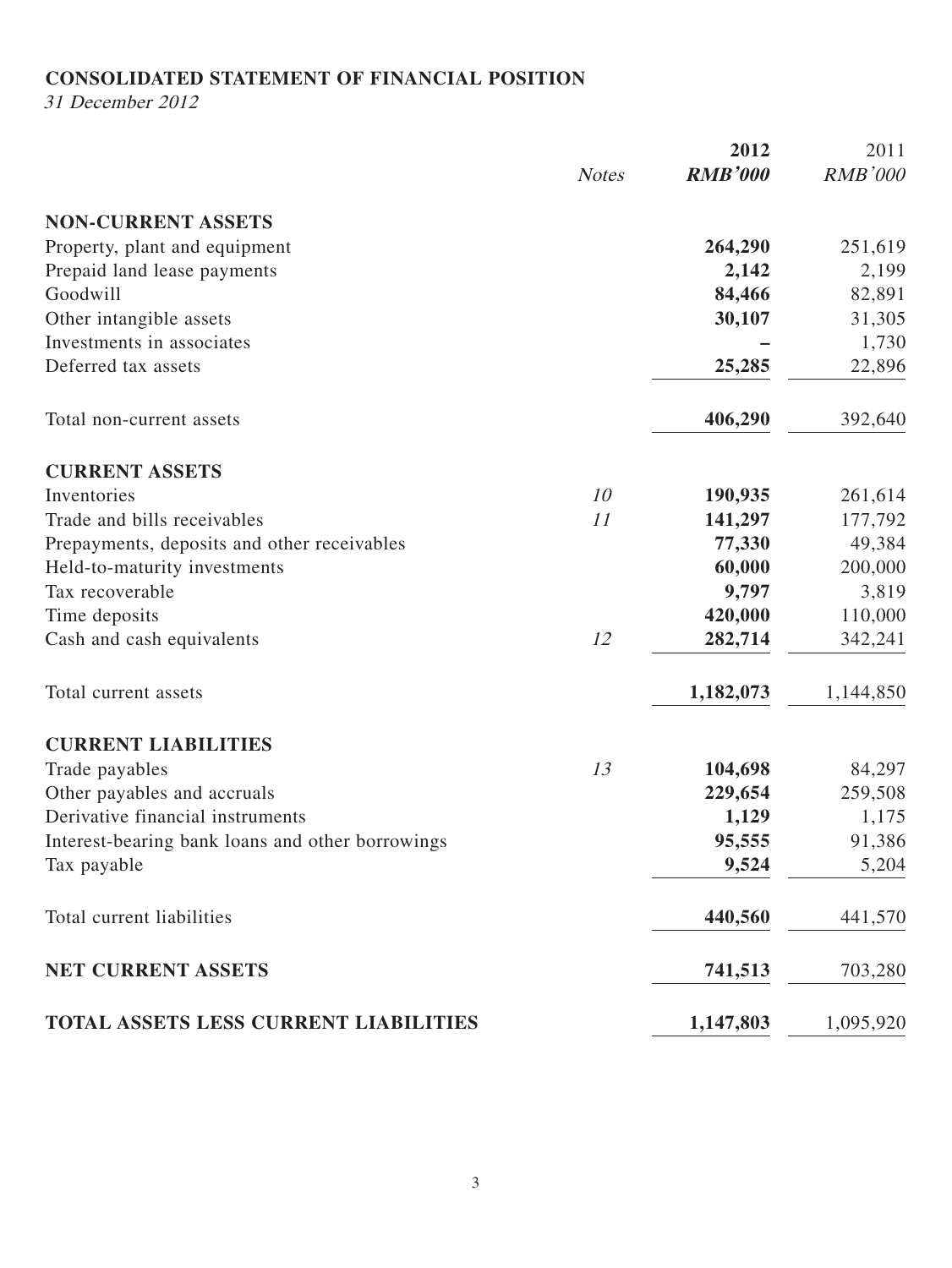|                                                  | 2012<br><b>RMB'000</b> | 2011<br><b>RMB'000</b> |
|--------------------------------------------------|------------------------|------------------------|
| <b>TOTAL ASSETS LESS CURRENT LIABILITIES</b>     | 1,147,803              | 1,095,920              |
| <b>NON-CURRENT LIABILITIES</b>                   |                        |                        |
| Interest-bearing bank loans and other borrowings | 39,007                 | 42,669                 |
| Defined benefit plan                             | 17,417                 | 13,207                 |
| Deferred tax liabilities                         | 27,552                 | 28,927                 |
| Other liabilities                                |                        | 490                    |
| Total non-current liabilities                    | 83,976                 | 85,293                 |
| Net assets                                       | 1,063,827              | 1,010,627              |
| <b>EQUITY</b>                                    |                        |                        |
| Equity attributable to owners of the parent      |                        |                        |
| Issued capital                                   | 86,866                 | 86,866                 |
| Reserves                                         | 900,666                | 840,376                |
|                                                  | 987,532                | 927,242                |
| Non-controlling interests                        | 76,295                 | 83,385                 |
| Total equity                                     | 1,063,827              | 1,010,627              |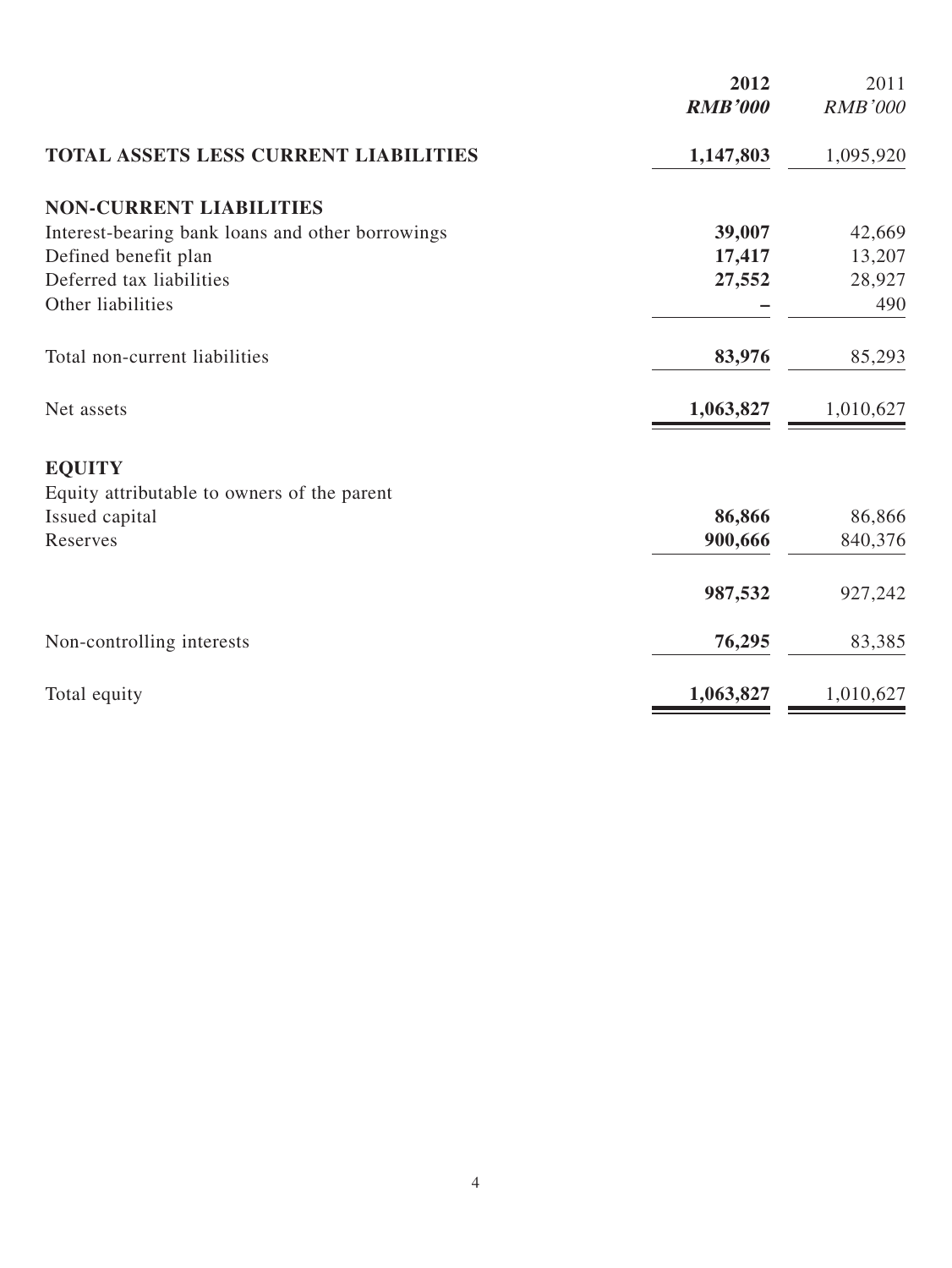# **EXTRACT OF INDEPENDENT AUDITOR'S REPORT**

The following is the extract of the independent auditor's report from Ernst & Young, the external auditors of the Company on the Group's consolidated financial statements for the Year 2012:

# "**BASIS FOR DISCLAIMER OF OPINION ON THE PROFIT AND CASH FLOWS**

As further explained in our report dated 5 December 2013 on the Group's consolidated financial statements for the year ended 31 December 2011, during the course of our audit, we noticed, among other matters, certain irregularities in the accounting records of a wholly-owned subsidiary of the Company, Ausnutria Dairy (China) Co., Ltd. ("Ausnutria China"). These irregularities mainly related to certain sales transactions and related accounts, including but not limited to, revenue, cost of sales, trade receivable, inventories and other payables (collectively referred to as the "Unresolved Issues"). The Unresolved Issues raised our concern over the authenticity of Ausnutria China's accounting records and supporting documents, including those relating to sales transactions in the amount of approximately RMB123 million (RMB143.5 million inclusive of value added-tax) recorded in the month of December 2011.

The Unresolved Issues mainly included the following.

- there were inconsistencies between goods delivery documents and the accounting records for certain sales transactions in December 2011, and replies from distributors (who are customers of the Group) to supplementary confirmation procedures initiated by Ausnutria China regarding the December 2011 sales transactions revealed further anomalies;
- there were discrepancies during 2011 between the quantity of inventories sold in the accounting records and the quantity of inventories delivered to the distributors in summary delivery records provided by the Group's logistic service provider; and
- data in the old sales order system, which should have ceased to be used from October 2011, had been manually altered after that time, and data in the inventory barcode system had been manually altered without reasonable cause.

We reported the Unresolved Issues to the board of directors of the Company (the "Board") in March 2012. This led to the establishment by the Board of a special review committee of the Company (the "SRC") on 29 March 2012, whose findings cast doubts over the completeness and authenticity of certain records and documents of Ausnutria China and over the reliability of the information and explanations provided to us by certain members of management of Ausnutria China.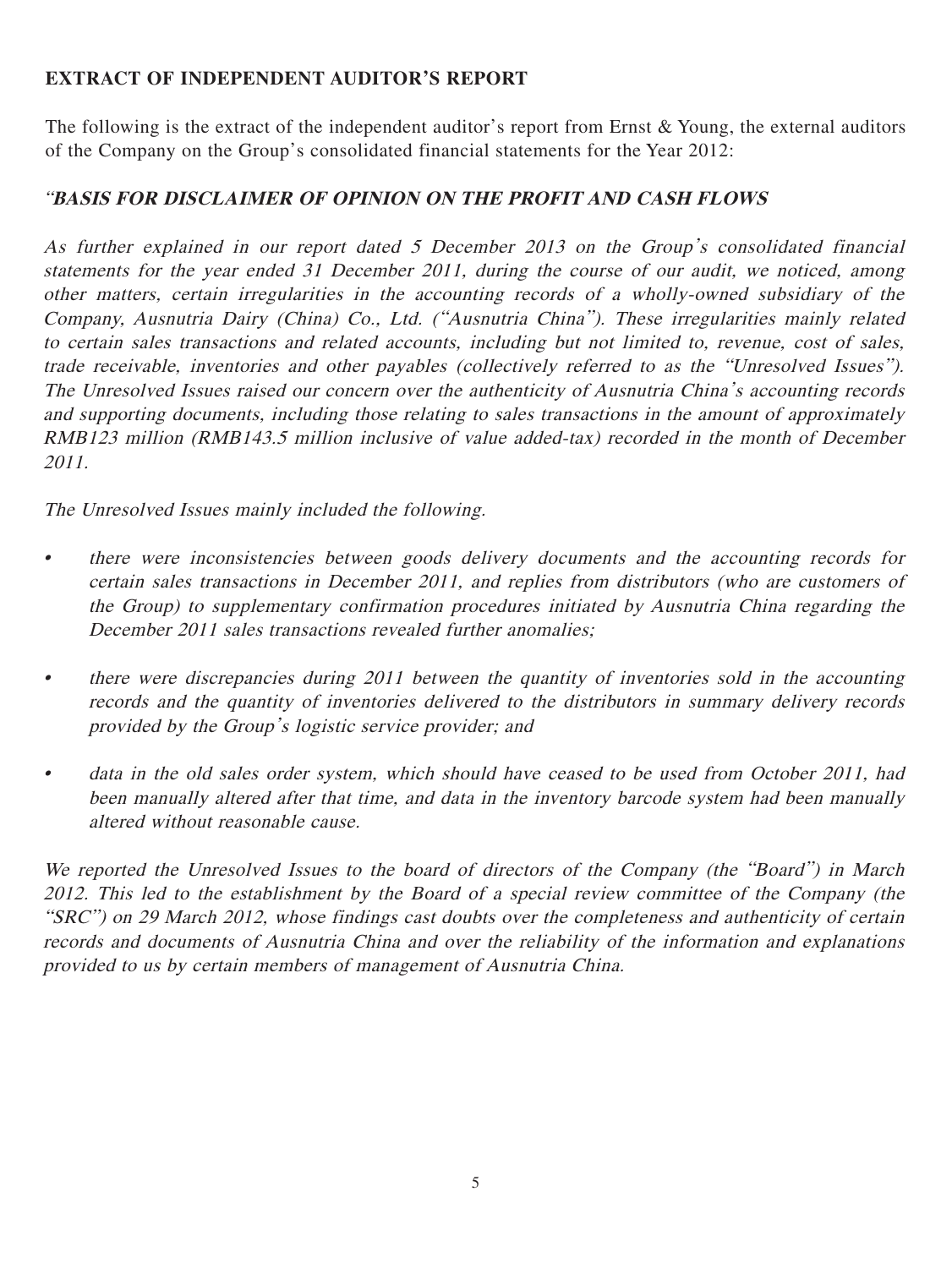As further explained in note 2, at the request of the SRC, the chief financial officer of the Company and several senior managers of Ausnutria China (the "Management") performed certain procedures to quantify the financial impact of the Unresolved Issues on the financial statements. As a result of these procedures, the Management, the SRC and the Board identified adjustments for the reduction of accounts receivable amounting to RMB236 million and the increase in inventory amounting to RMB63 million that were required to be put through to the financial statements for the year ended 31 December 2012.

The Management, the SRC and the Board considered that the best available information on hand for the purpose of quantifying the financial impact of such adjustments on the year ended 31 December 2011 and prior years was the order books (the "Order Books") maintained by the staff in the sales accounting department to keep track of the sales order status of, and cash receipts from, distributors. The Company estimated the adjustments required for revenue for the year ended 31 December 2011 and prior years using the total monetary amounts of sales orders received as recorded in the Order Books, after adjusting for those orders received around the respective year end dates to allow for the estimated timing of delivery to distributors. Regarding the cost of sales adjustments, the Company separately estimated the average gross margin rates which it considered to be reasonable for the year ended 31 December 2011 and prior years. Based on these estimations, the Management considered that RMB190 million of the RMB236 million adjustment to the accounts receivable should be adjusted to the accounts receivable at 31 December 2011 as a reduction of revenue and RMB53 million of the RMB63 million adjustment to inventory should be adjusted to the inventory at 31 December 2011 as a reduction of cost of sales, and the remaining adjustment on accounts receivable of RMB46 million and the remaining inventory adjustment of RMB10 million should be adjusted in the consolidated financial statements for the year ended 31 December 2012 as reduction of revenue and cost of sales.

For reasons described below, we were not able to satisfy ourselves on the validity, completeness and accuracy of the adjustments made by the Company for the year ended 31 December 2011 and prior years as a result of the above investigation and quantification. In particular, the procedures to restate the revenue amounts for the year ended 31 December 2011 and prior years by the Company were primarily based on the Order Books, which recorded the monetary amounts of sales orders, dates of orders received and dates of cash receipts using computer spreadsheets, but did not contain any information on the inventory type, quantity, unit price nor date of delivery. In addition, the Order Books were not part of Ausnutria China's financial reporting system, were not subject to the process of internal controls, and had not been reconciled with any other accounting-related documentation such as warehouse records or delivery documents. Furthermore, we have not been provided with sufficient documentation and explanations to support such estimates of average gross margin rates to our satisfaction. Accordingly, the adjustments made to cost of sales might not have the appropriate correlation to the above revenue adjustments, and the resulting gross profit might not have properly reflected the results of sales transactions for the respective years. In addition, the corresponding adjustments made to inventories, trade receivable and other payables might not reflect the amounts of inventories held and amounts due from and due to distributors at the respective year end dates. Due to the break down of the computer hard disk hosting the old sales system and lack of back-up data, there was no practical way for us to verify the authenticity and completeness of the sales order information in the Order Books and the sales cutoff estimates at the respective year end dates, as well as assessing whether the restated revenue amounts appropriately reflected the goods sold and delivered in the respective years.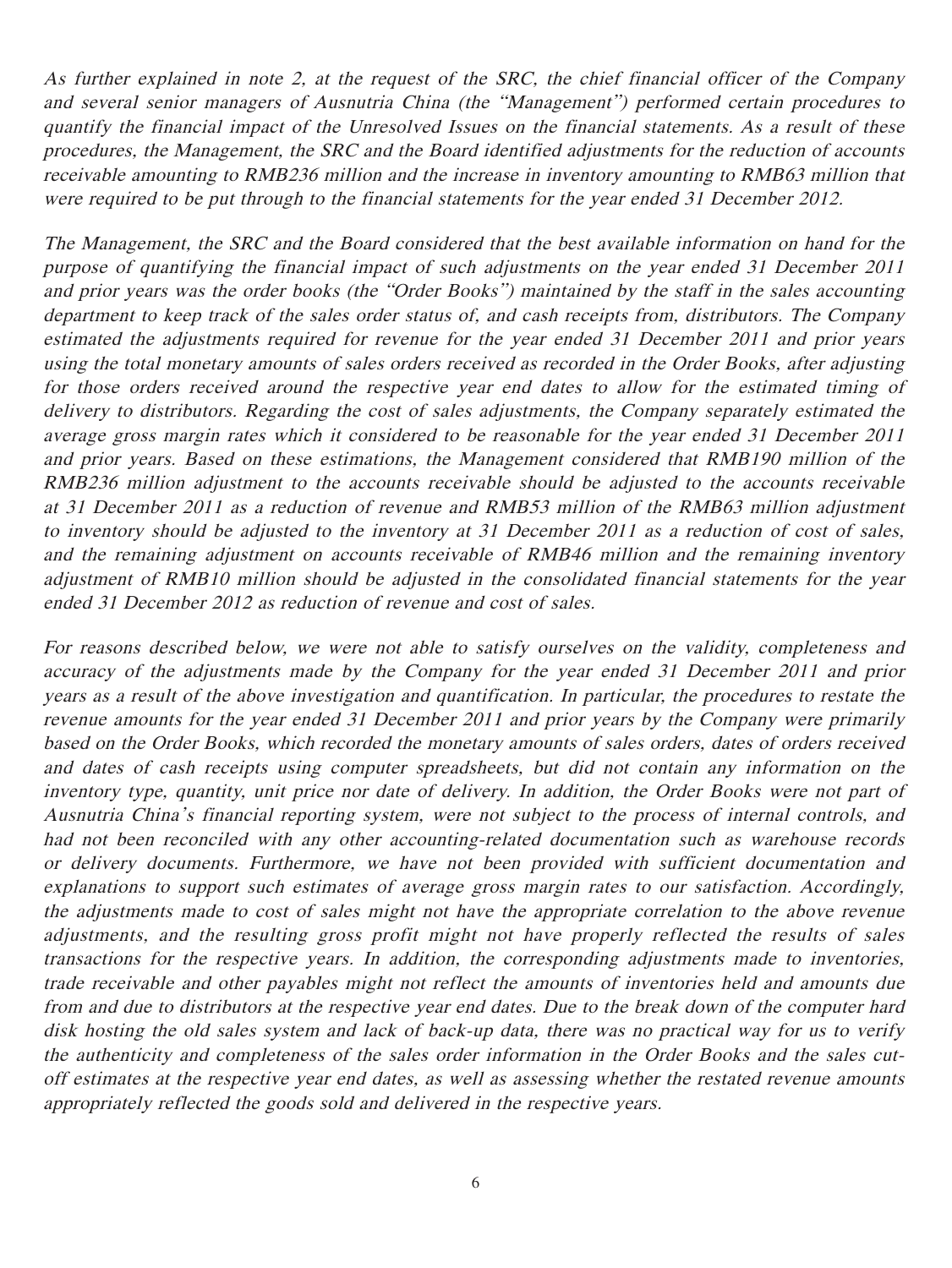In summary, we were unable to perform practicable audit procedures to satisfy ourselves on the reliability of information originated from the Order Books and estimates used in the determination of the sales transactions and related accounts. As a result, we disclaimed our opinion on the Group's consolidated financial statements for the year ended 31 December 2011 accordingly.

Furthermore, we were unable to perform practical audit procedures to ascertain whether the adjustments of RMB46 million and RMB10 million adjusted to the profit and loss account for the year ended 31 December 2012 should be adjusted in 2012 or prior years.

Any adjustments that might have been found necessary in respect of the above would have a consequential impact on the Group's opening balances of the consolidated financial statements as at 1 January 2012 and the Group's results for the year ended 31 December 2012 and the information presented in respect of the corresponding figures for the year ended 31 December 2011 in the consolidated financial statements for the year ended 31 December 2012.

# **DISCLAIMER OF OPINION ON THE PROFIT AND CASH FLOWS**

Because of the significance of the matters described in the Basis for Disclaimer of Opinion on the Profit and Cash Flows paragraphs, we have not been able to obtain sufficient appropriate audit evidence to provide a basis for an audit opinion on the profit and cash flows of the Group. Accordingly, we do not express an opinion on the Group's profit and cash flows for the year ended 31 December 2012.

# **UNMODIFIED OPINION ON THE FINANCIAL POSITION**

In our opinion, the company and consolidated statements of financial position give a true and fair view of the state of affairs of the Company and of the Group as at 31 December 2012 in accordance with International Financial Reporting Standards and have been properly prepared in accordance with the disclosure requirements of the Hong Kong Companies Ordinance."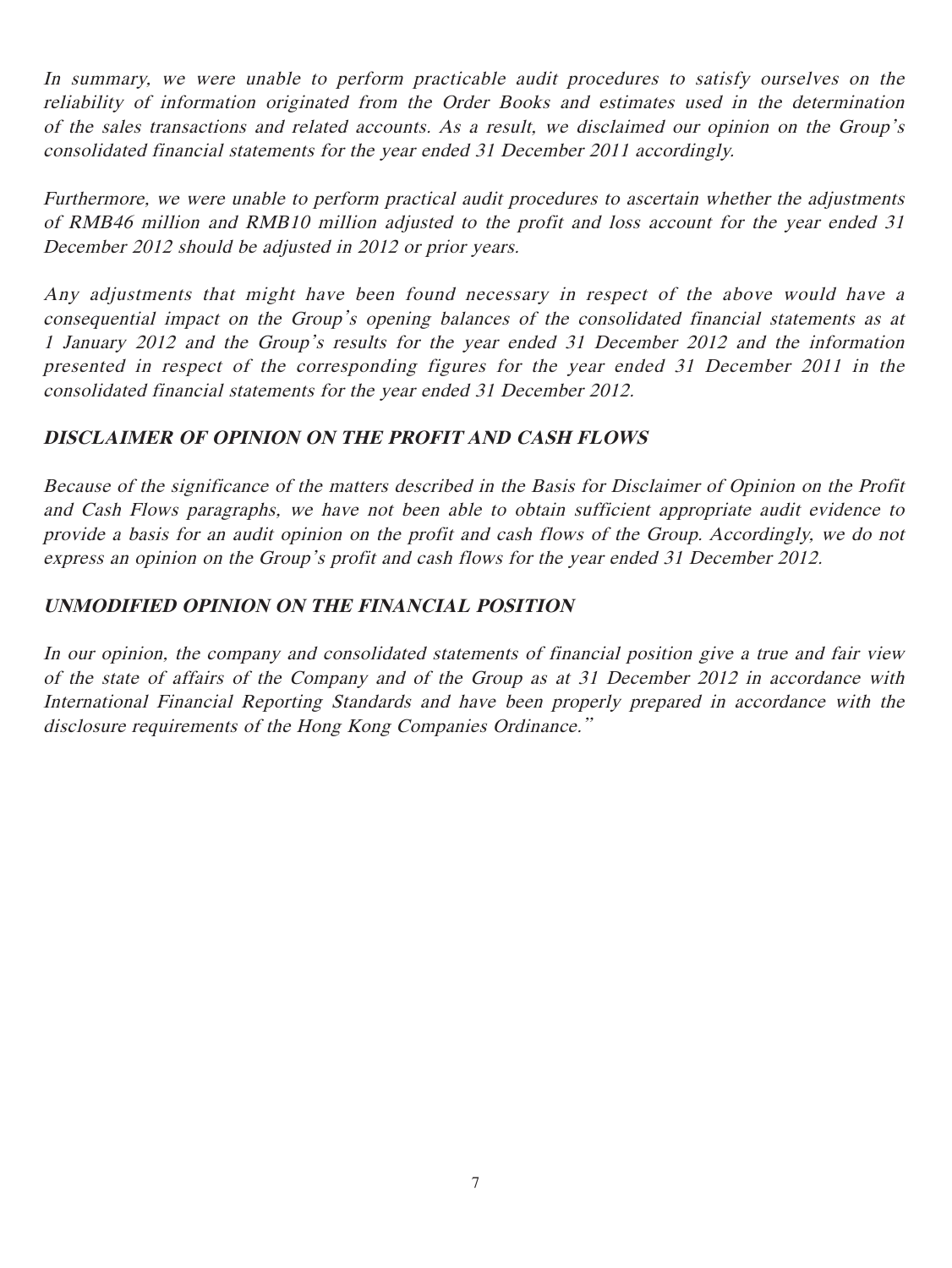# **NOTES TO THE FINANCIAL STATEMENTS**

31 December 2012

#### **1. CORPORATE INFORMATION**

The Company was incorporated as an exempted company with limited liability in the Cayman Islands on 8 June 2009. The registered office address of the Company is Cricket Square, Hutchins Drive, P.O. Box 2681, Grand Cayman KY1-1111, Cayman Islands. The principal offices of the Group are located in Mainland China, at Floor 9, XinDaXin Building, No. 168, HuangXing Road (M), Changsha City, Hunan Province; in Hong Kong, at Room 2101, Beautiful Group Tower, 77 Connaught Road Central, Central; and in the Netherlands, at Burgemeester Falkenaweg 58-1 (8442LE), Heerenveen. The shares of the Company were listed on The Main Board of The Stock Exchange of Hong Kong Limited (the "Stock Exchange") on 8 October 2009.

The Company acts as an investment holding company of the Group. The Group is principally engaged in the production, marketing and distribution of paediatric nutrition products in the People's Republic of China (the "PRC") and the dairy industry with production facilities based in the Netherlands and with activities ranging from research and development, milk collection, processing, production, packaging, marketing and sales of dairy products to customers in the Netherlands and other overseas countries.

#### **2. BASIS OF PREPARATION**

As mentioned in the Company's annual report for the year ended 31 December 2011, during the audit in respect of the financial statements for the year ended 31 December 2011, certain unresolved issues (the "Unresolved Issues") relating to Ausnutria Dairy (China) Co., Ltd. ("Ausnutria China", a major indirect wholly-owned subsidiary of the Company), were reported by Ernst & Young, the auditors of the Company, to the Board on 29 March 2012. On the same date, in the interest of the Company and its shareholders as a whole, the Company then applied for the suspension of trading of its shares on the Stock Exchange. Details in relation to the Unresolved Issues are set out in the announcement of the Company dated 28 June 2013.

On 29 March 2012, a special review committee (the "SRC") comprising two of the independent non-executive directors of the Company, namely Mr. Qiu Weifa and Mr. Chan Yuk Tong, was established by the Board to conduct a review in relation to the Unresolved Issues. The SRC, upon its establishment, requested certain management of the Group, consisting of the chief financial officer of the Company and several senior managers of Ausnutria China (the "Management") who were not associated in any way with the Unresolved Issues to carry out a review to, among other things, quantify the financial impact in relation to the Unresolved Issues. Based on its review, the Management informed the SRC prior to the commencement of the PwC Review (as defined herein below) that certain sales of Ausnutria China amounting to RMB123 million (equivalent to approximately RMB143.5 million (inclusive of 17% valued-added-tax in the PRC (the "VAT"))) were recorded in the accounting system of Ausnutria China in December 2011 (the "Questionable December Transactions"), but the goods had not yet been delivered to its distributors on or before 31 December 2011 and accordingly, should not be recognised as sales of Ausnutria China in December 2011.

Following the Unresolved Issues raised by Ernst & Young and the establishment of the SRC, King & Wood Mallesons ("KWM") were engaged by the SRC as the legal advisors to the SRC and the Board in relation to the Unresolved Issues. In turn, PricewaterhouseCoopers Limited ("PwC"), an independent professional adviser, was appointed by KWM on behalf of the SRC to conduct a forensic review (the "PwC Review") on the Unresolved Issues. PwC issued its report in relation to its findings on the PwC Review to KWM, which was copied to the SRC, on 12 August 2013.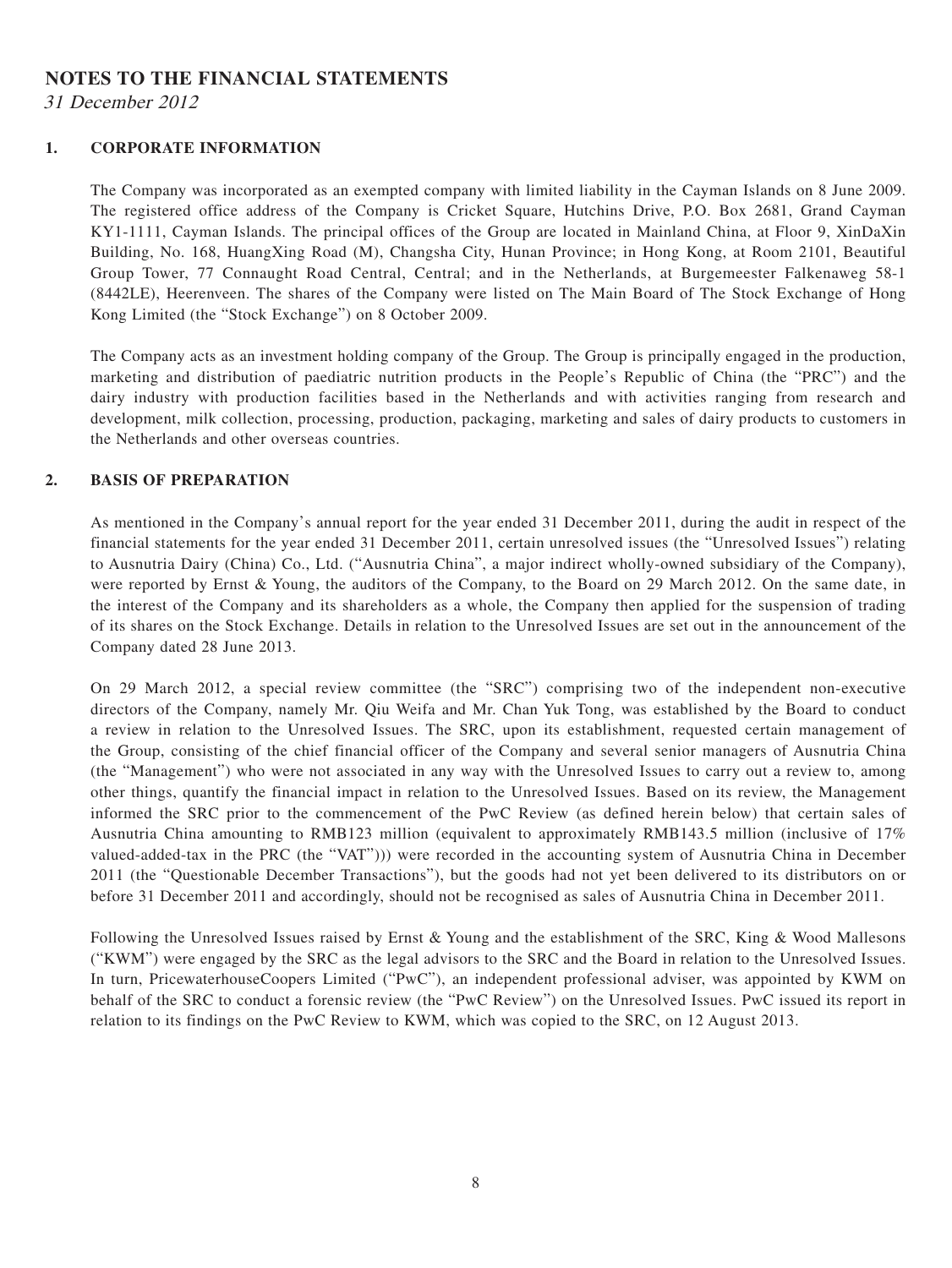The key findings of the PwC Review are:

- (a) the Questionable December Transactions (in respect of which the relevant underlying documents relating to a sample of the Questionable December Transactions appeared to be different from a sample of transactions of Ausnutria China for other months in 2011, and for which the goods involved had not been delivered to the distributors on or before 31 December 2011), should not be recognised as sales of Ausnutria China in December 2011;
- (b) the integrity of Ausnutria China's old sales order system (the "Old Sales Order System", which had ceased to be used since October 2011 but recorded the Questionable December Transactions) is questionable, as the data in which relating to the Questionable December Transactions had been manually altered. The integrity of the warehouse barcode system of Ausnutria China is also questionable as the data in the warehouse barcode system for December 2011 had been manually altered to match the data previously provided by the management of Ausnutria China to Ernst & Young; and
- (c) there were discrepancies between the accounting records of monthly quantity of goods delivered kept by the accounting department of Ausnutria China (the "Accounting Records") and information provided by the independent logistic service provider engaged by Ausnutria China involved in the Unresolved Issues during January to November 2011 as well as discrepancies in the inventory movement records between the Accounting Records and Ausnutria China's warehouse records (the "Warehouse Records") in 2011.

In addition to the Questionable December Transactions, PwC also identified other questionable transactions of Ausnutria China amounting to approximately RMB11.5 million (inclusive of 17% VAT) for November 2011 (the "Questionable November Transactions") and approximately RMB39.6 million (inclusive of 17% VAT) for the period from January to November in 2011 with a similar pattern to those of the Questionable December Transactions.

Further details in relation to the PwC Review are set out in the announcement of the Company on 18 August 2013.

Based on the results of the PwC Review and certain responses provided by the Management and the SRC, the Board found that certain employees in the accounting department, the information technology department, the sales department and the logistics department of Ausnutria China were involved in fabricating various delivery documents, including sales orders, delivery notes, the logistic service provider's delivery notes and goods receipts acknowledged by customers, which were presented to Ernst & Young for examination during the audit with a view to matching the financial data previously provided by certain employees of Ausnutria China to Ernst & Young and creating the impression that the Questionable November Transactions, the Questionable December Transactions and certain other questionable sales transactions during the period from January to November in 2011 had taken place before the relevant underlying goods were actually delivered. Based on the results of the PwC Review and other work performed by the Management and the SRC, the Board concluded that errors relating to the early recognition of revenue had occurred since October 2009 and extended into 2010 and 2011.

The SRC and the Board directed the Company to adopt measures to address the Unresolved Issues raised by Ernst & Young as well as the findings of the PwC Review. These measures have included the restructuring of the Board and the senior management of Ausnutria China, and the implementation of recommendations from an external professional internal control consultant on control weaknesses in the internal control(s) and information technology system(s) of the Company and Ausnutria China that may have given rise to the Unresolved Issues.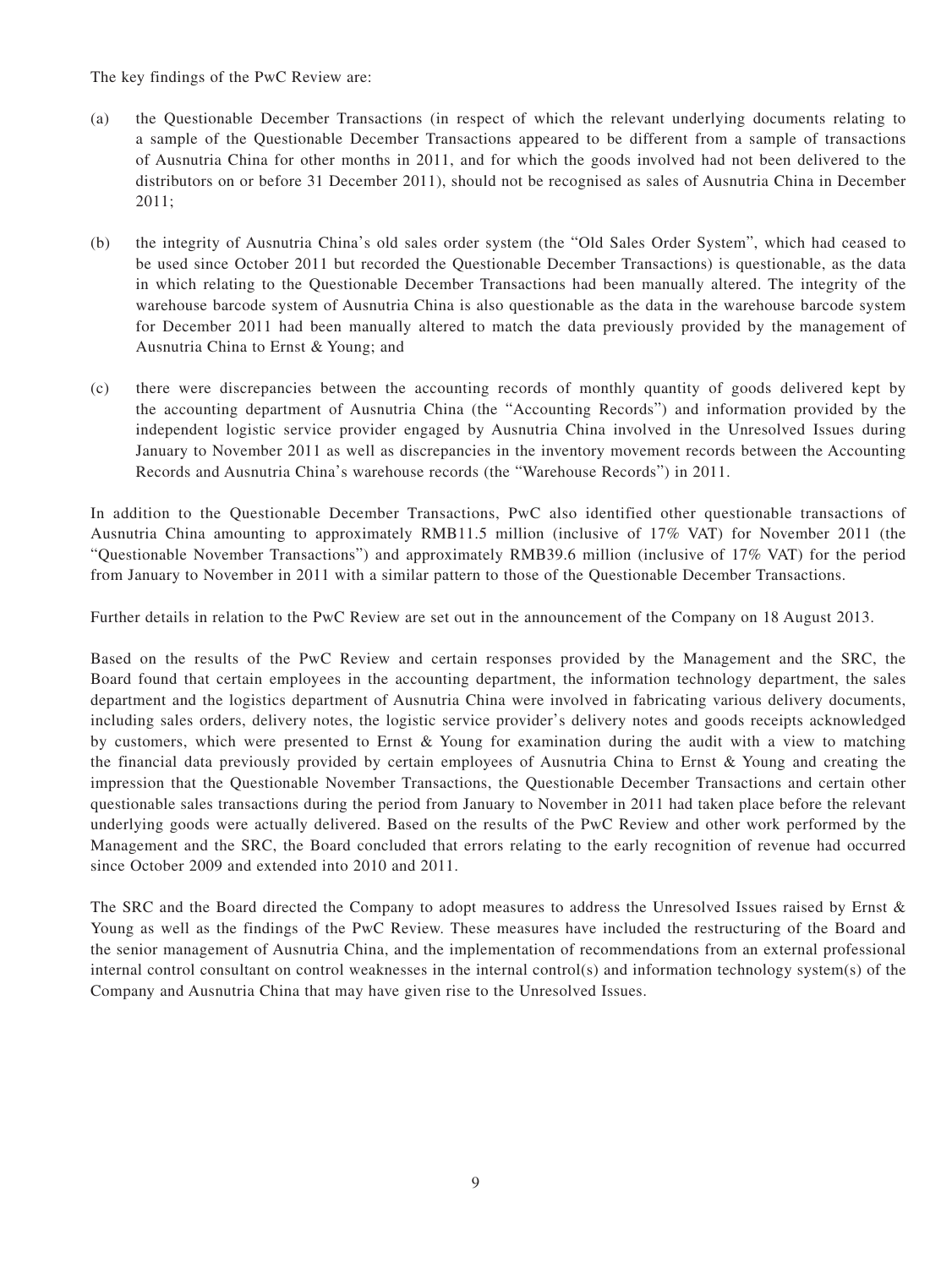Due to the fact that (i) the former chief financial officer of Ausnutria China and a number of employees who might have been involved in the Unresolved Issues had left Ausnutria China and the information gathered from other employees did not appear to be conclusive; (ii) some of the Accounting Records, the Warehouse Records and certain other supporting documents have been manually altered and/or forged; and (iii) the lack of complete and accurate records of Ausnutria China, as the hard disk which hosted the Old Sales Order System had been inoperable since March 2012 and there was no backed up data available, the SRC and the Board had doubts over the completeness and accuracy of the accounting records in relation to certain sales transactions and the corresponding cost of sales of Ausnutria China for the year ended 31 December 2011 and certain periods prior to that date (as mentioned above) and, accordingly, the related trade receivables and inventories as at 31 December 2011 and the reporting period dates of certain other periods prior to 31 December 2011 (as mentioned above).

The SRC and the Board noted that each of the staff in the sales accounting department (營銷財務部) of Ausnutria China had kept an order book for the distributors that he/she has been responsible for since around 2005 (the "Order Books"). The Order Books were prepared to keep track of the sales order status of and the cash receipts from Ausnutria China's distributors.

In view of the abovementioned doubts over the completeness and accuracy of the accounting records, as the Order Books are the best available alternative information that the SRC and the Board can reasonably rely on, the Management has used the information maintained by the sales accounting department in the Order Books to summarise all the orders and cash receipt information and compared them to the financial statements of Ausnutria China from January 2006 to December 2011. Certain additional procedures were also carried out by the Management, including but not limited to the confirmation and reconciliation of balances with the distributors as at 30 June 2013, certain rollback procedures based on the confirmed balances of trade receivables and reconciling the cash receipts as set out in the Order Books with Ausnutria China's bank statements for the relevant years.

Based on the results of the PwC Review and the information available at the date of approval of these consolidated financial statements, the SRC and the Board believe that the Questionable December Transactions, the Questionable November Transactions and other questionable sales transactions, if any, during the period from January to November in 2011 should have been excluded from this preparation of the consolidated financial statements of the Group for the year ended 31 December 2011 and all significant adjustments in relation to the Unresolved Issues have been put through to adjust the consolidated financial statements for the year ended 31 December 2011 and 2012.

#### **Basis of presentation**

These financial statements have been prepared in accordance with International Financial Reporting Standards ("IFRSs") (which include all International Financial Reporting Standards, International Accounting Standards ("IASs") and Interpretations) issued by the International Accounting Standards Board (the "IASB"), and the disclosure requirements of the Hong Kong Companies Ordinance. They have been prepared under the historical cost convention, except for derivative financial instruments, which have been measured at fair value. These financial statements are presented in Renminbi ("RMB") and all values are rounded to the nearest thousand (RMB'000) except when otherwise indicated.

#### **Basis of consolidation**

The consolidated financial statements include the financial statements of the Company and its subsidiaries (collectively referred to as the "Group") for the year ended 31 December 2012. The financial statements of the subsidiaries are prepared for the same reporting period as the Company, using consistent accounting policies. The results of subsidiaries are consolidated from the date of acquisition, being the date on which the Group obtains control, and continue to be consolidated until the date that such control ceases. All intra-group balances, transactions, unrealised gains and losses resulting from intra-group transactions and dividends are eliminated on consideration in full.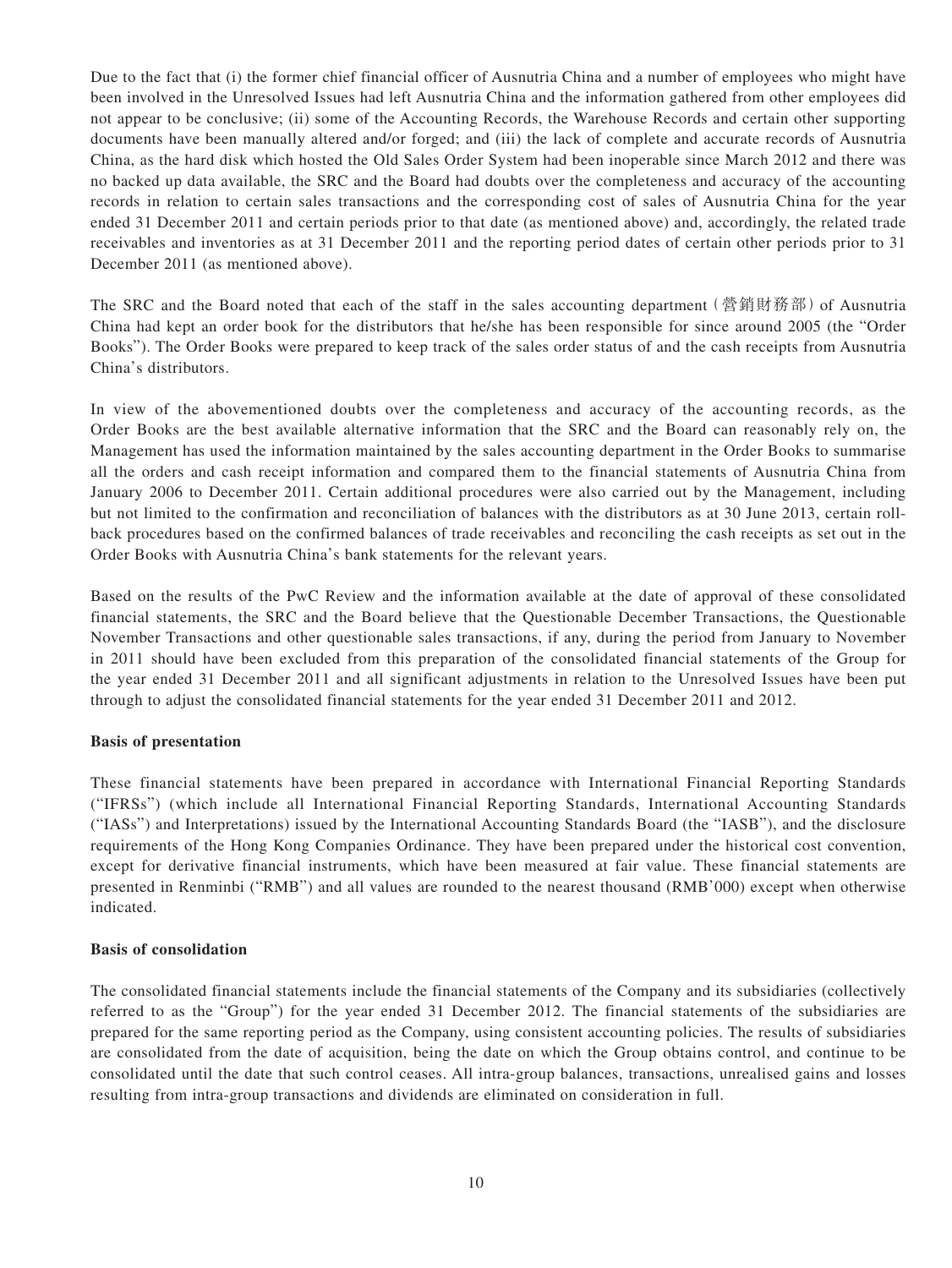#### **3. CHANGES IN ACCOUNTING POLICIES AND DISCLOSURES**

The Group has adopted the following revised IFRSs for the first time for the current year's financial information.

| <b>IFRS</b> 1 Amendments | Amendments to IFRS 1 First-time Adoption of International Financial Reporting<br>Standards – Severe Hyperinflation and Removal of Fixed Dates for First-time<br><i>Adopters</i> |
|--------------------------|---------------------------------------------------------------------------------------------------------------------------------------------------------------------------------|
| <b>IFRS</b> 7 Amendments | Amendments to IFRS 7 Financial Instruments: Disclosures – Transfers of Financial<br>Assets                                                                                      |
| IAS 12 Amendments        | Amendments to IAS 12 Income Tax – Deferred Tax: Recovery of Underlying Assets                                                                                                   |

The adoption of the revised IFRSs has had no significant financial effect on these financial information.

#### **4. OPERATING SEGMENT INFORMATION**

For management purposes, the Group is organised into business units based on their products and services and has two reportable operating segments in 2012 as follows:

- (a) the Ausnutria segment comprises the manufacture and sale of own-branded paediatric cow milk formula products in Mainland China and Hong Kong; and
- (b) the Ausnutria Hyproca segment comprises the manufacture and sale of dairy products in the Netherlands on a subcontract basis for its customers as well as for the sale of its own-branded products in Mainland China and other overseas countries.

Management monitors the results of the Group's operating segments separately for the purpose of making decisions about resources allocation and performance assessment. Segment performance is evaluated based on reportable segment profit which is a measure of adjusted profit before tax from continuing operations. The adjusted profit before tax from continuing operations is measured consistently with the Group's profit before tax from continuing operations except that interest income, finance costs, as well as unallocated head office and corporate results are excluded from such measurement.

Segment assets exclude cash and cash equivalents, held-to-maturity investments, and other unallocated head office and corporate assets as these assets are managed on a group basis.

Segment liabilities exclude interest-bearing bank and other borrowings as these liabilities are managed on a group basis.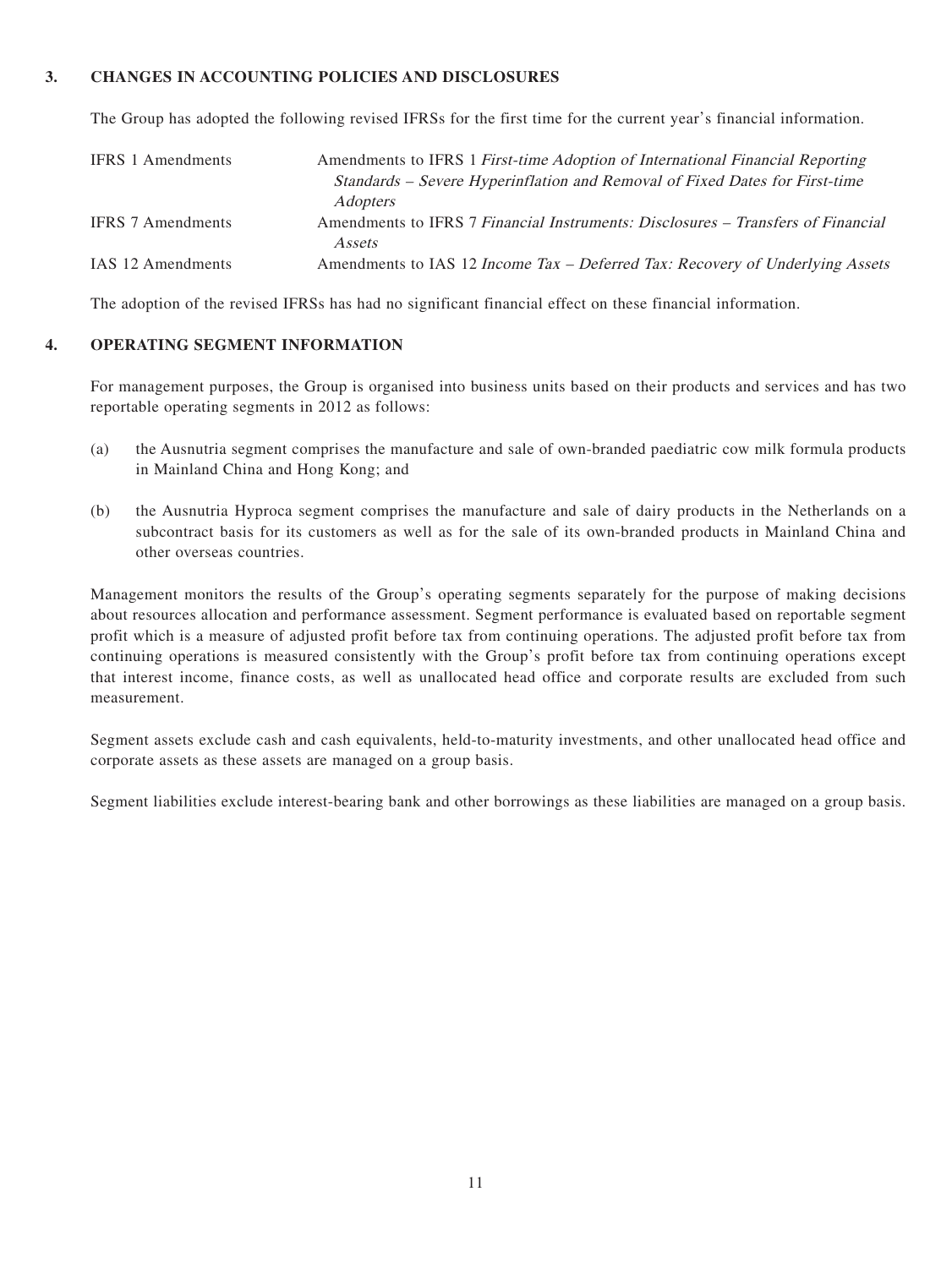|                                                | Year ended 31 December 2012 |                           |                                |
|------------------------------------------------|-----------------------------|---------------------------|--------------------------------|
|                                                | Ausnutria                   |                           |                                |
|                                                | Ausnutria<br><b>RMB'000</b> | Hyproca<br><b>RMB'000</b> | <b>Total</b><br><b>RMB'000</b> |
| <b>Segment revenue</b>                         |                             |                           |                                |
| Sales to external customers                    | 486,677                     | 864,319                   | 1,350,996                      |
| Intersegment sales                             |                             | 10,554                    | 10,554                         |
|                                                | 486,677                     | 874,873                   | 1,361,550                      |
| Reconciliation:                                |                             |                           |                                |
| Elimination of intersegment sales              |                             |                           | (10, 554)                      |
| Revenue from operations                        |                             |                           | 1,350,996                      |
| <b>Segment results</b>                         | 102,224                     | 3,048                     | 105,272                        |
| Reconciliation:                                |                             |                           |                                |
| Elimination of intersegment results            |                             |                           | (89)                           |
| Interest income                                |                             |                           | 12,316                         |
| Finance costs                                  |                             |                           | (4,315)                        |
| Corporate and other unallocated expenses       |                             |                           | (27, 779)                      |
| Profit before tax                              |                             |                           | 85,405                         |
| <b>Segment assets</b>                          | 221,269                     | 576,106                   | 797,375                        |
| Reconciliation:                                |                             |                           |                                |
| Elimination of intersegment receivables        |                             |                           | (586)                          |
| Corporate and other unallocated assets         |                             |                           | 791,574                        |
| Total assets                                   |                             |                           | 1,588,363                      |
| <b>Segment liabilities</b>                     | 163,585                     | 226,975                   | 390,560                        |
| Reconciliation:                                |                             |                           |                                |
| Elimination of intersegment payables           |                             |                           | (586)                          |
| Corporate and other unallocated liabilities    |                             |                           | 134,562                        |
| Total liabilities                              |                             |                           | 524,536                        |
| Other segment information                      |                             |                           |                                |
| Impairment losses recognised in profit or loss | 10,078                      | 19,405                    | 29,483                         |
| Depreciation and amortisation                  | 8,969                       | 26,335                    | 35,304                         |
| Capital expenditure*                           | 10,264                      | 32,501                    | 42,765                         |

\* Capital expenditure consists of additions to property, plant and equipment and intangible assets.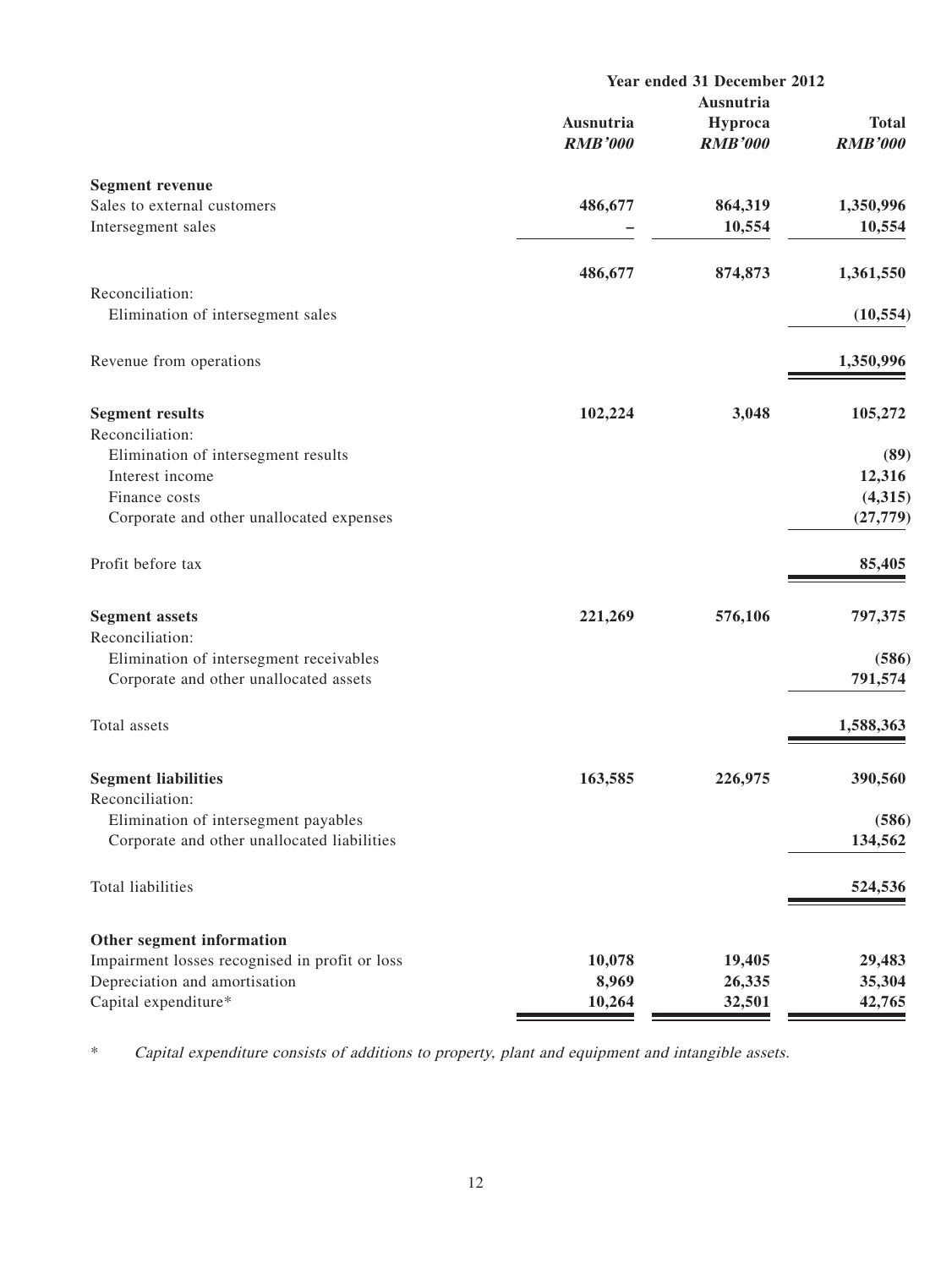|                                                | Year ended 31 December 2011<br>Ausnutria |                           |                         |
|------------------------------------------------|------------------------------------------|---------------------------|-------------------------|
|                                                | Ausnutria<br><b>RMB'000</b>              | Hyproca<br><b>RMB'000</b> | Total<br><b>RMB'000</b> |
| <b>Segment revenue</b>                         |                                          |                           |                         |
| Sales to external customers                    | 417,310                                  | 211,904                   | 629,214                 |
| Revenue from operations                        |                                          |                           | 629,214                 |
| <b>Segment results</b>                         | 57,986                                   | 18,023                    | 76,009                  |
| Reconciliation:                                |                                          |                           |                         |
| Interest income                                |                                          |                           | 5,002                   |
| Finance costs                                  |                                          |                           | (1, 436)                |
| Corporate and other unallocated expenses       |                                          |                           | (7,688)                 |
| Profit before tax                              |                                          |                           | 71,887                  |
| <b>Segment</b> assets                          | 343,471                                  | 552,390                   | 895,861                 |
| Reconciliation:                                |                                          |                           |                         |
| Elimination of intersegment receivables        |                                          |                           | (27, 804)               |
| Corporate and other unallocated assets         |                                          |                           | 669,433                 |
| Total assets                                   |                                          |                           | 1,537,490               |
| <b>Segment liabilities</b>                     | 264,996                                  | 198,237                   | 463,233                 |
| Reconciliation:                                |                                          |                           |                         |
| Elimination of intersegment payables           |                                          |                           | (27, 756)               |
| Corporate and other unallocated liabilities    |                                          |                           | 91,386                  |
| <b>Total liabilities</b>                       |                                          |                           | 526,863                 |
| Other segment information                      |                                          |                           |                         |
| Share of profits and losses of associates      | 5,006                                    |                           | 5,006                   |
| Impairment losses recognised in profit or loss | 1,307                                    |                           | 1,307                   |
| Investments in associates                      | 1,730                                    |                           | 1,730                   |
| Depreciation and amortisation                  | 5,251                                    | 5,468                     | 10,719                  |
| Capital expenditure*                           | 39,104                                   | 8,346                     | 47,450                  |

\* Capital expenditure consists of additions to property, plant and equipment and intangible assets.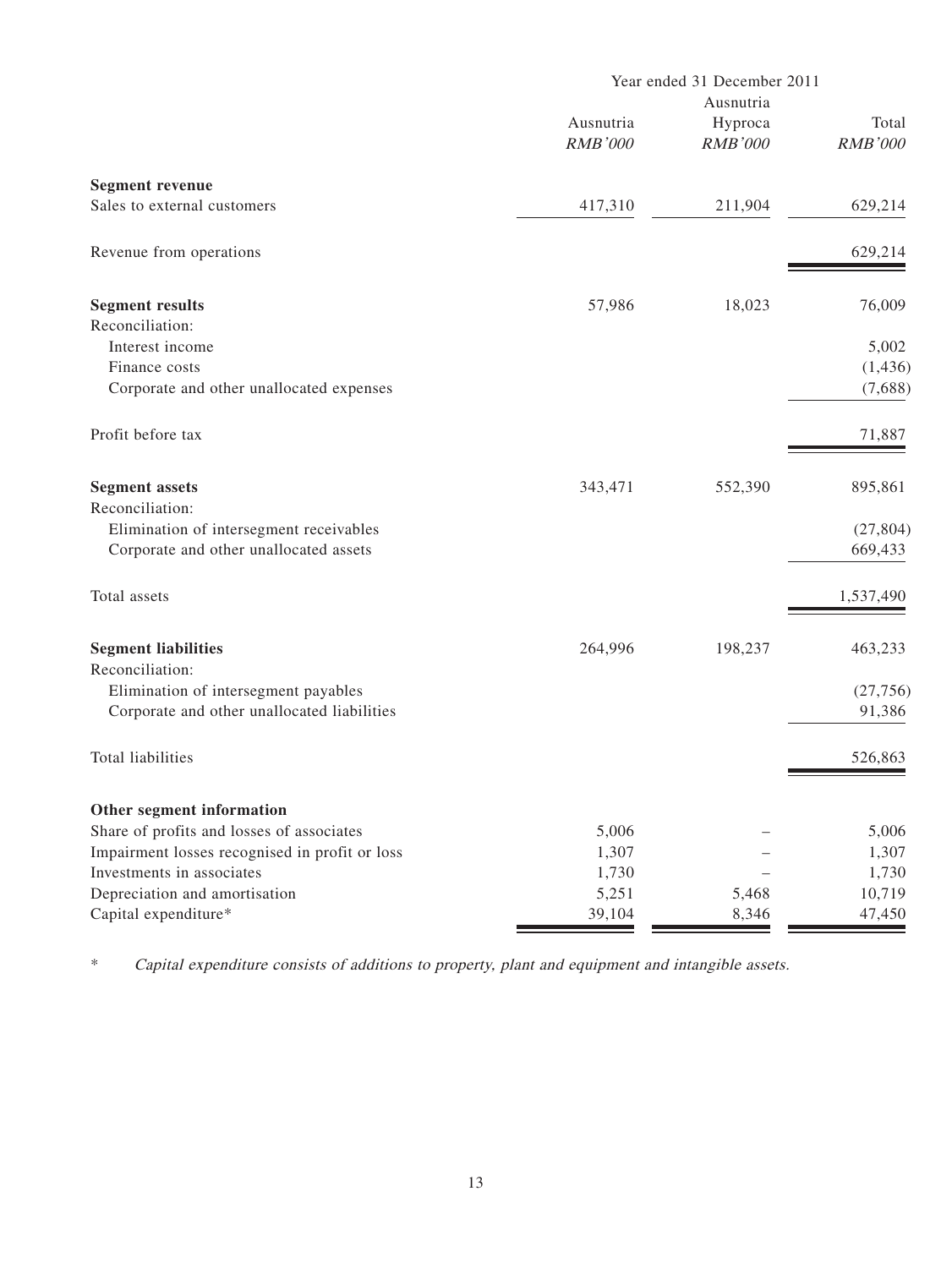#### **Geographical information**

#### **(a) Revenue from external customers**

|                | 2012<br><b>RMB'000</b> | 2011<br><b>RMB'000</b> |
|----------------|------------------------|------------------------|
| The PRC        | 640,421                | 441,051                |
| European Union | 510,842                | 148,658                |
| Middle East    | 70,269                 | 9,150                  |
| Others         | 129,464                | 30,355                 |
|                | 1,350,996              | 629,214                |

The revenue information above is based on the locations of the customers.

#### **(b) Non-current assets**

|                 | 2012<br><b>RMB'000</b> | 2011<br><b>RMB'000</b> |
|-----------------|------------------------|------------------------|
| The PRC         | 76,747                 | 78,234                 |
| The Netherlands | 304,258                | 291,510                |
|                 | 381,005                | 369,744                |

The non-current asset information above is based on the locations of the assets and excludes deferred tax assets.

#### **Information about major customers**

During the year, there was no revenue from a single external customer accounted for 10% or more of the Group's total revenue (2011: Nil).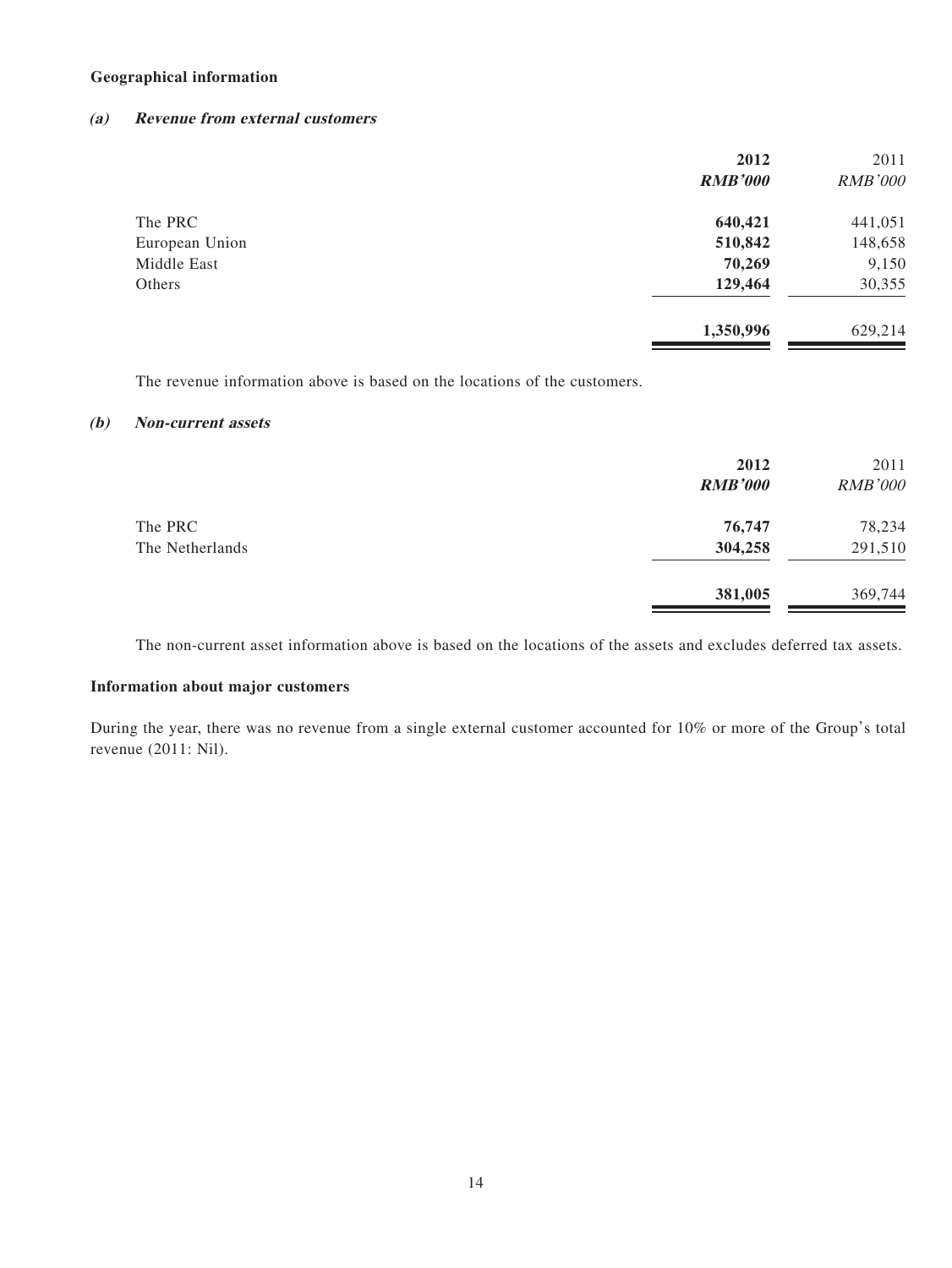### **5. REVENUE, OTHER INCOME AND GAINS**

Revenue represents the net invoiced value of goods sold, after deduction of allowances for returns and trade discounts. An analysis of the Group's revenue, other income and gains is as follows:

|                                                                                                                 | 2012<br><b>RMB'000</b> | 2011<br><b>RMB'000</b> |
|-----------------------------------------------------------------------------------------------------------------|------------------------|------------------------|
| Revenue                                                                                                         |                        |                        |
| Sale of goods                                                                                                   | 1,350,996              | 629,214                |
| Other income and gains                                                                                          |                        |                        |
| Interest income                                                                                                 | 12,316                 | 5,002                  |
| Interest income on held-to-maturity investments                                                                 | 5,809                  | 10,300                 |
| Government grants                                                                                               | 996                    | 1,681                  |
| Insurance compensation income                                                                                   |                        | 8,018                  |
| Others                                                                                                          | 3,101                  | 975                    |
| Total other income and gains                                                                                    | 22,222                 | 25,976                 |
| PROFIT BEFORE TAX                                                                                               |                        |                        |
| The Group's profit before tax is arrived at after charging:                                                     |                        |                        |
|                                                                                                                 | 2012                   | 2011                   |
|                                                                                                                 | <b>RMB'000</b>         | <b>RMB'000</b>         |
| Cost of inventories sold                                                                                        | 997,717                | 408,435                |
| Write-down of inventories to net realisable value                                                               | 27,086                 | 1,307                  |
| Cost of sales                                                                                                   | 1,024,803              | 409,742                |
| Depreciation                                                                                                    | 29,389                 | 9,849                  |
| Amortisation of prepaid land lease payments                                                                     | 57                     | 57                     |
| Amortisation of other intangible assets                                                                         | 5,858                  | 813                    |
| Minimum lease payments under operating leases:                                                                  |                        |                        |
| <b>Buildings</b>                                                                                                | 2,440                  | 1,544                  |
| Foreign exchange differences, net                                                                               | 167                    | 9,541                  |
| Provision for claims from customers                                                                             | 9,028                  |                        |
| Write-off of other intangible assets                                                                            | 127                    |                        |
| Write-off of trade receivables                                                                                  | 1,912                  |                        |
| Write-off of interests in associates                                                                            | 358                    |                        |
| Transaction costs for the subscription and the acquisition of<br>the equity interests in Ausnutria Hyproca B.V. |                        | 7,257                  |
| Auditors' remuneration                                                                                          | 6,238                  | 4,382                  |
| Advertising and promotion expenses                                                                              | 68,320                 | 78,264                 |
| Professional fees                                                                                               | 14,074                 |                        |
| Employee benefit expenses (including directors' remuneration):                                                  |                        |                        |
| Wages, salaries and staff welfare                                                                               | 121,881                | 52,779                 |
| Pension scheme contributions                                                                                    | 14,329                 | 4,454                  |
|                                                                                                                 |                        |                        |
|                                                                                                                 | 136,210                | 57,233                 |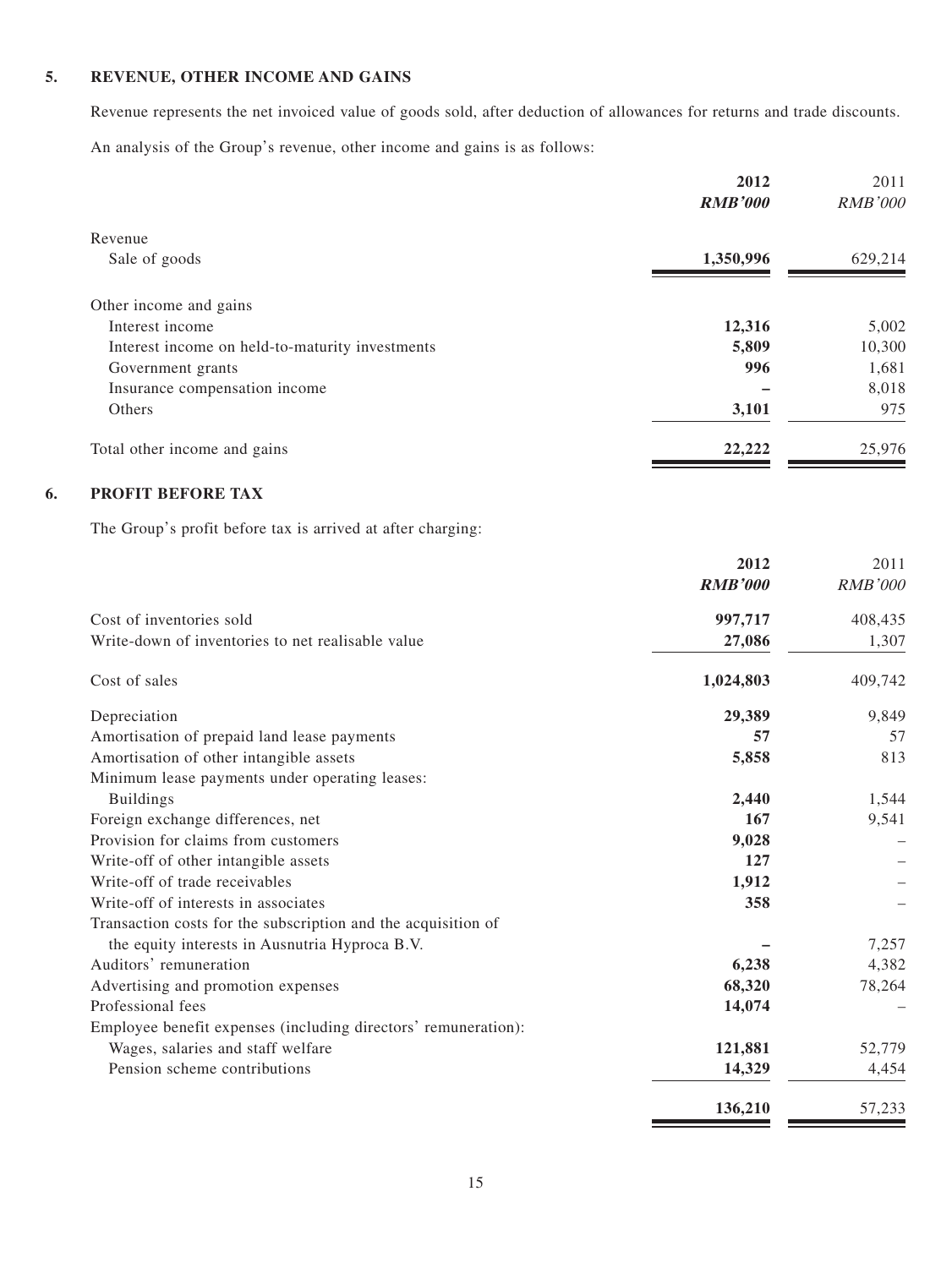#### **7. FINANCE COSTS**

An analysis of finance costs is as follows:

|                                                    | 2012           | 2011           |
|----------------------------------------------------|----------------|----------------|
|                                                    | <b>RMB'000</b> | <b>RMB'000</b> |
| Interest on bank loans, overdrafts and other loans | 4,361          | 1,313          |
| Interest on finance leases                         | 21             | 13             |
| Total interest expense on financial liabilities    |                |                |
| not at fair value through profit or loss           | 4,382          | 1,326          |
| Unrealised (gain)/loss on interest rate swaps      | (67)           | 110            |
|                                                    | 4,315          | 1,436          |

#### **8. INCOME TAX**

Hong Kong profits tax has not been provided as the Group did not generate any assessable profits arising in Hong Kong during the year (2011: Nil).

Taxes on profits assessable elsewhere have been calculated at the rates of tax prevailing in the jurisdictions in which the Group operates. Under the PRC income tax laws, enterprises are subject to corporate income tax ("CIT") at a rate of 25%. Under the Netherlands income tax laws, enterprises are subject to the Netherlands corporate income tax rate of 20% for the first EUR200,000 taxable profits and 25% for taxable profits exceeding EUR200,000.

Ausnutria China has been designated as a High-tech Enterprise from 2010, and was granted a preferential CIT tax rate of 15% for the three years ended 31 December 2012. Subsequent to the reporting period, in March 2014, the application for the renewal of the designation of Ausnutria China as a High-tech Enterprise has been approved and Ausnutria China has been granted the preferential CIT tax rate of 15% for another three years ending 31 December 2015.

| 2012           | 2011           |
|----------------|----------------|
| <b>RMB'000</b> | <b>RMB'000</b> |
|                |                |
| 19,631         | 16,204         |
| (352)          | 3,497          |
|                |                |
| 2,002          |                |
| (3,893)        | 1,752          |
| 17,388         | 21,453         |
|                |                |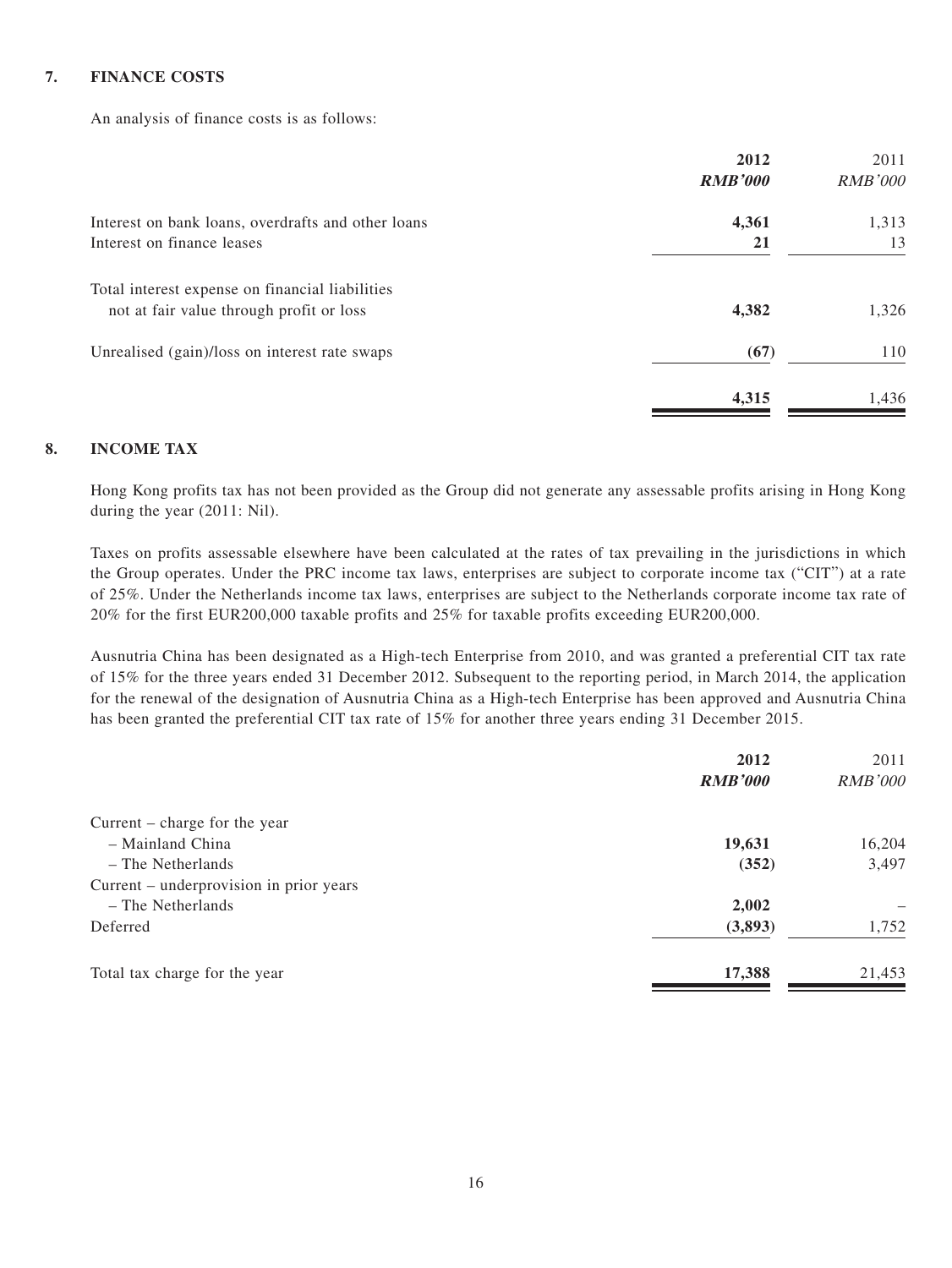#### **9. EARNINGS PER SHARE ATTRIBUTABLE TO ORDINARY EQUITY HOLDERS OF THE PARENT**

The calculation of the basic earnings per share amount is based on the profit for the year attributable to ordinary equity holders of the parent and the weighted average number of ordinary shares of 986,843,000 (2011: 995,302,438) in issue during the year.

#### **Earnings**

|                                                                                                                          | 2012<br><b>RMB'000</b> | 2011<br><i>RMB'000</i> |
|--------------------------------------------------------------------------------------------------------------------------|------------------------|------------------------|
| Profit attributable to ordinary equity holders of the parent,<br>used in the basic earnings per share calculation        | 66,490                 | 44,275                 |
| <b>Shares</b>                                                                                                            |                        |                        |
|                                                                                                                          | 2012                   | 2011                   |
| Weighted average number of ordinary shares in issue.<br>during the year used in the basic earnings per share calculation | 986,843,000            | 995, 302, 438          |

No adjustment has been made to the basic earnings per share amounts presented for the years ended 31 December 2012 and 2011 in respect of a dilution as the Group had no potentially dilutive ordinary shares in issue during those years.

#### **10. INVENTORIES**

|                | 2012<br><b>RMB'000</b> | 2011<br><b>RMB'000</b> |
|----------------|------------------------|------------------------|
| Raw materials  | 74,899                 | 142,297                |
| Finished goods | 114,261                | 116,347                |
| Others         | 1,775                  | 2,970                  |
| Total          | 190,935                | 261,614                |

#### **11. TRADE AND BILLS RECEIVABLES**

|                                       | 2012<br><b>RMB'000</b> | 2011<br><b>RMB'000</b> |
|---------------------------------------|------------------------|------------------------|
| Trade receivables<br>Bills receivable | 122,615<br>18,682      | 119,818<br>57,974      |
| Total                                 | 141,297                | 177,792                |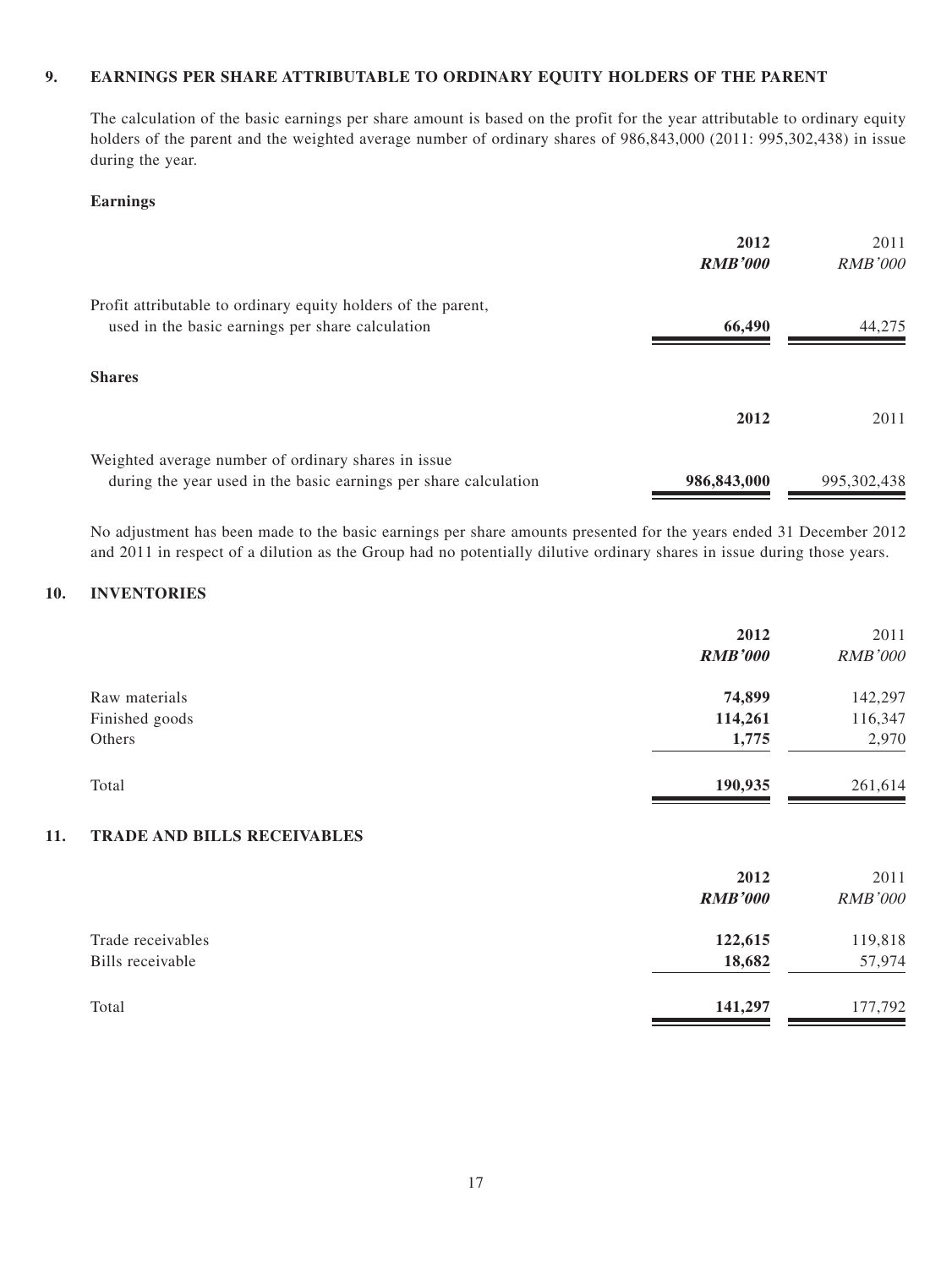The Group normally allows a credit period from 1 month to 12 months (2011: from 1 month to 12 months) to certain customers. The Group seeks to maintain strict control over its outstanding receivables. Overdue balances are reviewed regularly by senior management. In view of the aforementioned and the fact that the Group's trade receivables relate to a large number of diversified customers, there is no significant concentration of credit risk. Trade receivables are noninterest-bearing.

An aged analysis of the trade receivables of the Group as at the end of the reporting period, based on the invoice date and net of provisions, is as follows:

|                    | 2012           | 2011           |
|--------------------|----------------|----------------|
|                    | <b>RMB'000</b> | <b>RMB'000</b> |
| Within 3 months    | 107,476        | 113,622        |
| 3 to 6 months      | 6,927          | 3,591          |
| 6 months to 1 year | 4,648          | 2,333          |
| Over 1 year        | 3,564          | 272            |
| Total              | 122,615        | 119,818        |
|                    |                |                |

There was no provision for impairment as at 31 December 2012 (2011: Nil). The carrying amounts of the trade and bills receivables approximate to their fair values.

Receivables that were neither past due nor impaired relate to a large number of diversified customers for whom there was no recent history of default.

Receivables that were past due but not impaired relate to a number of independent customers that have a good track record with the Group. Based on past experience, the directors of the Company are of the opinion that no provision for impairment is necessary in respect of these balances at this stage because there has not been a significant change in the credit quality of the individual debtors and the balances are considered fully recoverable.

#### **12. CASH AND CASH EQUIVALENTS**

|                        | 2012<br><b>RMB'000</b> | 2011<br><b>RMB'000</b> |
|------------------------|------------------------|------------------------|
| Cash and bank balances | 282,714                | 342,241                |

At the end of the reporting period, the Group's cash and bank balances denominated in RMB amounted to RMB248,204,000 (2011: RMB273,908,000). The RMB is not freely convertible in the international market. However, under Mainland China's Foreign Exchange Control Regulations and Administration of Settlement, Sale and Payment of Foreign Exchange Regulations, the Group is permitted to convert RMB into other currencies through banks to conduct foreign exchange business.

Cash at banks earns interest at floating rates based on published daily bank deposit rates. The bank balances are deposited with creditworthy banks with no recent history of default.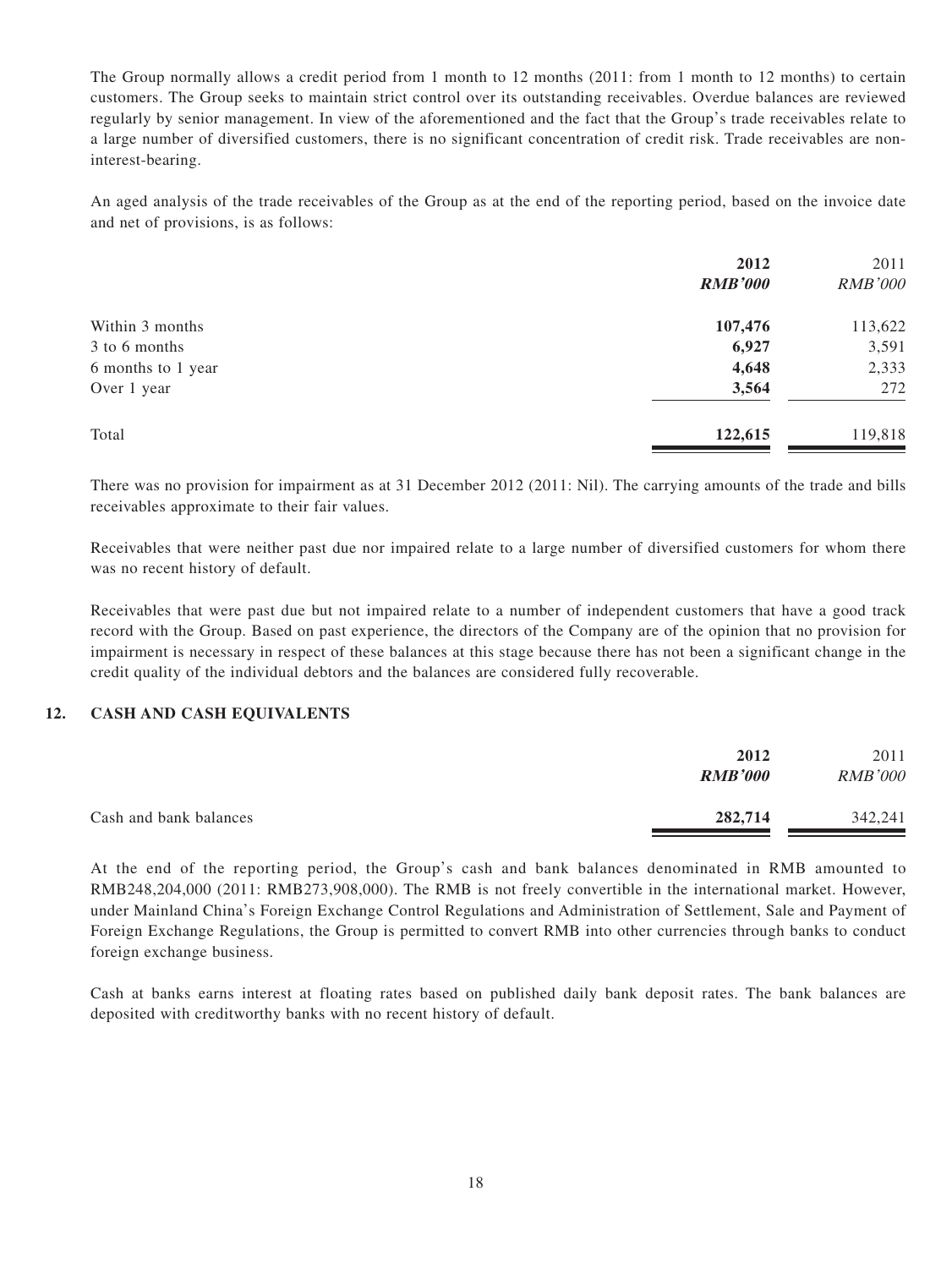#### **13. TRADE PAYABLES**

An aged analysis of the trade payables of the Group as at the end of the reporting period, based on the invoice date, is as follows:

|                                    | 2012<br><b>RMB'000</b> | 2011<br><b>RMB'000</b> |
|------------------------------------|------------------------|------------------------|
| Within 12 months<br>Over 12 months | 104,689<br>9           | 84,250<br>47           |
|                                    | 104,698                | 84,297                 |

Trade payables are non-interest bearing and are normally settled within 12 months.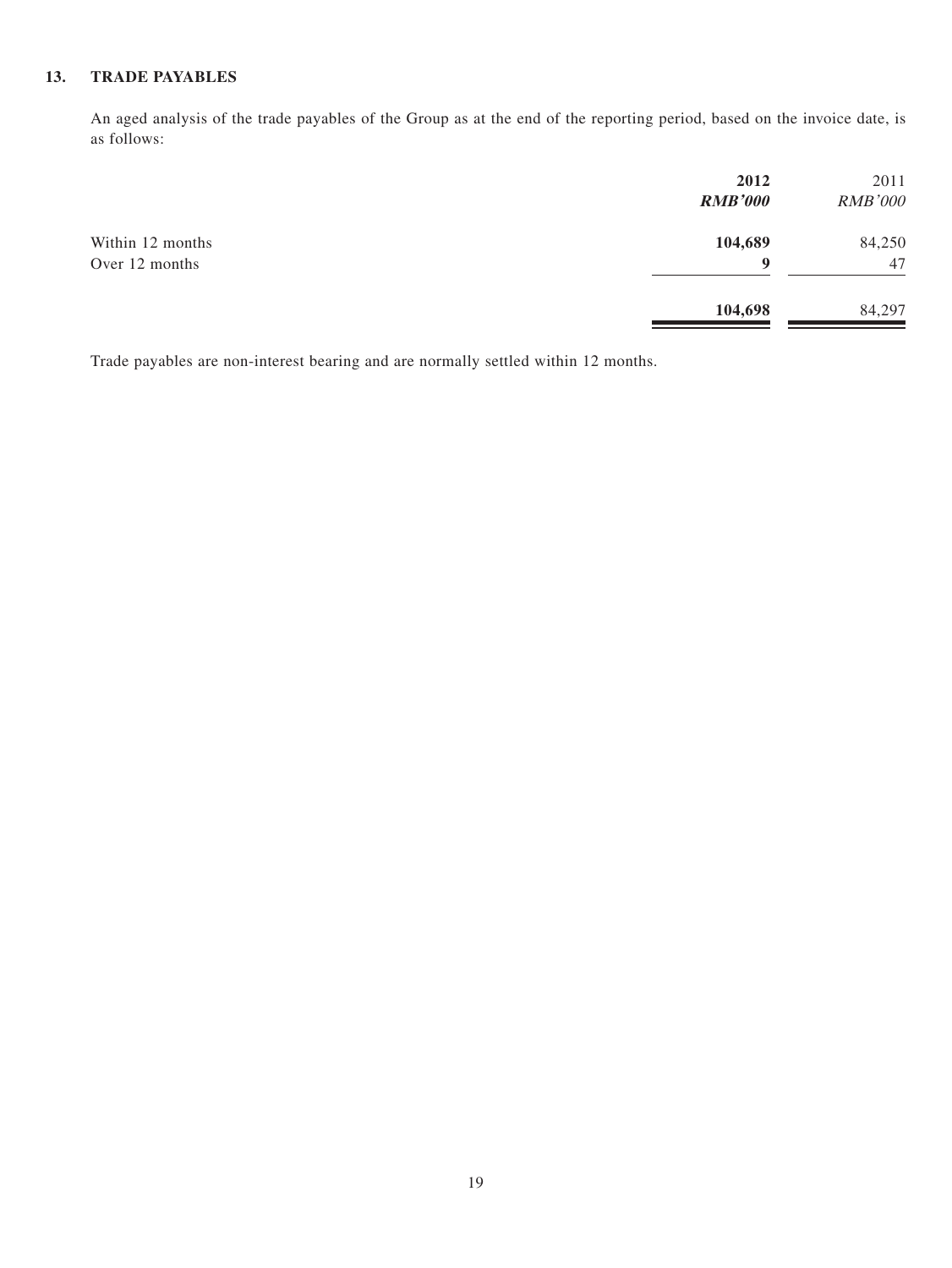#### **BUSINESS OVERVIEW**

The global dairy market has continued to grow over the past few years, particularly in the People's Republic of China (the "PRC") which was driven by macro factors such as strong economic growth, increasing disposable income and rising rates of urbanisation, as well as industry-specific factors including rising health awareness and consumer preferences.

As one of the key components of the PRC dairy market, the paediatric milk formula market has been expanding rapidly as well. The increasing number of working mothers in the PRC, coupled with the convenience and comprehensive nutritional benefits offered by infant formula products, have resulted in growing popularity among mothers in the PRC to choose infant formulas for their children.

In order to maintain a healthy growth in the industry and to improve the quality standards of paediatric milk formula, the PRC government has launched a series of new policies (the "New Policies") to improve the national standard for the safety of dairy products, including but not limited to the raising of the standards on the grant/renewal of the production license of the paediatric milk powder manufacturers in the PRC; the requirement for the establishment of full tracking systems by paediatric milk powder manufacturers from the production to distribution of paediatric milk powder in the PRC; and the requirement to obtain the registration of dairy products by foreign enterprises, which are now governed by a more stringent set of new rules and regulations before their products can be imported into the PRC.

As a result of the above, the Year 2012 and the periods thereafter continue to be a complicated and challenging time for the Group. While it is the Board's priority to deal with the Unresolved Issues and to seek for the resumption of trading in the shares of the Company (the "Shares") on The Stock Exchange of Hong Kong Limited (the "Stock Exchange"), the Company has taken strategic moves to comply with the New Policies and at the same time to build the Group's upstream production and procurement capability in order to capture the growing markets in the PRC and other overseas markets.

During the Year 2012, the Group continued to invest in new information systems (the "New IT Systems") so as to establish the full tracking systems for its production and distribution, which are now new mandatory requirements under the New Policies in the PRC. In addition, the Group has entered into an agreement with the Medical School of Beijing University to form a 10-year strategic cooperation for the joint research and development of paediatric milk formula for the PRC market. The Group believes that the cooperation with the Medical School of Beijing University will greatly enhance the future research and development capability of the Group by leveraging on the resources of the Medical School of Beijing University as well as the Group.

In addition, the Group launched a series of new infant formula products which are targeted to penetrate into different sectors of the PRC market as well as the establishment of joint ventures for the distribution of the Group's goat milk based infant formula in other countries during the Year 2012 and subsequent to the reporting period.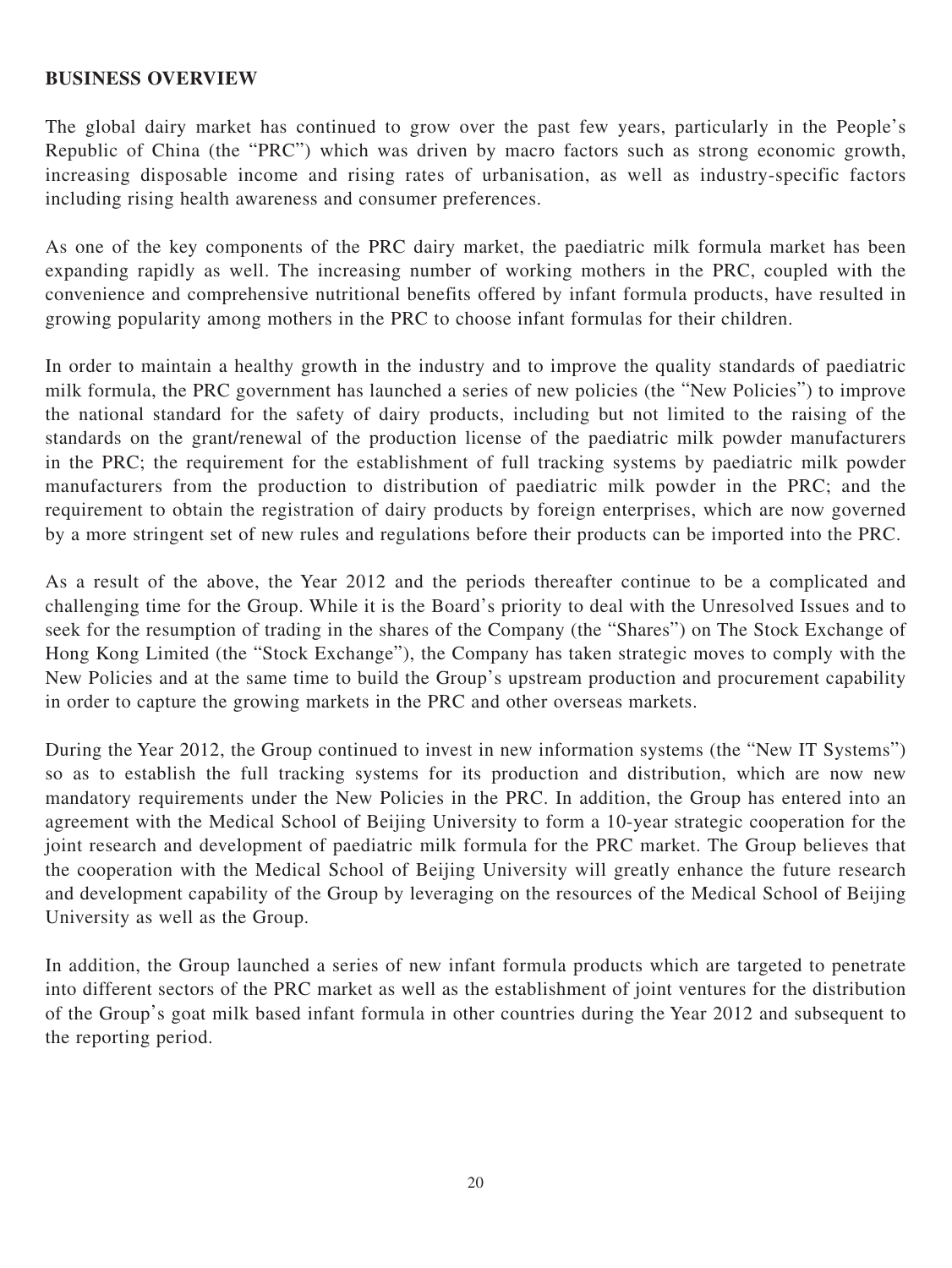In recent years, paediatric milk formula powder brands with high quality raw milk sourced from overseas have gained increasing market shares. The increase in the demand of high quality paediatric milk formula sourced from overseas have also contributed to the increase in the demand of the dairy products produced by Ausnutria Hyproca B.V. ("Ausnutria Hyproca"), a 51%-owned subsidiary of the Company, and its subsidiaries (the "Ausnutria Hyproca Group"), which was acquired by the Group in 2011 with milk source and production facilities based in the Netherlands, for the Year 2012. The Group will continue to invest in the Ausnutria Hyproca Group in order to increase its production capacity and to enhance the quality standards of the dairy products produced by the Ausnutria Hyproca Group.

For the Year 2012, the Group recorded revenue of approximately RMB1,351.0 million, representing an increase of approximately RMB721.8 million or approximately 114.7% from approximately RMB629.2 million for the Year 2011. The increase is mainly attributable to (i) the increase in sales of the Group (excluding the Ausnutria Hyproca Group) (the "Ausnutria Group") by approximately RMB69.4 million; and (ii) the contribution of revenue of approximately RMB874.9 million (Period from 17 October 2011 (the completion date of the acquisition) to 31 December 2011 ("Period 2011"): approximately RMB211.9 million) from the Ausnutria Hyproca Group which was consolidated into the Group since 17 October 2011.

Gross profit for the Year 2012 was approximately RMB326.2 million, representing an increase of approximately RMB106.7 million, or approximately 48.6%, when compared with the Year 2011. The gross profit margin of the Group for the Year 2012 decreased from approximately 34.9% for the Year 2011 to 24.1%, primarily due to the dilutive effect as a result of the change in sales mix after consolidating the full year results of the Ausnutria Hyproca Group which has been consolidated into the Group since 17 October 2011.

The Group's profit attributable to equity holders of the Company for the Year 2012 amounted to approximately RMB66.5 million, representing an increase of approximately 50.1% when compared with the Year 2011. The increase in net profit was mainly contributed by the growth in the operating performance of the Ausnutria Group and the effective cost controls on the marketing activities and the administrative expenses of the Group which was partly offset by the adverse impact of the temporary interruption on the production of the Ausnutria Hyproca Group and the additional professional fees incurred as a result of the Unresolved Issues.

In July 2012, the Ausnutria Hyproca Group suspended its production temporarily at the request by one of the supplement suppliers (the "Supplier") as one of the raw materials that was previously delivered by the Supplier might have been contaminated. As at the date of this announcement, based on all the lab test results conducted by the internal and external laboratories, no contamination has been found in the products supplied by the Ausnutria Hyproca Group. Besides, no cases indicating that the products sold by the Ausnutria Hyproca Group were contaminated have been reported by the customers since the occurrence of the incident.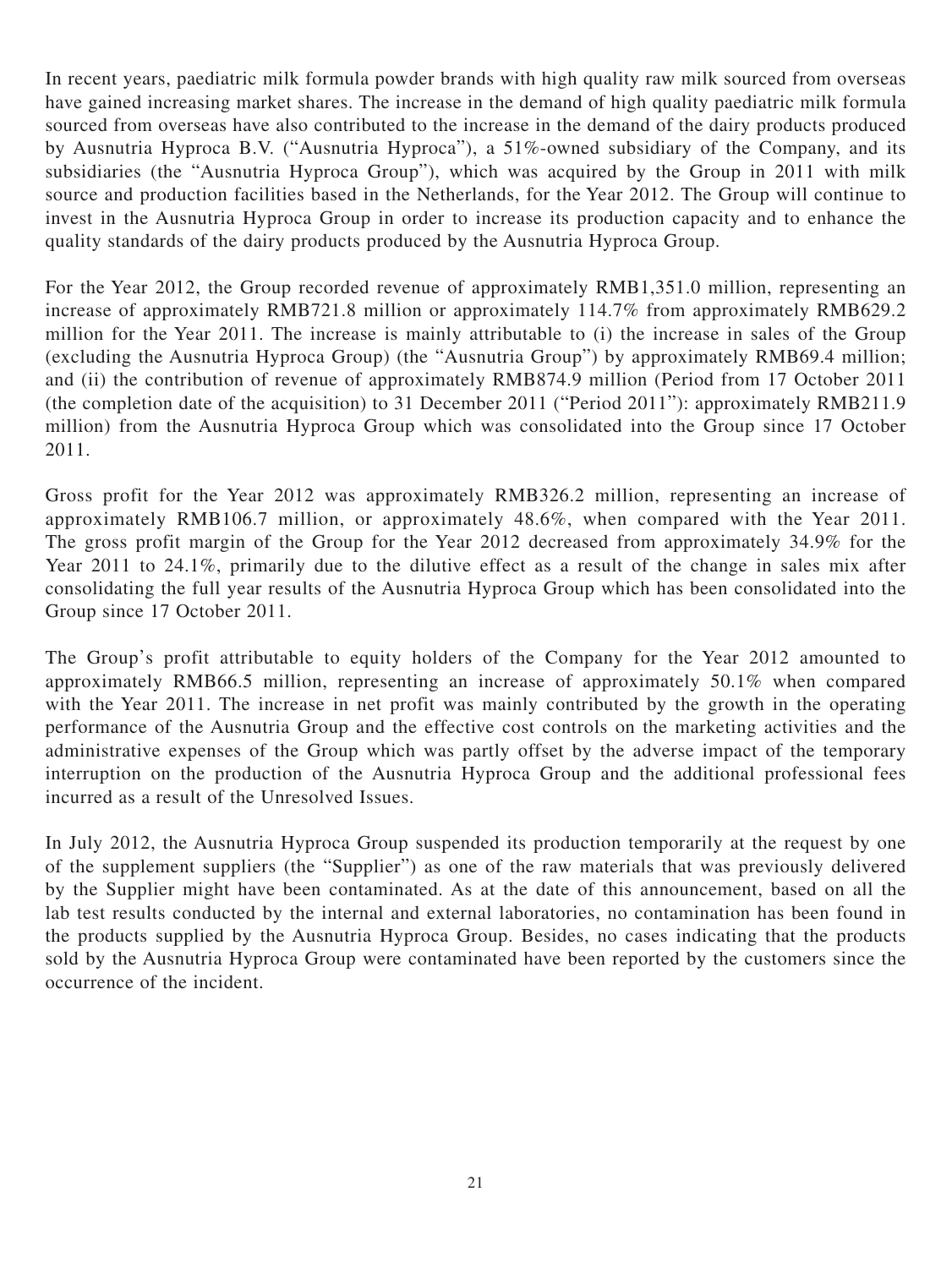As a result of this incidence, the Ausnutria Hyproca Group incurred a loss for the Year 2012 amounting to approximately RMB35.0 million (Year 2011: Nil), comprising mainly the write-off of inventories. The net losses attributable to the owners of the Company after tax and deducting the non-controlling interests for the Year 2012 amounted to approximately RMB13.7 million (Year 2011: Nil). The Ausnutria Hyproca Group has already commenced the legal actions against the Supplier to recover all the above losses as well as the interruption on its business and operations. The Company is of the view that, after taking into accounts the advices from the lawyers and the insurance company, the Ausnutria Hyproca Group has a very good chance to recover all the above losses from the Supplier ultimately. However, as no concrete settlement has been reached with the Supplier, the potentially recoverable amount has not been recorded in profit and loss.

Further details regarding the operating performance of the Group are included in the "Management Discussion and Analysis" section of this announcement.

# **OUTLOOK**

### **Downstream business**

In the Third Plenary Session of the 18th Central Committee of the Communist Party of the PRC, it was announced that the one-child policy which has been in existence for more than thirty years will be relaxed. Furthermore, in early 2013, the PRC government launched the New Policies to improve the national standard for the safety of dairy products which the Company believes will accelerates the consolidation of the paediatric milk powder industry and would eventually lead to the elimination of small and medium enterprises in this industry. In accordance with the circular issued by the China Food and Drug Administration in relation to the Promulgation of the General Principles (the "General Principles") for the Examination of Production Approval for Paediatric Milk Formula Powder (2013 version) (No. 49)(國家食品藥品監督管理總局發佈關於嬰幼兒配方乳粉生產許可審查細則 (2013 版)的公告(第49號)) promulgated by the PRC government on 16 December 2013, the paediatric milk powder manufacturers in the PRC are required to complete the renewal review process of the production license by 31 May 2014. An application submitted by a manufacturer of paediatric milk formula powder for the renewal of its production license will now be subject to the General Principles which impose more stringent criteria for granting a production license.

The Company is pleased to announce that, on 14 March 2014, Ausnutria China has completed the renewal review process of its production license and has succeeded in obtaining the renewed production license in accordance with the General Principles for another three years up to 13 March 2017. Further details regarding the grant of the production license are set out in the announcement of the Company dated 24 March 2014.

Though the New Policies have created uncertainties and a temporary interruption on the dairy industry in the PRC as distributors are more conservative in placing their orders after the announcement of the New Policies pending for further clarity and details regarding execution of the New Policies, the Group believes that the above policies will lead to a boost in the demand for paediatric milk powder, benefiting the paediatric milk powder manufacturers who can meet the national standard under the New Policies, including the Group, in the long run.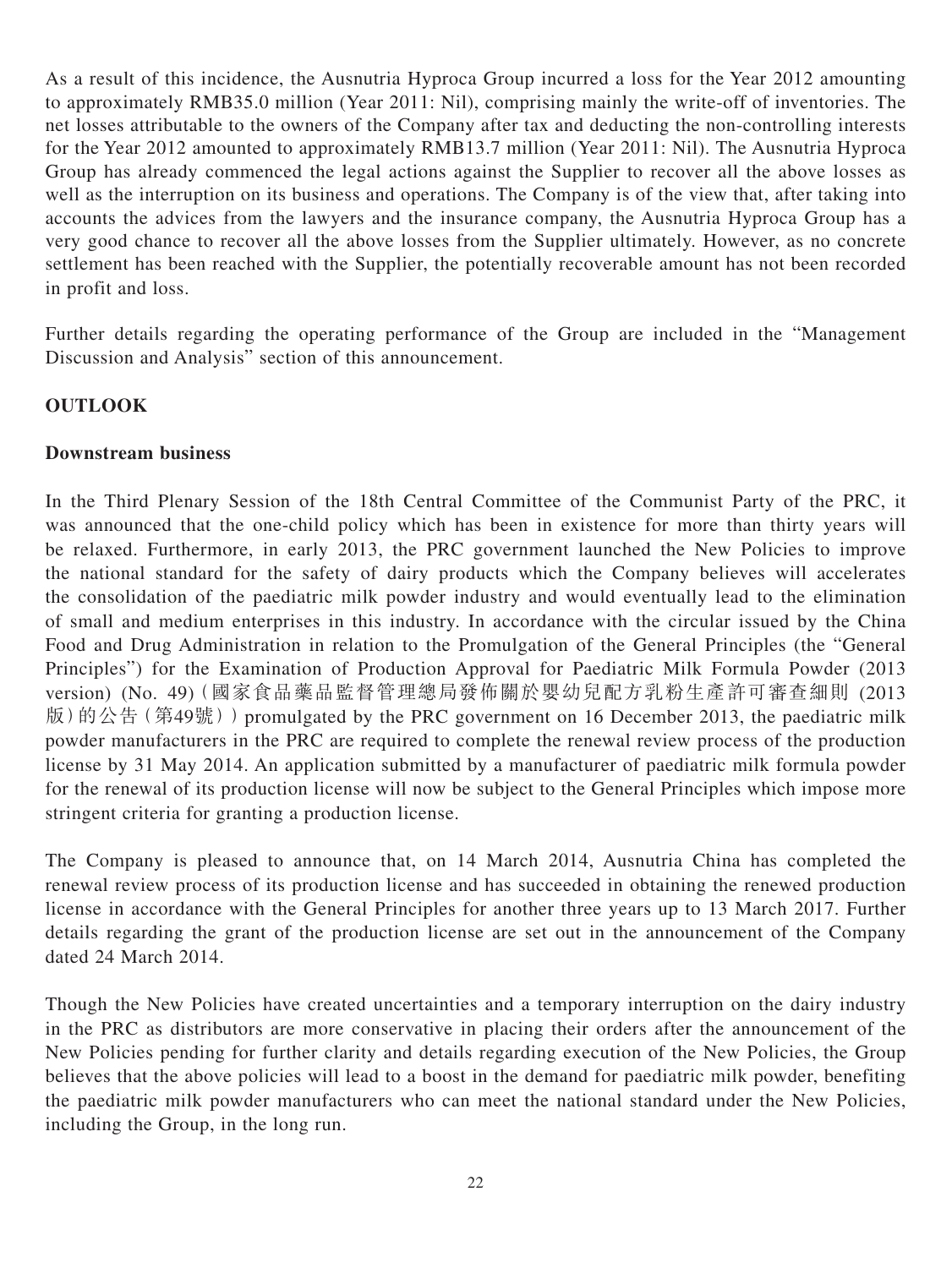# **Upstream business**

Since 2011, the Company has taken strategic moves to build the Group's upstream production and procurement capability and to capture the growing markets in the PRC and globally by acquiring an aggregate of 51% equity interests in Ausnutria Hyproca which has international presence and expertise in the international paediatric nutritional products. To facilitate the further integration of the business of the Ausnutria Hyproca Group into the Group and with an aim to strengthen the management of the Company with international perspectives, on 7 June 2013, the Group entered into a call option agreement (the "COA") with Dutch Dairy Investments B.V. ("DDI") under which Ausnutria Dairy (Dutch) Coöperatief U.A. ("Ausnutria (Dutch)") was granted a call option by DDI and Ausnutria (Dutch) had the right to exercise at its sole discretion to acquire the remaining 49% equity interests in Ausnutria Hyproca to be settled by the issuance of 202,125,000 new Shares (the "COA Shares"), representing approximately 17% of the enlarged issued share capital of the Company. The call option has a life of 12 months from the date of the COA (the "Initial Period") which is extendable for a further 12-month period at the unilateral right of DDI. On the same date, Mr. Bartle van der Meer, one of the shareholders and directors of DDI with ample international experience in banking, investment and paediatric nutritional products, has been appointed as an executive Director and chief executive officer of the Company. Details of the COA and the change of Directors were set out in the announcement of the Company dated 7 June 2013.

Owing to the unavailability of the recent published audit report of the Company prior to the expiration of the Initial Period, the Company has not been able to proceed with the approval process of the COA. On 5 June 2014, DDI has exercised its right to extend the call option for another 12-month period to 6 June 2015 in accordance with the terms of the COA as mentioned in the above. Further details regarding the extension of the call option are set out in the announcement of the Company dated 9 June 2014.

The Group believes that the acquisition of Ausnutria Hyproca not only broadens and secures the Group's long term milk supply sources, but also provides a very good platform for the globalisation of the Group's businesses in the long run.

## **Other policy**

Pursuant to the Food Safety Law of the People's Republic of China(中華人民共和國食品安全 法) firstly promulgated by the government of the PRC on 28 February 2009, in order to ensure food safety and protect public health, any enterprises engaged in the food related activities (including food processing plants) in the territories of the PRC shall abide by this law with effect from 1 June 2009.

Furthermore, in accordance with the General Administration of Quality Supervision, Inspection and Quarantine of the PRC (the "AQSIQ")(國家質量監督檢驗檢疫總局)(「總局」) Announcement No. 152 on the Administrative Measures Governing the Inspection and Quarantine of Import and Export Dairy Products(進出口乳品檢驗檢疫監督管理辦法,總局第152號令), the AQSIQ Announcement No. 145 on the Provisions on the Administration of Registration of Foreign Enterprises Producing Imported Food(進口食品境外生產企業註冊管理規定,總局第145號令)and the AQSIQ Announcement No. 62, 2013 on the Implementation List for Registration of Foreign Enterprises Producing Imported Food (關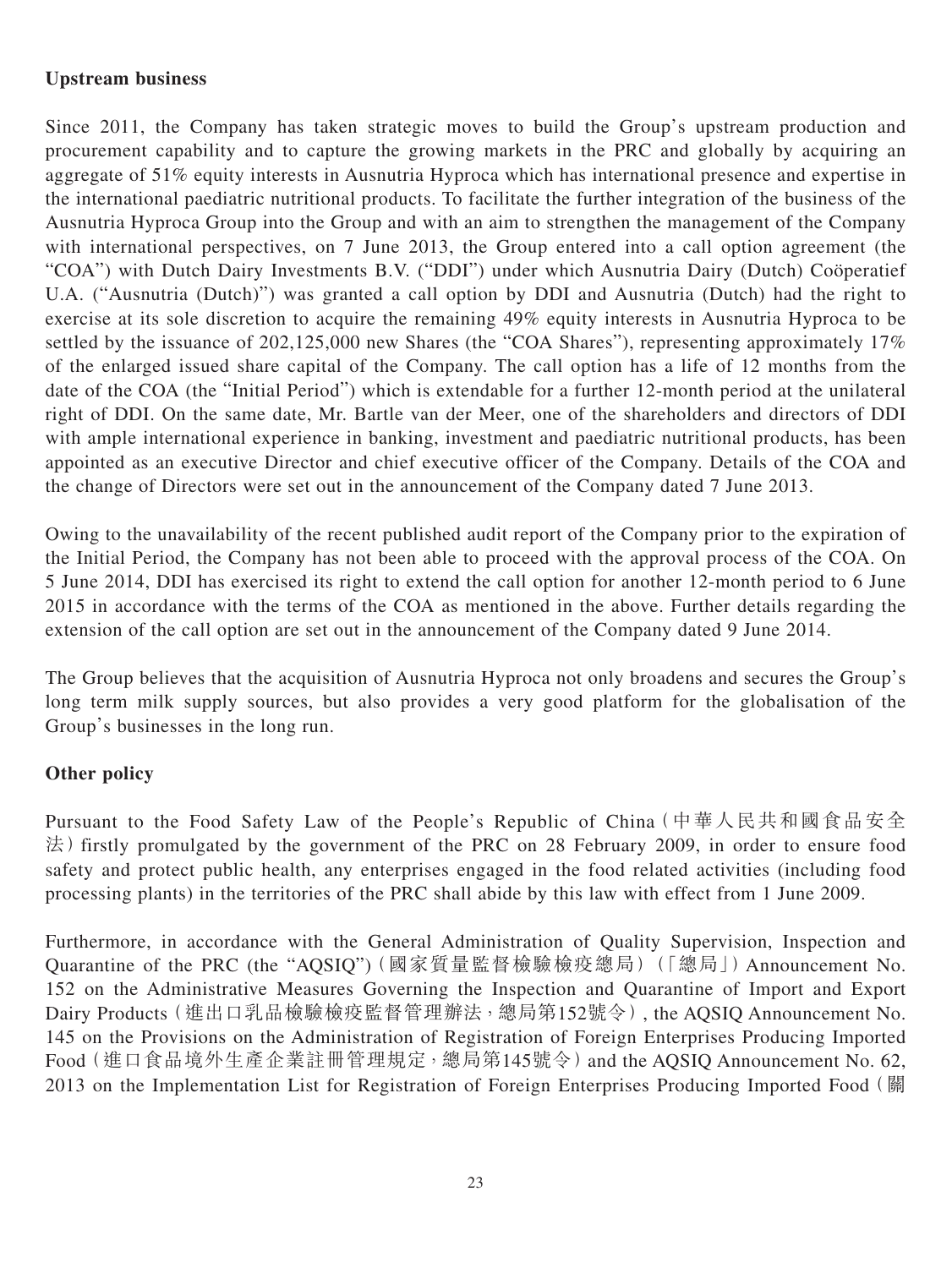於發佈《進口食品生產企業註冊實施目錄》的公告,總局2013年第62號公告), in order to reinforce the inspection and quarantine of import and export of dairy products, unregistered foreign enterprises producing dairy products are forbidden to import their products into the PRC from 8 May 2014 onwards.

The Company is pleased to announce that pursuant to the AQSIQ Announcement No. 51, 2014 on Promulgating the List of First Batch of Registered Overseas Dairy Producers that are Eligible to Export to China(首批進口乳品境外生產企業註冊名單,總局2014年第51號公告), on 6 May 2014, three of the Company's subsidiaries incorporated in the Netherlands that are wholly-owned by Ausnutria Hyproca, namely, (i) Lypack Leeuwarden B.V.; (ii) Hyproca Dairy B.V.; and (iii) Lyempf Kampen B.V. ("Hyproca Lyempf"), have been included in the first batch of registered overseas dairy products producers that were granted the registrations for importing their products into the PRC. Products approved to be imported into the PRC for the respective companies are as follows:–

| <b>Name</b> | Products approved to be imported into the PRC |
|-------------|-----------------------------------------------|
|-------------|-----------------------------------------------|

| Lypack Leeuwarden B.V. | Infant formula milk powder and fortified formula milk powder |
|------------------------|--------------------------------------------------------------|
| Hyproca Dairy B.V.     | Whole milk powder, skimmed milk powder, butter and cream     |
| Hyproca Lyempf         | Other milk powder                                            |

The granting of the license to the above subsidiaries has further assured and recognised the good quality of the dairy products produced by the Group's factories in the Netherlands.

During the visit of the PRC President Xi Jinping to the Netherlands in March 2014, a joint statement has been issued by the two countries to further enhance the economic co-operation in a wider range that includes more exports of Dutch dairy products to the PRC. The Group believes that the New Policies and the success in obtaining the renewed production license of Ausnutria China together with the grant of the import license to the above subsidiaries will create more opportunities and increase the competitiveness which will facilitate the long term growth of the Group.

In order to cater for the long term growth and demand for paediatric nutritional products, the Group has adopted the following strategies:

## **Strengthening the management of the customers' and distributors' relationship in the PRC**

In 2011, the Group invested in the New IT Systems including the latest version of the Enterprise Resource Planning (ERP), Customer Data Management (CDM) and Customer Relationship Management (CRM) systems with the assistance of IBM. One of the reasons of setting up these new systems is to provide better services to the Group's customers as well as distributors by implementing a membership program and reward system for the customers and an on-line platform for orders placing and timely monitoring of the account activities with its distributors.

Through the New IT Systems, the Board believes that the Group will be able to establish in the long run a closer relationship with its customers and distributors, understand the consumer behavior and exercise tighter internal controls over the order status of its sales channels.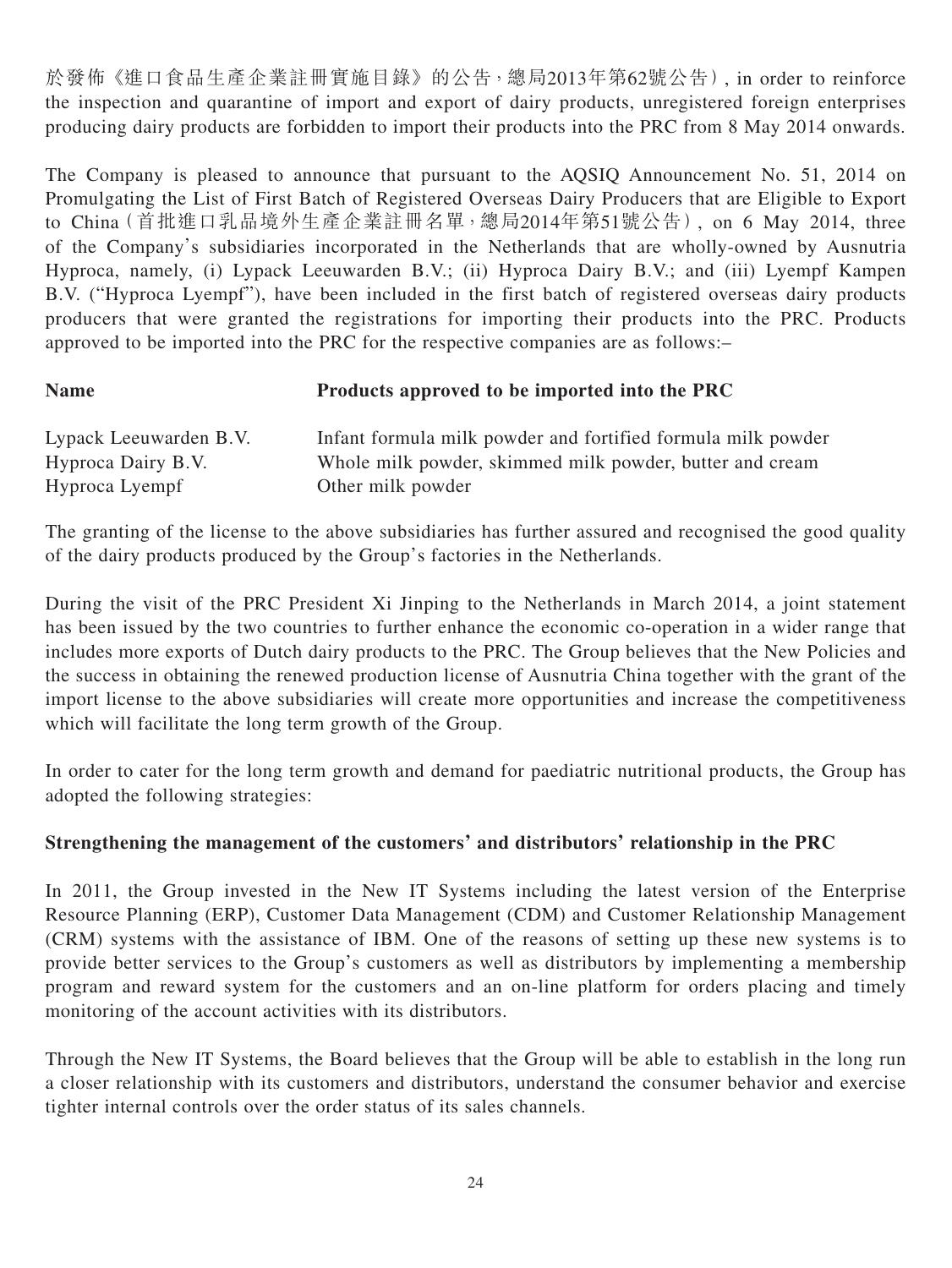# **Continuing the strategy of upward integration**

The Board believes that the ability to ensure a stable quality supply of infant formula milk powder is one of the critical success factors to the Group. The Group will continue to explore investment opportunities to invest in upstream milk powder related assets and operations in order to broaden the Group's milk powder supply sources, to diversify the Group's risks in this aspect and to ensure a stable quality supply of milk powder to support its business growth.

# **Increase the production capacity in the Netherlands**

The Ausnutria Hyproca Group is located in the Netherlands, where there is ample supply of quality cow and goat milk. The demand for dairy products produced by the Ausnutria Hyproca Group has been increasing over the past years. In order to cater for this increasing demand, the Group advanced to the Ausnutria Hyproca Group a shareholder loan of EURO 7.0 million and EURO 10.0 million in June 2013 and December 2013, respectively, to finance the capital expenditure plans, including but not limited to the acquisition of approximately 140,000 square meters of land in the Netherlands for the intended construction of a new factory in Heerenveen, the Netherlands and the upgrade of the milk powder production towers and the purchases of new machineries for the increase in packaging capacity of the Ausnutria Hyproca Group (the "CAPEX Plan"). Details of the shareholder loans are set out in the announcements of the Company dated 7 June 2013 and 5 November 2013, respectively.

Though the CAPEX Plan has led to temporary interruption in the production of the Ausnutria Hyproca Group as the two milk production towers were temporarily suspended from productions for a few months in 2013 and 2014, the production capacity of the Ausnutria Hyproca Group is expected to increase significantly after the CAPEX Plan completed in June 2014.

## **Launch of goat milk based infant formula and other series of products**

The Ausnutria Hyproca Group specialises in the complete chain of collecting fresh Dutch goat milk from farms to finished goods and is a leading producer of goat milk in the world. The Group has commenced the launch of Kabrita Series products in the PRC since the fourth quarter of 2011. In the same year and 2012, the Group entered into agreements with the Medical School of Beijing University for conducting a series of clinical trials of Kabrita products, the results of which have concluded that goat milk-based powder is better for children than cow milk-based powder in a number of different aspects, including nutrition and the development of immune system, etc.

In October 2013, the Group approved the conducting of the clinical trials for the application of the approval from the Food and Drug Administration ("FDA") for the sale of Kabrita Series of products in the United States.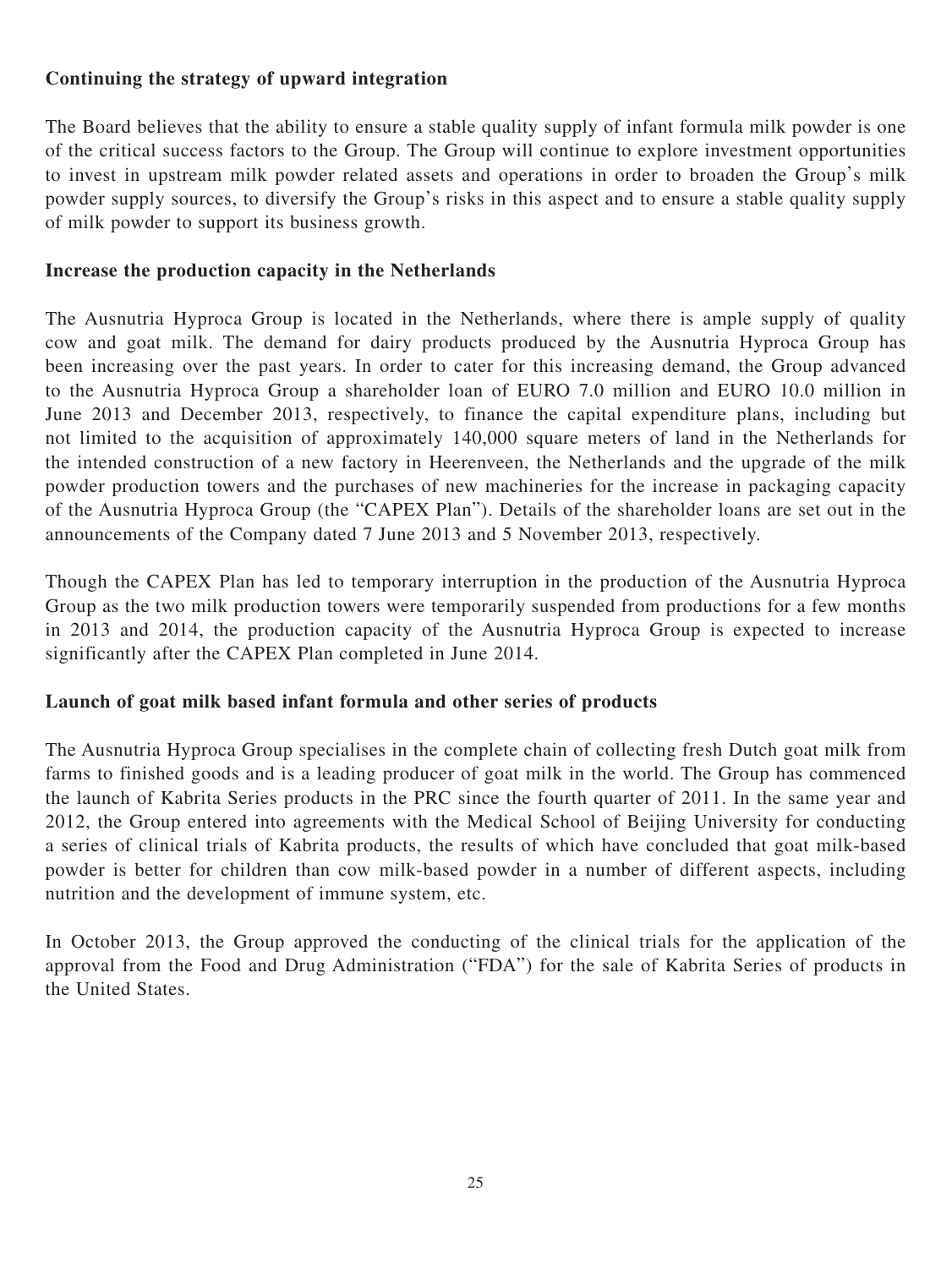The Group has also formed joint ventures with independent third parties for the sales of Kabrita Series products in Russia and the Middle East, the United States and Canada in 2012, 2013 and 2014, respectively. The Group will continue to launch Kabrita Series products in other major countries with the aim of becoming one of the market leaders of goat milk based paediatric nutrition products in the long run by leveraging on the studies and clinical trial results conducted by (i) the Medical School of Beijing University and (ii) the in-house research and development team in the Netherlands and in North America during the course of applying the approval with the FDA.

In addition, the Group has launched a series of new products under different cow milk infant formula, namely, the Puredo Series and the Hyproca 1897 Series in 2012 and 2013, respectively, which are targeted to penetrate into different sectors of the PRC market.

Despite the increasing market competition of paediatric nutritional products in the world, particularly in the PRC, and the more stringent rules and regulations imposed by the PRC government which has created uncertainties and a temporary interruption on the dairy industry in the PRC, the Board believes that the Group is well positioned to face the challenges ahead and is optimistic about its future.

### **Production and distribution tracking systems**

Resulting from the investment of the New IT Systems with world standard partners with upgrading programs kicked off in 2013, the Group has successfully launched the full tracking systems for its production and distribution, which satisfy the new mandatory requirements under the New Policies in the PRC. With the new production tracking system, each tin of milk powder sold in the PRC is now marked with a unique barcode which allows the Group to trace back all the production details if there is any quality issue arisen subsequently. Furthermore, the new tracking system would enable the Group to monitor and track the distribution progress and logistic status of products sold to the retail consumer level.

## **Strengthening of the corporate governance**

Last but not the least, the Group will continuously and proactively strengthen its corporate governance so as to establish a solid foundation for future growth and to rebuild the confidence of the shareholders of the Company (the "Shareholders") and potential investors. The Company will use its best endeavors to continue to strive for the highest returns and value to the Shareholders in the long run.

As a result of the above steps taken by the Group subsequent to the reporting period, both sales and operating performance of the Ausnutria Group continued to be picking up and improving in 2013. On the other hand, the operating performance of the Ausnutria Hyproca Group is expected to slow down due to the constraints of its current production capacity and the temporary interruption caused by the implementation of the CAPEX Plan.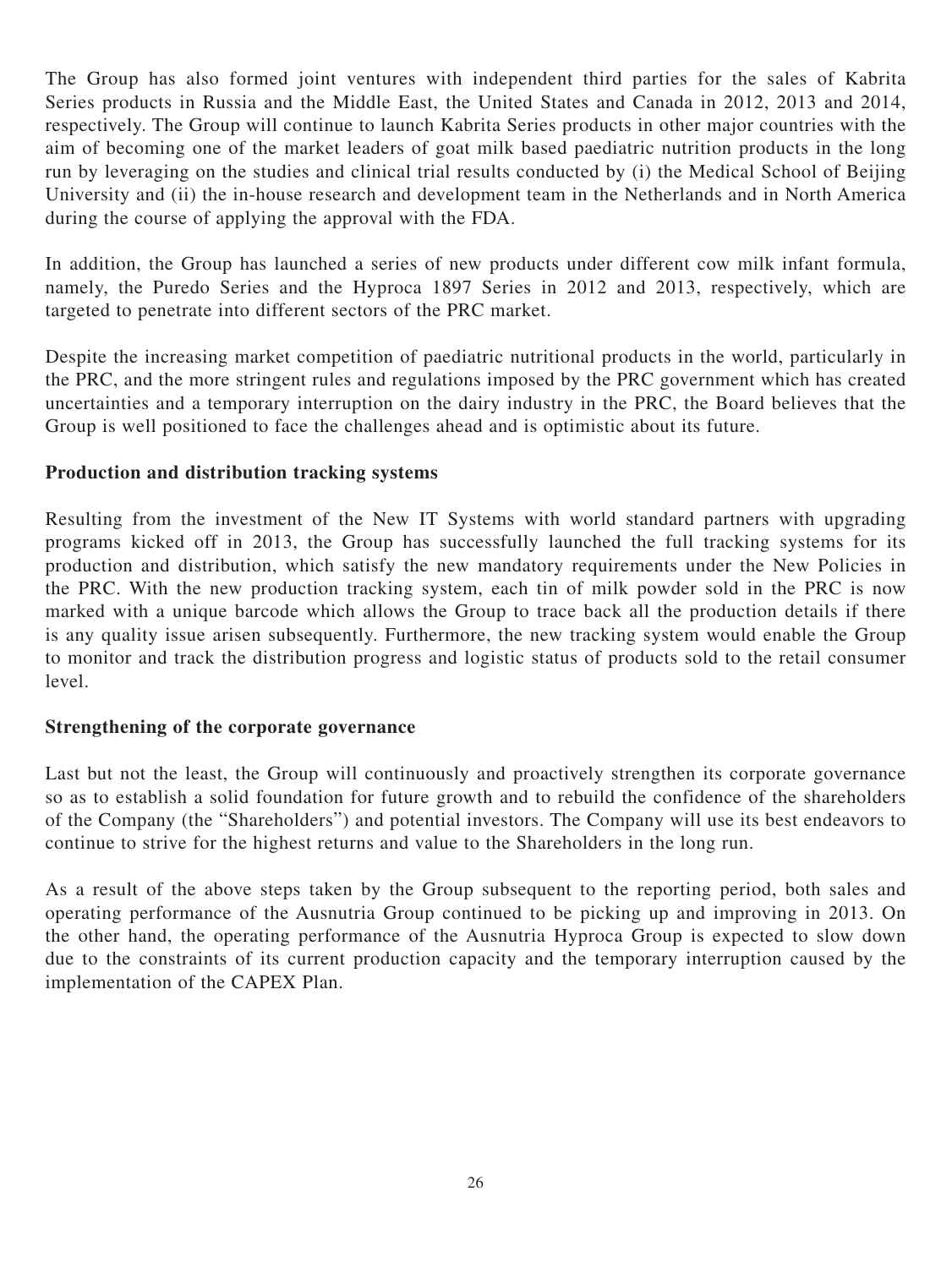# **MANAGEMENT DISCUSSION AND ANALYSIS**

# **FINANCIAL REVIEW**

# **Overall performance**

|                                                        | 2012<br><b>RMB'M</b> | 2011<br>RMB'M |
|--------------------------------------------------------|----------------------|---------------|
| <b>REVENUE:</b>                                        |                      |               |
| - Ausnutria Group                                      | 486.7                | 417.3         |
| - Ausnutria Hyproca Group#                             | 874.9                | 211.9         |
|                                                        | 1,361.6              | 629.2         |
| Less: Intersegment sales                               | (10.6)               |               |
| - Group (including the Ausnutria Hyproca Group)        | 1,351.0              | 629.2         |
| <b>GROSS PROFIT:</b>                                   |                      |               |
| - Ausnutria Group                                      | 253.2                | 193.7         |
| - Ausnutria Hyproca Group#                             | 73.1                 | 25.8          |
|                                                        | 326.3                | 219.5         |
| Less: Intersegment results                             | (0.1)                |               |
| - Group (including the Ausnutria Hyproca Group)        | 326.2                | 219.5         |
|                                                        | %                    | $\%$          |
| <b>GROSS MARGIN:</b>                                   |                      |               |
| - Ausnutria Group                                      | 52.0                 | 46.4          |
| - Ausnutria Hyproca Group#                             | 8.4                  | 12.2          |
| - Group (including the Ausnutria Hyproca Group)        | 24.1                 | 34.9          |
| PROFIT ATTRIBUTABLE TO EQUITY OWNERS<br>OF THE PARENT: |                      |               |
| - Ausnutria Group                                      | 70.3                 | 38.1          |
| - Ausnutria Hyproca Group#                             | (3.8)                | 6.2           |
| - Group (including the Ausnutria Hyproca Group)        | 66.5                 | 44.3          |
|                                                        |                      |               |

# Acquired by the Group on 17 October 2011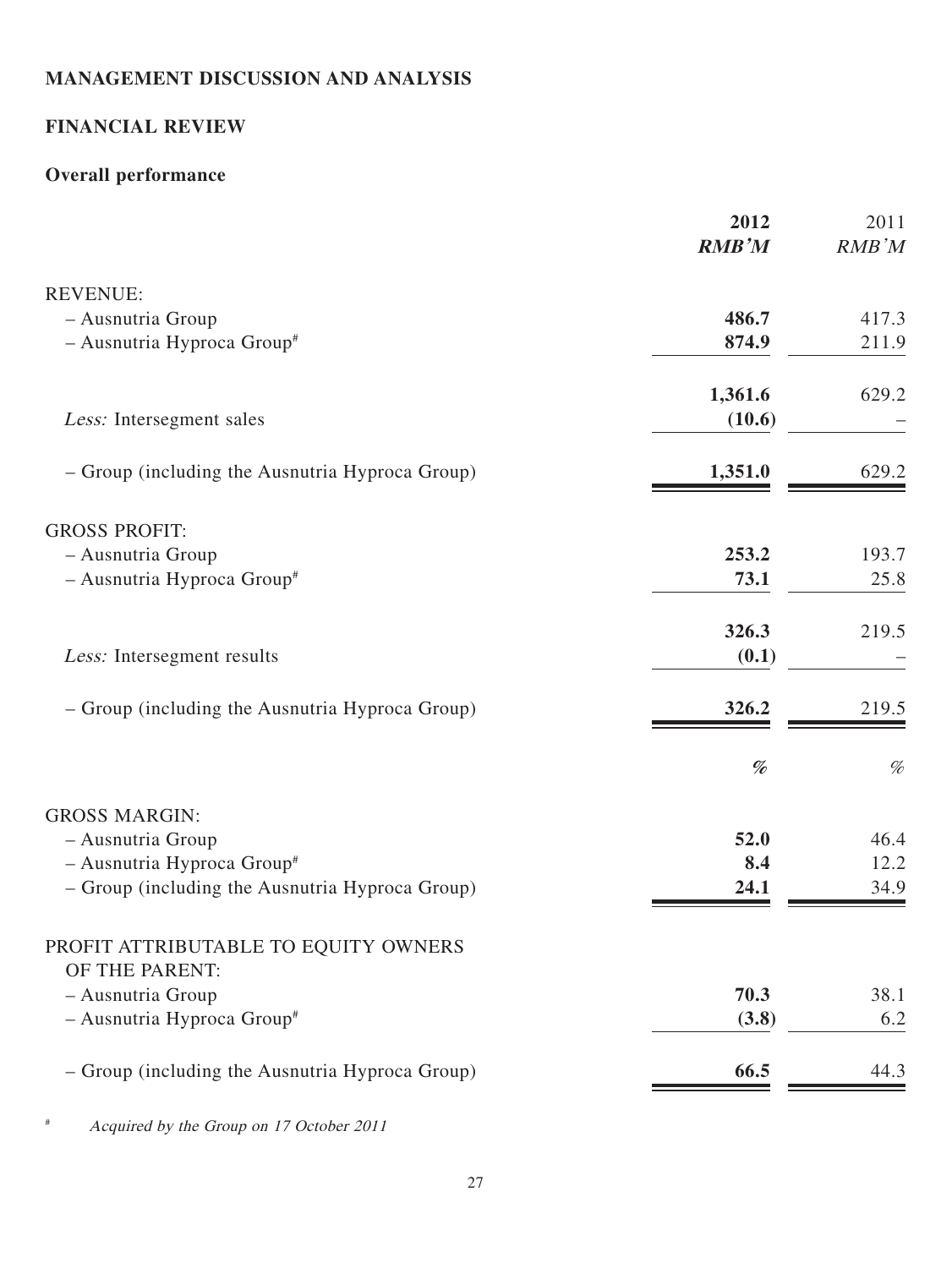### **Revenue – Overall**

For the Year 2012, the Group recorded revenue of approximately RMB1,351.0 million, representing an increase of approximately RMB721.8 million, or approximately 114.7%, from RMB629.2 million for the Year 2011. The increase is mainly attributable to (i) the increase in sales of the Ausnutria Group by approximately RMB69.4 million; and (ii) the contribution of revenue of approximately RMB874.9 million (Period 2011: approximately RMB211.9 million) from the Ausnutria Hyproca Group which has been consolidated into the Group since 17 October 2011.

### **Revenue – Ausnutria Group**

During the Year 2012, A-choice Series, Best-choice Series, Allnutria Series and Allnutria Organic Series, continued to be the major series of paediatric milk formula of the Ausnutria Group which are all imported from overseas and are designed to target consumers for premium products in the PRC. During the Year 2012, the Ausnutria Group has also commenced the launch of another imported cow milk infant formula, namely the Puredo Series, which is targeted to penetrate into different sectors of the PRC. The revenue derived from the Puredo Series of products in the PRC which was launched in June 2012 was approximately RMB30.7 million (Year 2011: Nil) for the Year 2012.

The increase in the revenue of the Ausnutria Group was mainly due to the improvement in the financial performance of Ausnutria China following the restructuring of its distribution network in 2010/2011 as well as the contribution from a series of new products under different infant formula that were launched during the year. Coping with the continuous increase in demand for infant milk formula in the PRC, the sales performance of the Ausnutria Group is gradually picking up and improving.

#### **Revenue – Ausnutria Hyproca Group**

The Ausnutria Hyproca Group is principally engaged in the dairy industry from research and development, milk collection, processing, production and packaging of dairy products with production facilities and milk sources in the Netherlands for own labels as well as under original equipment manufacturing ("OEM") and private label arrangements. The OEM and private label arrangements are serving cow milk dairy products to customers in the Netherlands and other overseas countries, such as the PRC, Taiwan, other European and Middle East countries. The Ausnutria Hyproca Group also sells paediatric milk formula under its own brands (Kabrita for goat infant formula ("Kabrita") in the PRC, Russia and the Middle East countries and Neolac for cow infant formula in the PRC). The Ausnutria Hyproca Group is one of the leading producers and distributors of goat milk products in the world.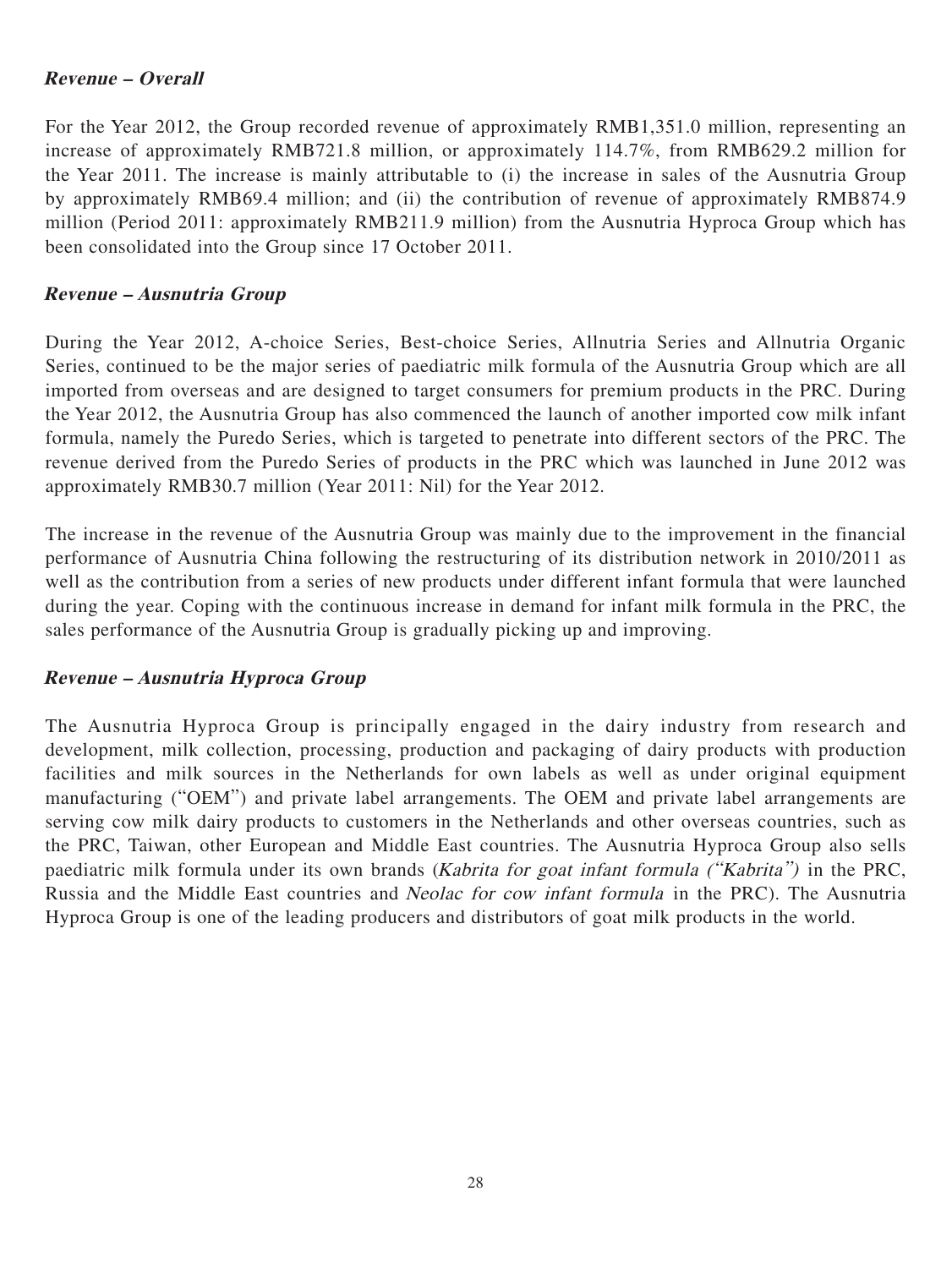For additional information, an analysis of the revenue of the Ausnutria Hyproca Group for the Year 2012 and the Year 2011 (as if it was had been acquired since 1 January 2011) is as follows:

|                                        | 2012<br><b>EURO'M</b> | 2011<br>EURO'M | 2012<br>RMB'M<br>equivalent | 2011<br>RMB'M<br>equivalent |
|----------------------------------------|-----------------------|----------------|-----------------------------|-----------------------------|
| Revenue of the Ausnutria Hyproca Group | 107.5                 | 87.7           | 874.9                       | 791.2                       |

The increase in the revenue of the Ausnutria Hyproca Group for the Year 2012 was primarily attributed to (i) the increase in the revenue of Kabrita to approximately RMB36.2 million, representing an increase of approximately RMB27.6 million, or approximately 320.9%, from the Year 2011, as the product was launched in the fourth quarter of the Year 2011 in the PRC; and (ii) the continuous increases in the demand for paediatric nutrition products from its customers in the Netherlands and other overseas countries due to the increasing recognition of the good quality of milk supply in the Netherlands and the reputation of good quality products delivered by the Ausnutria Hyproca Group that was built up since the establishment of the Ausnutria Hyproca Group in 1897.

## **Gross profit – Overall**

Gross profit for the Year 2012 was approximately RMB326.2 million, representing an increase of approximately RMB106.7 million, or approximately 48.6%, when compared with the Year 2011. The gross profit margin of the Group for the Year 2012 decreased from approximately 34.9% for the Year 2011 to 24.1%, primarily due to the dilutive effect as a result of the change in sales mix after consolidating the full year results of the Ausnutria Hyproca Group which has been consolidated into the Group since 17 October 2011 and the impact of the temporary interruption in the production of the Ausnutria Hyproca Group.

## **Gross profit – Ausnutria Group**

Gross profit of the Ausnutria Group for the Year 2012 amounted to approximately RMB253.2 million, representing an increase of approximately RMB59.5 million, or approximately 30.7%, from the Year 2011. The gross margin of the Ausnutria Group for the Year 2012 increased from approximately 46.4% for the Year 2011 to 52.0%. In 2010/2011, Ausnutria China has undergone a restructuring of its sales channel and have granted bigger discounts to its distributors as an incentive for their promotion of Ausnutria China's products in the Year 2011. In view that the sales of Ausnutria China has been gradually improving since the implementation of the above strategies, Ausnutria China reduced its discounts granted to distributors during the Year 2012 and the gross profit margin of the Ausnutria Group improved to the 2010 level of approximately 51.2%.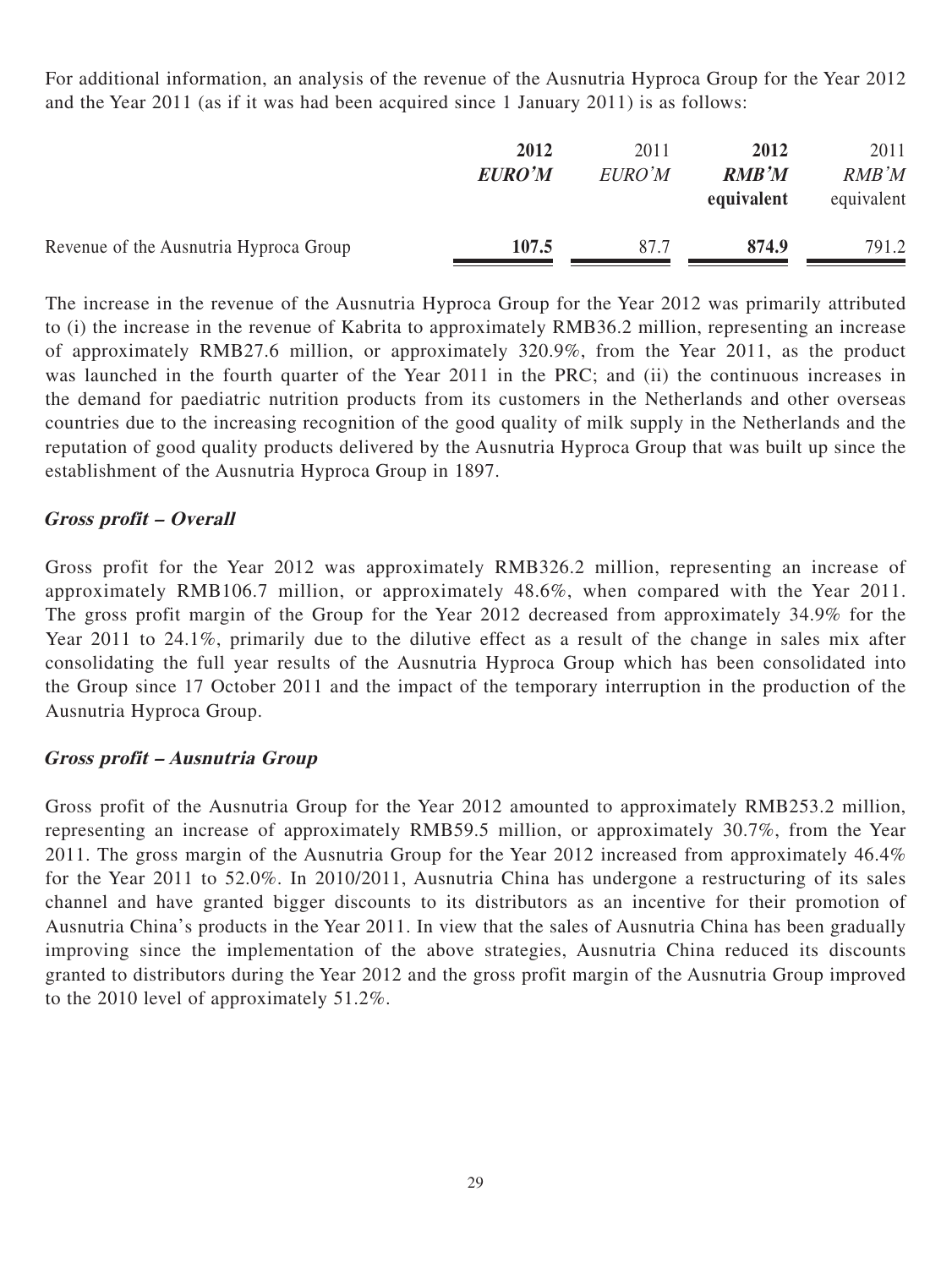### **Gross profit – Ausnutria Hyproca Group**

For additional information, an analysis of the gross profit of the Ausnutria Hyproca Group for the Year 2012 and the Year 2011 (as if it had been acquired since 1 January 2011) is as follows:

|                                                   | 2012<br><b>EURO'M</b> | 2011<br>EURO'M | 2012<br><b>RMB'M</b><br>equivalent                                                                                              | 2011<br>RMB'M<br>equivalent |
|---------------------------------------------------|-----------------------|----------------|---------------------------------------------------------------------------------------------------------------------------------|-----------------------------|
| Gross profit:<br>- Ausnutria Hyproca Group        | 9.0                   | 10.7           | 73.1                                                                                                                            | 96.5                        |
|                                                   | %                     | %              | $% \mathcal{P}_{\mathcal{A}}^{\mathcal{A}}\!\left( \mathcal{A} \right) = \mathcal{A}^{\mathcal{A}}\!\left( \mathcal{A} \right)$ | %                           |
| Gross profit margin:<br>- Ausnutria Hyproca Group | 8.4                   | 12.2           | 8.4                                                                                                                             | 12.2                        |

In July 2012, the Ausnutria Hyproca Group suspended its production temporarily at the request by the Supplier as one of the raw materials that was previously delivered by the Supplier might have been contaminated. As a result of this incident, the Ausnutria Hyproca Group incurred a loss for the year ended 31 December 2012 amounting to approximately RMB35.0 million (Year 2011: Nil), comprising mainly the write-off of inventories.

As a result of the above incidence, the gross profit margin of the Ausnutria Hyproca Group was adversely affected by approximately 3.0% point. In addition, the Ausnutria Hyproca Group has recognised an impairment loss on inventories of approximately RMB9.0 million (Year 2011: Nil) during the Year 2012, which has further reduced the gross profit margin by another approximately 1% point, as a result of the write-off of certain inventories that failed to meet the internal quality standards of the Ausnutria Hyproca Group. Excluding the above impacts, the gross profit margin of the Ausnutria Hyproca Group for the Year 2012 remains to be stable when compared with the Year 2011.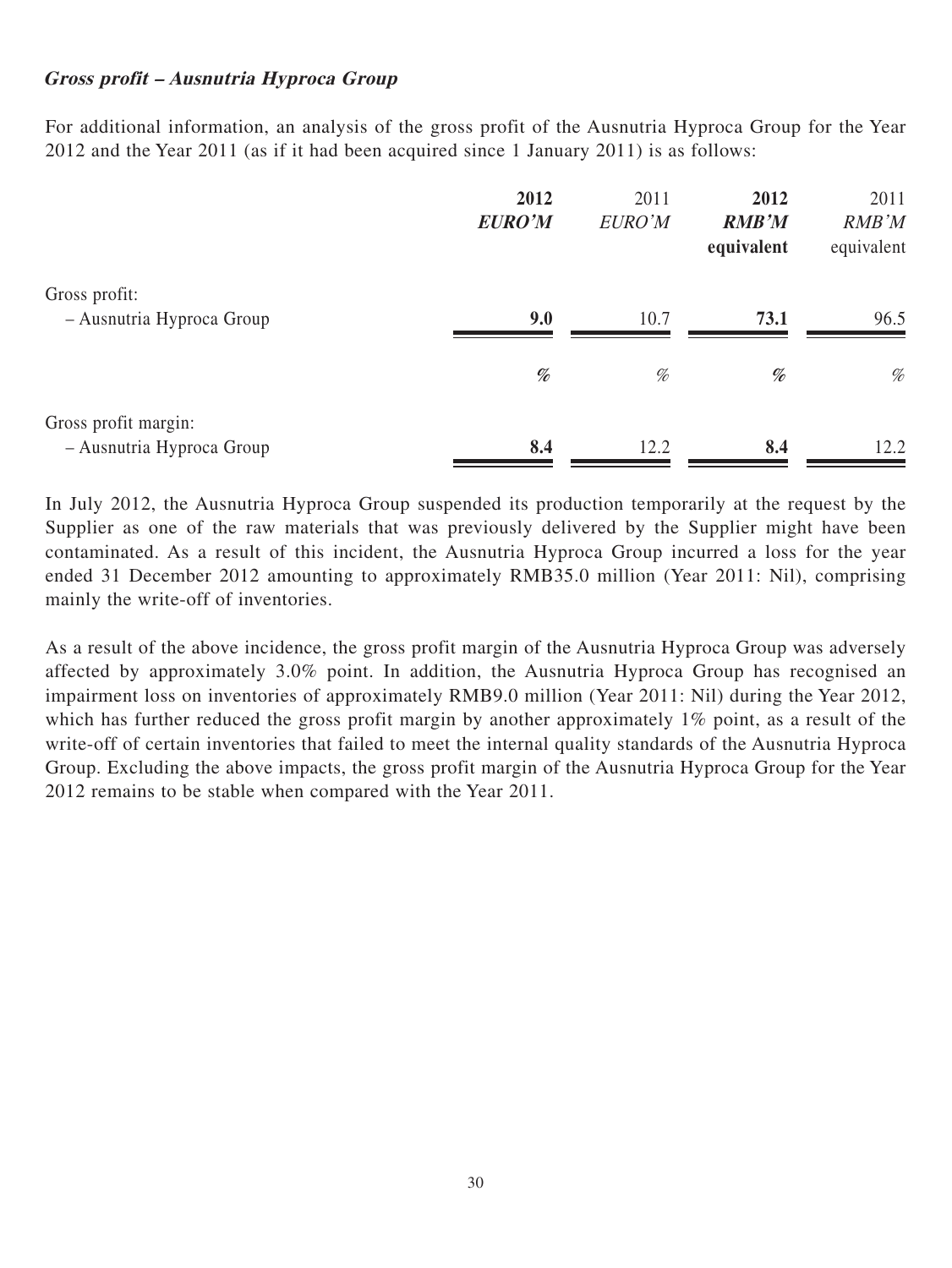### **Other income and gains**

An analysis of other income and gains is as follows:

|                                                 | 2012         | 2011  |
|-------------------------------------------------|--------------|-------|
|                                                 | <b>RMB'M</b> | RMB'M |
| Interest income on held-to-maturity investments | 5.8          | 10.3  |
| Interest income on bank deposits                | 12.3         | 5.0   |
| Government grants                               | <b>1.0</b>   | 1.7   |
| Insurance compensation income                   |              | 8.0   |
| Others                                          | 3.1          | 1.0   |
|                                                 | 22.2         | 26.0  |

#### **Selling and distribution costs**

An analysis of selling and distribution costs is as follows:

| 2012<br>2011<br><b>RMB'M</b><br>RMB'M |
|---------------------------------------|
|                                       |
| 72.3<br>61.0                          |
| 58.9<br>44.2                          |
| 119.9<br>116.5                        |
| 36.5<br>10.8                          |
| 156.4<br>127.3                        |
|                                       |

Selling and distribution costs mainly comprised advertising and promotion expense, salaries and travelling costs of the sales and marketing staff and delivery costs. Selling and distribution costs represented approximately 11.6% and 20.2% of revenue for the Year 2012 and the Year 2011, respectively.

Selling and distribution costs of the Ausnutria Group for the Year 2012 remains stable when compared with that of Year 2011 and this was due to the net effect of (i) the continuous decrease in advertising and promotion expense as the Group has continued its marketing strategy by placing more emphasis in regional promotion and marketing activities by means of holding exhibitions and local seminars provided to parents instead of launching the more costly television advertising activities; and (ii) the increase in other selling and distribution costs as a result of the setting up of new sales channel and establishing the new sales team for the launch of the Puredo Series during the Year 2012.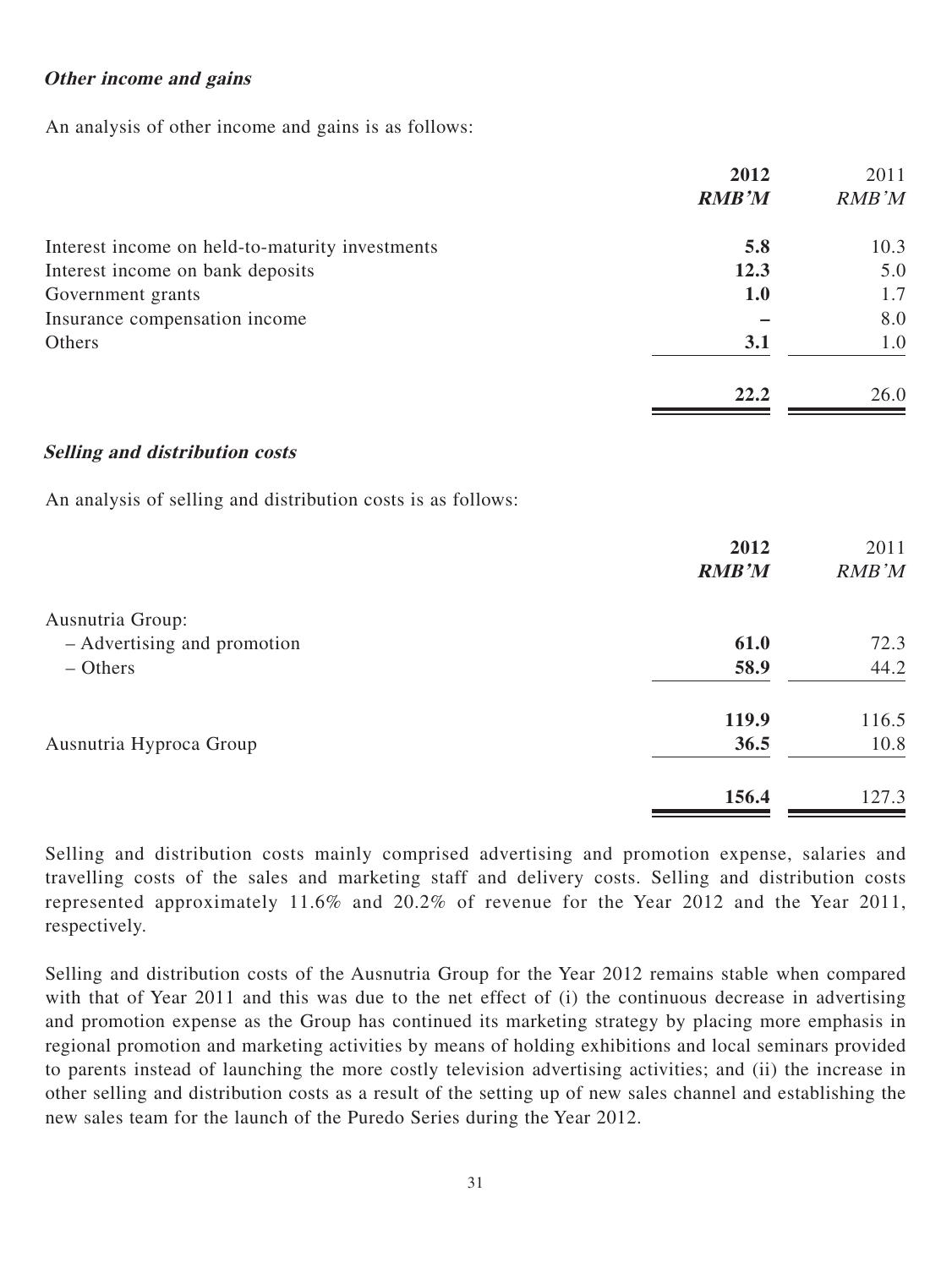The selling and distribution costs of the Ausnutria Hyproca Group represented approximately 4.2% and 5.1% of the Ausnutria Hyproca Group's revenue for the Year 2012 and the Period 2011, respectively. Included in the selling and distribution costs of the Ausnutria Hyproca Group, approximately 50.4% (Period 2011: approximately 46.9%) was related to the sales and marketing costs of the Kabrita Series of products in the PRC. The increase in the selling and distribution costs of the Ausnutria Hyproca Group was also attributed to the full year consolidation effect of the Ausnutria Hyproca Group.

#### **Administrative expenses**

An analysis of the administrative expenses is as follows:

|                         | 2012         | 2011  |
|-------------------------|--------------|-------|
|                         | <b>RMB'M</b> | RMB'M |
| Ausnutria Group         | 46.7         | 40.6  |
| Ausnutria Hyproca Group | 27.8         | 3.8   |
|                         | 74.5         | 44.4  |
|                         |              |       |

Administrative expenses mainly comprised staff costs, travelling expenses, auditors' remuneration, professional fees, depreciation and research and development costs.

The increase in the administrative expenses of the Ausnutria Group was primarily attributed to (i) the increase in staff costs as a result of the general increase in salary; (ii) the increase in depreciation charges on the New IT System which was put into use since the fourth quarter of 2011; (iii) the increase in depreciation charges on buildings and leasehold improvements after Ausnutria China relocated its office from the factory to its existing office premises in late 2011 and early 2012; and (iv) the increase in auditors' remuneration.

The increase in the administrative expenses of the Ausnutria Hyproca Group was primarily attributed to the full year consolidation effect of the Ausnutria Hyproca Group and the increase in headcounts on both the managerial and administrative staff to cope with the continuous increase in the scale of operations of the Ausnutria Hyproca Group.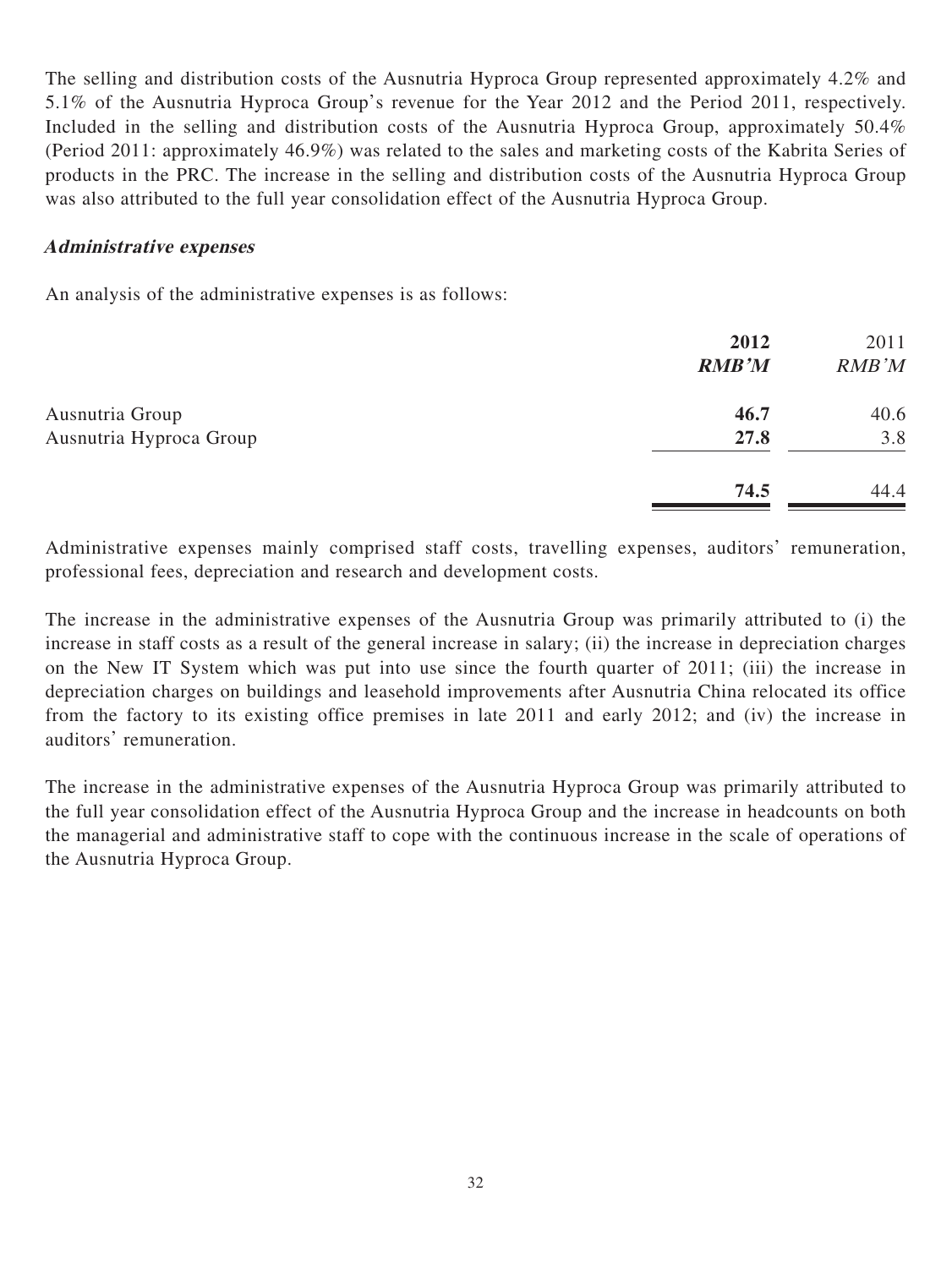### **Other expenses**

An analysis of the other expenses is as follows:

|                         | 2012<br><b>RMB'M</b> | 2011<br>RMB'M |
|-------------------------|----------------------|---------------|
| Ausnutria Group         | 18.6                 | 17.5          |
| Ausnutria Hyproca Group | 9.2                  | 2.0           |
|                         | 27.8                 | 19.5          |

Other expenses mainly comprised legal and professional fees incurred as a result of the Unresolved Issues of approximately RMB14.1 million (Year 2011: Nil); write-off of trade receivables attributed to a number of distributors who have ceased trading with Ausnutria China of approximately RMB1.9 million (Year 2011: Nil); and exchange losses arising from the translation of bank deposits that were denominated in EURO and Hong Kong dollars ("HK\$") to Renminbi ("RMB") of approximately RMB0.2 million (Year 2011: approximately RMB9.5 million).

The Year 2011's other expenses also included the transaction costs in relation to the subscription and the acquisition of the Ausnutria Hyproca of a total of approximately RMB7.3 million.

#### **Finance costs**

The finance costs for the Year 2012 amounted to approximately RMB4.3 million (Year 2011: approximately RMB1.4 million), representing the interest on bank and other borrowings that were attributable to the Ausnutria Hyproca Group. The bank and other borrowings outstanding as at 31 December 2012 of approximately RMB134.6 million remained to be stable when compared with the amount outstanding as at 31 December 2011 of approximately RMB134.1 million. The increase in finance costs was mainly attributable to the full year effect as a result of the consolidation of the Ausnutria Hyproca Group in October 2011. The Ausnutria Group did not have any borrowings for the Year 2012 and the Year 2011.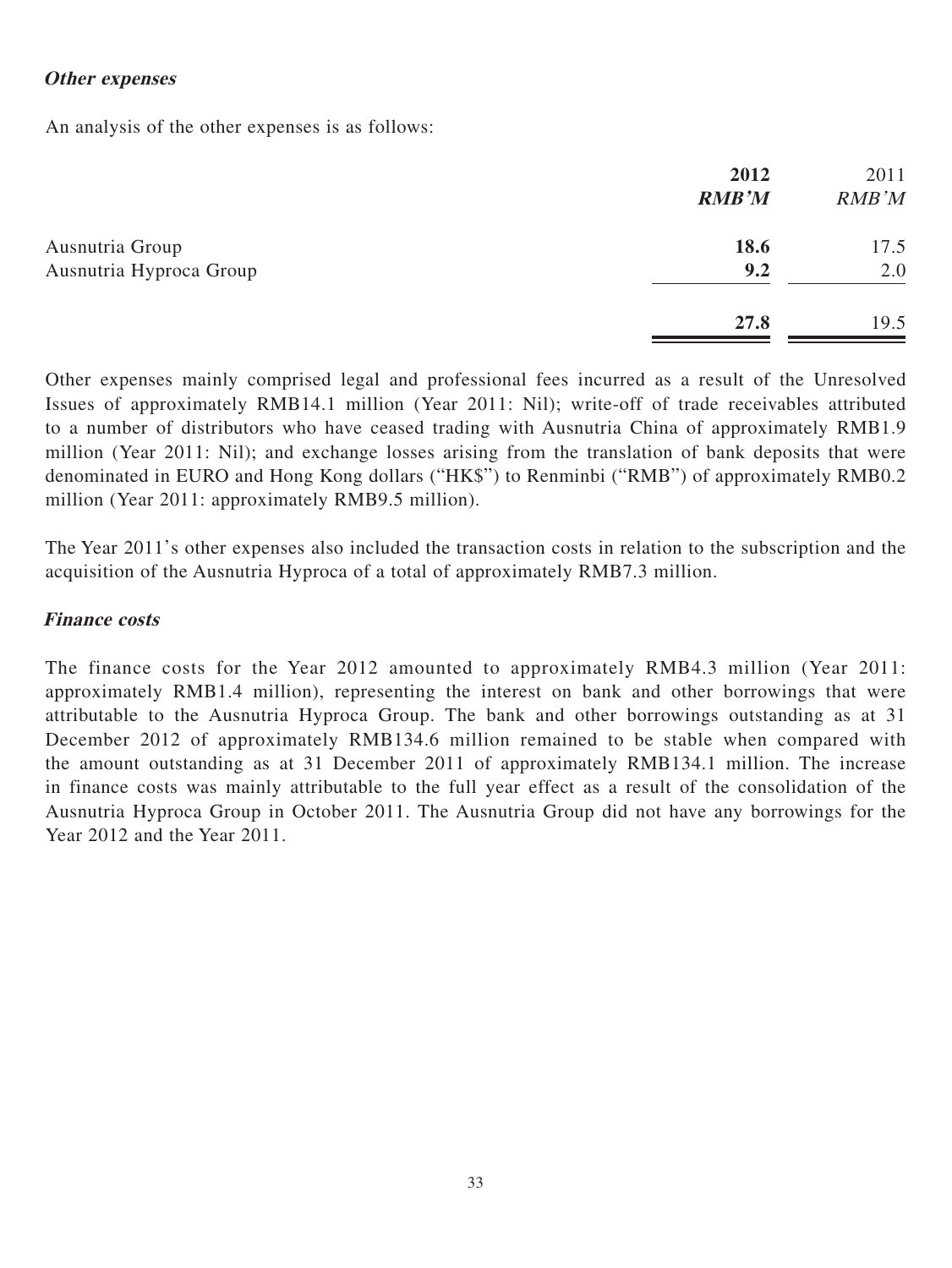#### **Income tax expenses**

The profits generated by the Group were mainly derived from operations in the PRC and the Netherlands. Under the PRC income tax laws, enterprises are subject to corporate income tax (the "CIT") at a rate of 25%. Ausnutria China was designated as a High-tech Enterprise in 2010 and was granted a preferential CIT tax rate of 15% for the three years ended 31 December 2012. All other subsidiaries established in the PRC are subject to the standard CIT rate of 25%. The standard CIT rate in the Netherlands was applied at 20% for the first EURO 200,000 taxable profits and 25% for the taxable profits exceeding EURO 200,000.

In March 2014, Ausnutria China succeeded in renewing its High-tech Enterprise qualification, upon which Ausnutria China will continue to entitle to the preferential CIT tax rate of 15%, for another three years from 1 January 2013.

An analysis of the income tax expenses and the effective income tax rate by jurisdiction is as follows:

|                                    | The Netherlands |      | <b>Mainland China</b> |      | <b>Others</b> |                   | Group |      |
|------------------------------------|-----------------|------|-----------------------|------|---------------|-------------------|-------|------|
|                                    | 2012            | 2011 | 2012                  | 2011 | 2012          | 2011              | 2012  | 2011 |
| Profit/(loss) before tax $(RMB'M)$ | (1.7)           | 27.6 | 108.9                 | 56.4 | (21.8)        | (12.1)            | 85.4  | 71.9 |
| Income tax expense $(RMB'M)$       | (0.4)           | 4.4  | 17.8                  | 17.1 | -             | $\qquad \qquad -$ | 17.4  | 21.5 |
| Effective income tax rate $(\%)$   | (24.1)          | 15.7 | 16.3                  | 30.3 | -             | $\qquad \qquad -$ | 20.4  | 29.8 |

Most of the profits generated by the Group for the Year 2012 were derived in Mainland China. The effective income tax rate for profit generated from Mainland China for the Year 2012 at 16.3% was slightly above the preferential CIT tax rate of 15% as part of the profit was contributed by the other operating subsidiary established in the PRC for the sale of Kabrita products which are subject to the standard CIT rate of 25%. The effective income tax rate for profit generated from Mainland China for the Year 2011 at 30.3% was primarily due to the overpayment of CIT in the Year 2011 arising from the overstatement of profit before tax of Ausnutria China as a result the Unresolved Issues, which may not be recoverable.

The Group did not have any assessable profits derived from the operations in the Netherlands for the Year 2012. The effective income tax rate for profit generated from the Netherlands for the Year 2011 (excluding the share of profit when the Ausnutria Hyproca Group was accounted for as an associate of the Group of approximately RMB4.8 million, the gain on remeasurement of the approximately 19.44% of the enlarged equity interests of approximately RMB14.1 million and those tax losses attributable to Ausnutria Dutch that was not recognised of approximately RMB2.0 million) of approximately 25.6% was in line with the standard CIT rate in the Netherlands.

The losses before tax recognised from other jurisdictions mainly represented professional fees incurred for the handling of the Unresolved Issues and the administrative expenses incurred by the Company. As the Company (which was incorporated solely for investment holding purpose) did not generate any assessable profits for the Year 2012 and the Year 2011, the expenses incurred were not tax deductible.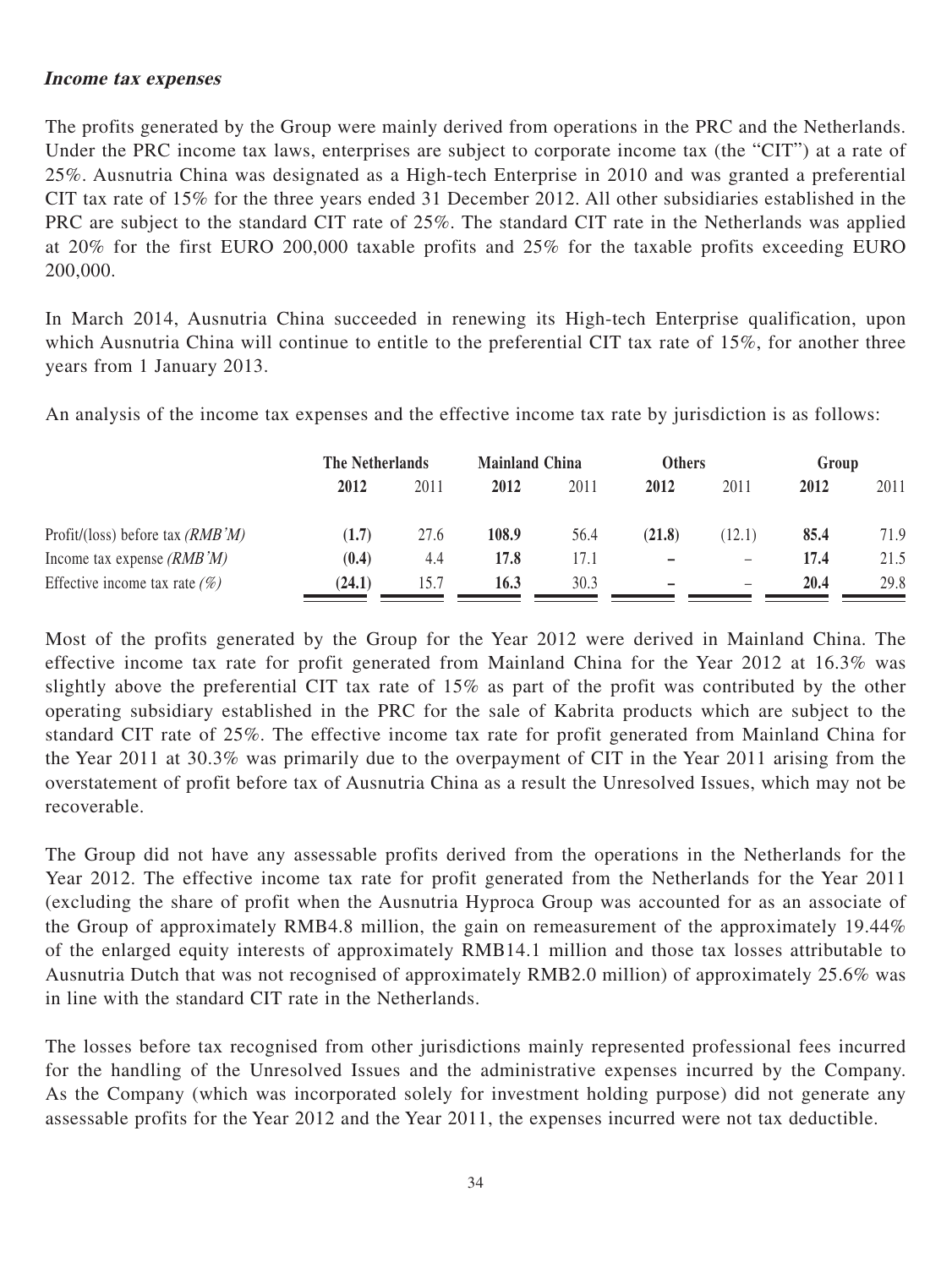### **Profit attributable to equity holders of the Company**

The Group's profit attributable to equity holders of the Company for the Year 2012 amounted to approximately RMB66.5 million, representing an increase of approximately 50.1% when compared with the Year 2011. The increase in net profit was mainly contributed by the growth in the operating performance of the Ausnutria Group and the effective cost controls on the marketing activities and the administrative expenses of the Group which was partly offset by the adverse impact of the temporary interruption on the production of the Ausnutria Hyproca Group and the additional professional fees incurred as a result of the Unresolved Issues.

### **Analysis on Consolidated Statement of Financial Position**

### **Non-current assets**

As at 31 December 2012, the total non-current assets of the Group amounted to approximately RMB406.3 million (31 December 2011: approximately RMB392.6 million), mainly comprised property, plant and equipment of approximately RMB264.3 million (31 December 2011: approximately RMB251.6 million), goodwill arising from the acquisition of Ausnutria Hyproca of approximately RMB84.5 million (31 December 2011: approximately RMB82.9 million), other intangible assets of approximately RMB30.1 million (31 December 2011: approximately RMB31.3 million) and deferred tax assets of approximately RMB25.3 million (31 December 2011: approximately RMB22.9 million).

The increase in the non-current assets of the Group as at 31 December 2012 was principally due to the increase in property, plant and equipment of the Ausnutria Hyproca Group as part of its continuous production expansion plan to cope with the increasing demand of its products from the worldwide customers. The amount of capital expenditures invested by the Ausnutria Hyproca Group for the Year 2012 amounted to approximately RMB32.5 million (Year 2011: approximately RMB8.4 million). Other non-current assets position of the Group as at 31 December 2012 remained fairly stable when compared with that as at 31 December 2011.

## **Current assets**

As at 31 December 2012, the total current assets of the Group amounted to approximately RMB1,182.1 million (31 December 2011: approximately RMB1,144.9 million), mainly comprised inventories of approximately RMB190.9 million (31 December 2011: approximately RMB261.6 million), trade receivables of approximately RMB122.6 million (31 December 2011: approximately RMB119.8 million), bills receivable of approximately RMB18.7 million (31 December 2011: approximately RMB58.0 million), held-to-maturity investments of RMB60.0 million (31 December 2011: RMB200.0 million), time deposits with banks in the PRC of RMB420.0 million (31 December 2011: RMB110.0 million) and cash and cash equivalents of approximately RMB282.7 million (31 December 2011: approximately RMB342.2 million).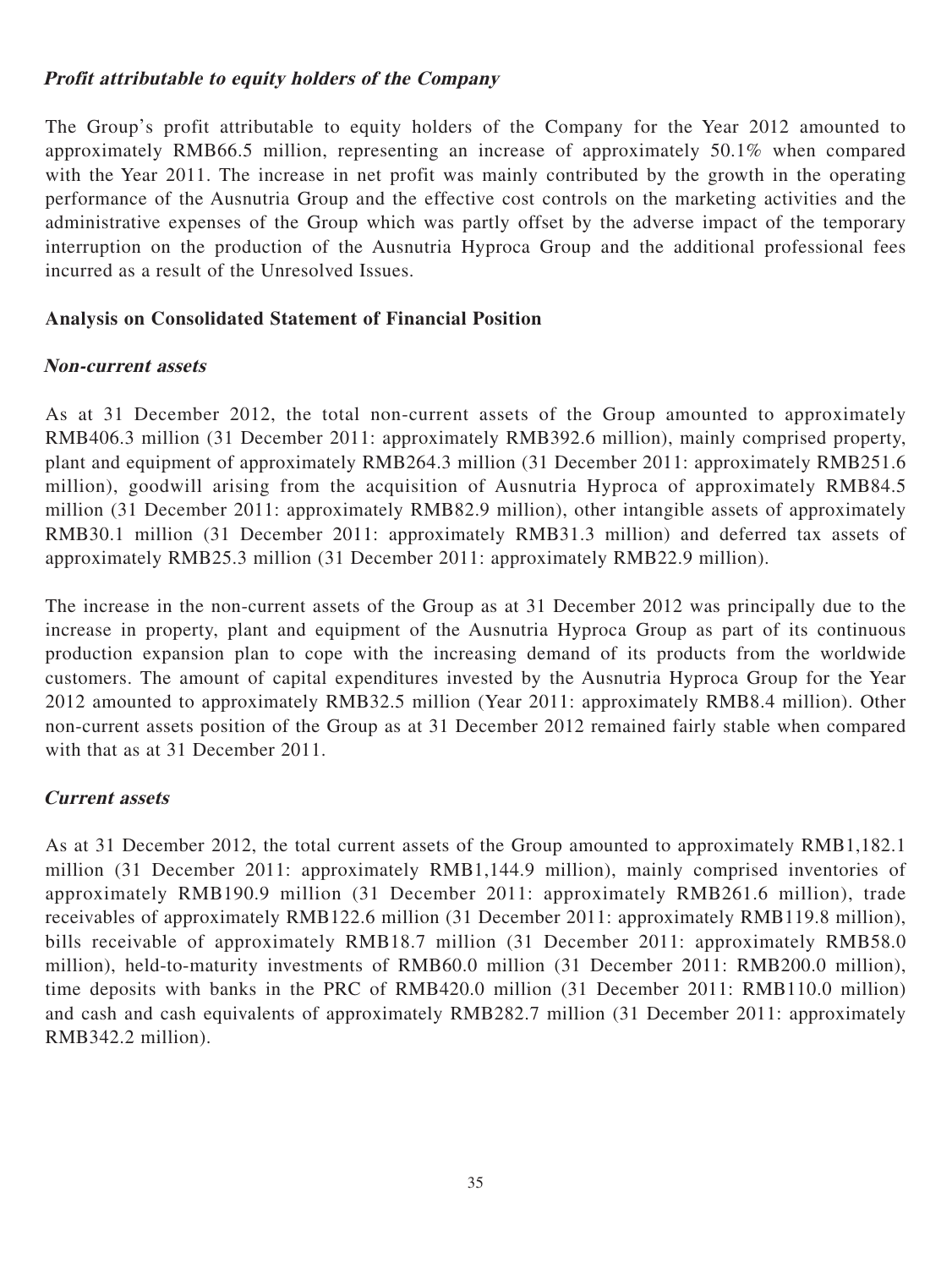#### Inventories

An analysis of the inventories is as follows:

|                                            | 2012<br><b>RMB'M</b> | 2011<br>RMB'M |
|--------------------------------------------|----------------------|---------------|
| Ausnutria Group<br>Ausnutria Hyproca Group | 51.3<br>139.6        | 165.2<br>96.4 |
|                                            | 190.9                | 261.6         |

The decrease in inventories as at 31 December 2012 was primarily attributed to the decrease in inventory level of the Ausnutria Group as a result of (i) the temporary delay in the supply of one of the major products of the Ausnutria Group due to the temporary shortage of one of the major ingredients in the market; and (ii) the shift of one of the products from other suppliers to the Ausnutria Hyproca Group in the fourth quarter of 2012 which was partly in the process of production and partly in transit as at 31 December 2012. The decrease was partly offset by the increase in inventory level of the Ausnutria Hyproca Group to meet the increasing demand for its products from its worldwide customers, including Ausnutria China.

Excluding the impact of the Ausnutria Hyproca Group, the inventory turnover days of the Ausnutria Group as at 31 December 2012 was approximately 169 days (31 December 2011: approximately 238 days)). The Ausnutria Group normally places its purchase orders with suppliers three to six months in advance of delivery. As a result of the lower than expected demand and hence sales in the PRC in the fourth quarter of 2011, the inventory level reached a comparatively high level as at 31 December 2011. Since 2012, the Group adopted a more prudent approach in placing its orders with distributors so as to digest the inventories carry forward from the Year 2011, the inventory level gradually return to its normal level and the inventory turnover days as at 31 December 2012 decreased by 69 days when compared with 31 December 2011.

The inventory turnover days of the Ausnutria Hyproca Group as at 31 December 2012 was approximately 54 days (31 December 2011: approximately 39 days) and was in line with the stock planning arrangement.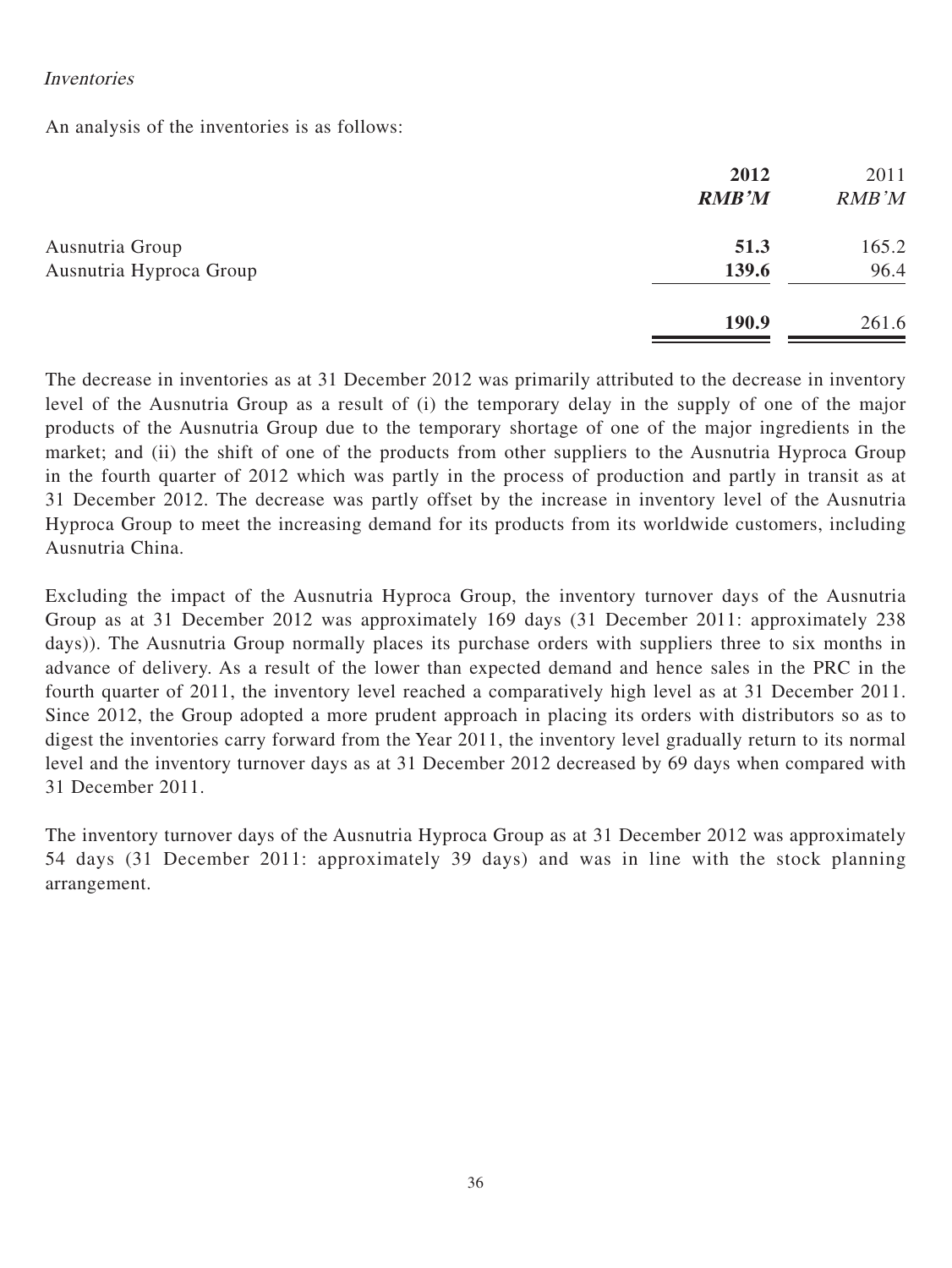# Trade and bills receivables

An analysis of the trade and bills receivables is as follows:

|                           | 2012         | 2011  |
|---------------------------|--------------|-------|
|                           | <b>RMB'M</b> | RMB'M |
| Trade receivables:        |              |       |
| - Ausnutria Group         | 35.4         | 22.6  |
| - Ausnutria Hyproca Group | 87.2         | 97.2  |
|                           | 122.6        | 119.8 |
| Bills receivable          | 18.7         | 58.0  |
|                           | 141.3        | 177.8 |

The decrease in trade and bills receivables as at 31 December 2012 was mainly attributable to the decrease in bills receivable as at 31 December 2012 of approximately RMB39.3 million when compared with 31 December 2011.

The trade receivable turnover days of the Ausnutria Group and the Ausnutria Hyproca Group as at 31 December 2012 was approximately 22 days (31 December 2011: approximately 23 days) and approximately 39 days (31 December 2011: approximately 34 days), respectively, which remained fairly stable and were in line with the credit periods granted by the Group to its customers.

## Held-to-maturity investments

The balance as at 31 December 2012 represented an entrusted loan investment of RMB60.0 million (31 December 2011: RMB200.0 million), maturing on 25 April 2013. The decrease in held-to-maturity investments was due to the Group's adoption of a more prudent treasury approach since then and switching from investments in entrusted loans to time deposits with reputable financial institutions in the PRC instead.

The entrusted loan together with its interest derived thereon was transferred to times deposits and was placed with banks in Mainland China after its maturity in May 2013.

## Time deposits and cash and cash equivalents

As at 31 December 2012, the Group's cash and bank balances and time deposits amounted to approximately RMB702.7 million, representing an increase of approximately RMB250.5 million, or approximately 55.4%, from RMB452.2 million as at 31 December 2011, of which approximately HK\$174.3 million (31 December 2011: approximately HK\$250.9 million) represented the unutilised portion of the proceeds from the IPO.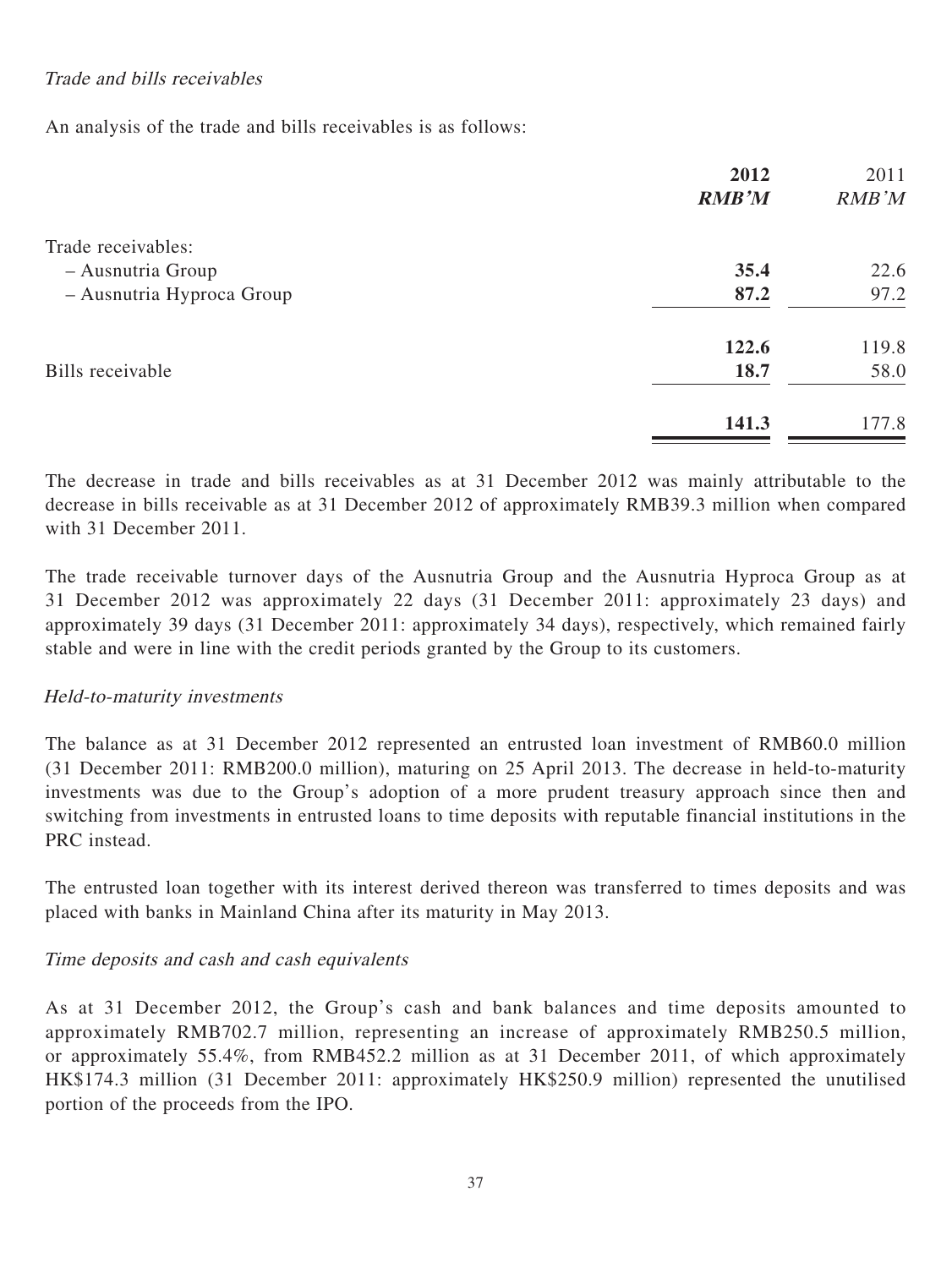For details regarding the changes in the above, please refer to the "Analysis on Consolidated Statement of Cash Flows" section of this announcement.

# **Current liabilities**

As at 31 December 2012, the total current liabilities of the Group amounted to approximately RMB440.6 million (31 December 2011: approximately RMB441.6 million), mainly comprised trade payables of approximately RMB104.7 million (31 December 2011: approximately RMB84.3 million), other payables and accruals of approximately RMB229.7 million (31 December 2011: approximately RMB259.5 million) and interest-bearing bank loans and other borrowings of approximately RMB95.6 million (31 December 2011: approximately RMB91.4 million).

## Trade payables

An analysis of the trade payables is as follows:

|                         | 2012<br><b>RMB'M</b> | 2011<br>RMB'M |
|-------------------------|----------------------|---------------|
| Ausnutria Group         | 9.0                  | 21.3          |
| Ausnutria Hyproca Group | 95.7                 | 63.0          |
|                         | 104.7                | 84.3          |

The increase in trade payables of the Group as at 31 December 2012 was mainly attributable to the increase in the amount of procurement as a result of the increase in the scale of production of the Ausnutria Hyproca Group which was driven by the continuous increase in worldwide demand for dairy products originated in the Netherlands. The trade payables of the Ausnutria Group as at 31 December 2012 decreased by approximately RMB12.3 million to approximately RMB9.0 million was a result of the temporary delay in shipments from some of its suppliers as mentioned above.

The trade payable turnover days of the Ausnutria Group and the Ausnutria Hyproca Group as at 31 December 2012 was approximately 24 days (31 December 2011: approximately 25 days) and approximately 37 days (31 December 2011: approximately 26 days), respectively. The slight increase in the trade payable turnover days of the Ausnutria Hyproca Group was a result of the increase in average credit periods granted by the major suppliers due to increasing in quantity of raw materials purchased by the Ausnutria Hyproca Group.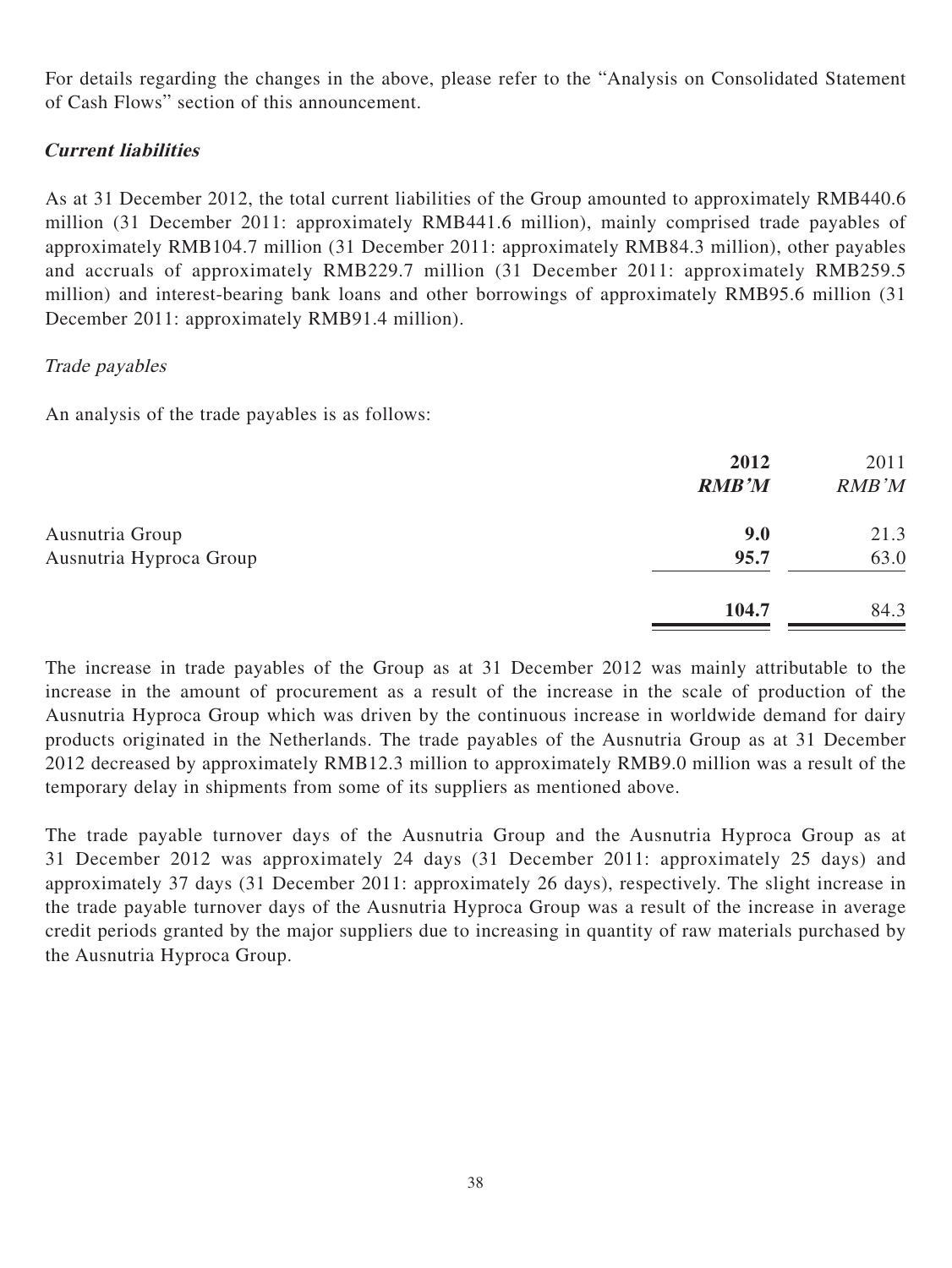## Other payables and accruals

Other payables and accruals mainly represented advances and deposits from customers of a total of approximately RMB100.9 million (31 December 2011: approximately RMB151.4 million), deferred income of RMB46.9 million (31 December 2011: approximately RMB39.4 million), accrued salaries and welfare of approximately RMB21.7 million (31 December 2011: approximately RMB19.5 million), accrued advertising expenses of approximately RMB6.1 million (31 December 2011: approximately RMB8.8 million), accrued utility charges of approximately RMB8.5 million (31 December 2011: approximately RMB2.8 million), accrued delivery charges of approximately RMB4.9 million (31 December 2011: approximately RMB1.6 million), accrued professional fees and travelling expenses of the sales and marketing staff and other payables of a total of approximately RMB31.7 million (31 December 2011: approximately RMB36.0 million).

In prior years, Ausnutria China evaluated the performance of its distributors partly based on the amount of funds received from its distributors to be determined on an annual basis. In order to meet the annual target set out between Ausnutria China and its respective distributors, some of the distributors would advance cash to Ausnutria China in order to meet their targets particularly near the year end period so as to enjoy bigger sales target incentives and/or greater marketing support from Ausnutria China in the following year. The orders placed by the distributors and the actual physical delivery of the products to the distributors would depend on their then inventory level and the expected upcoming sales of respective distributors from time to time. As a result of the relatively lower amount of revenue being recognised in the Year 2011 when compared with the amount of funds received, the amount of advances from distributors (i.e. customers) relatively increased. Commencing in the Year 2012, Ausnutria China has revised the policy with its distributors whereby the performance of its distributors were measured based on the value of goods despatched. As a result of the above change in evaluation policy, the advances made by distributors decreased when compared with that as at 31 December 2011.

#### Interest-bearing bank loans and other borrowings

The interest-bearing bank loans and other borrowings as at 31 December 2012 and 2011 were all attributed to the Ausnutria Hyproca Group for the financing of its daily working capital and capital expenditures.

## **Non-current liabilities**

As at 31 December 2012, the total non-current liabilities of the Group amounted to approximately RMB84.0 million (31 December 2011: approximately RMB85.3 million), mainly comprised interestbearing bank loans and other borrowings of approximately RMB39.0 million (31 December 2011: approximately RMB42.7 million), accruals for defined benefit plan of approximately RMB17.4 million (31 December 2011: approximately RMB13.2 million) and deferred tax liabilities of approximately RMB27.6 million (31 December 2011: approximately RMB28.9 million).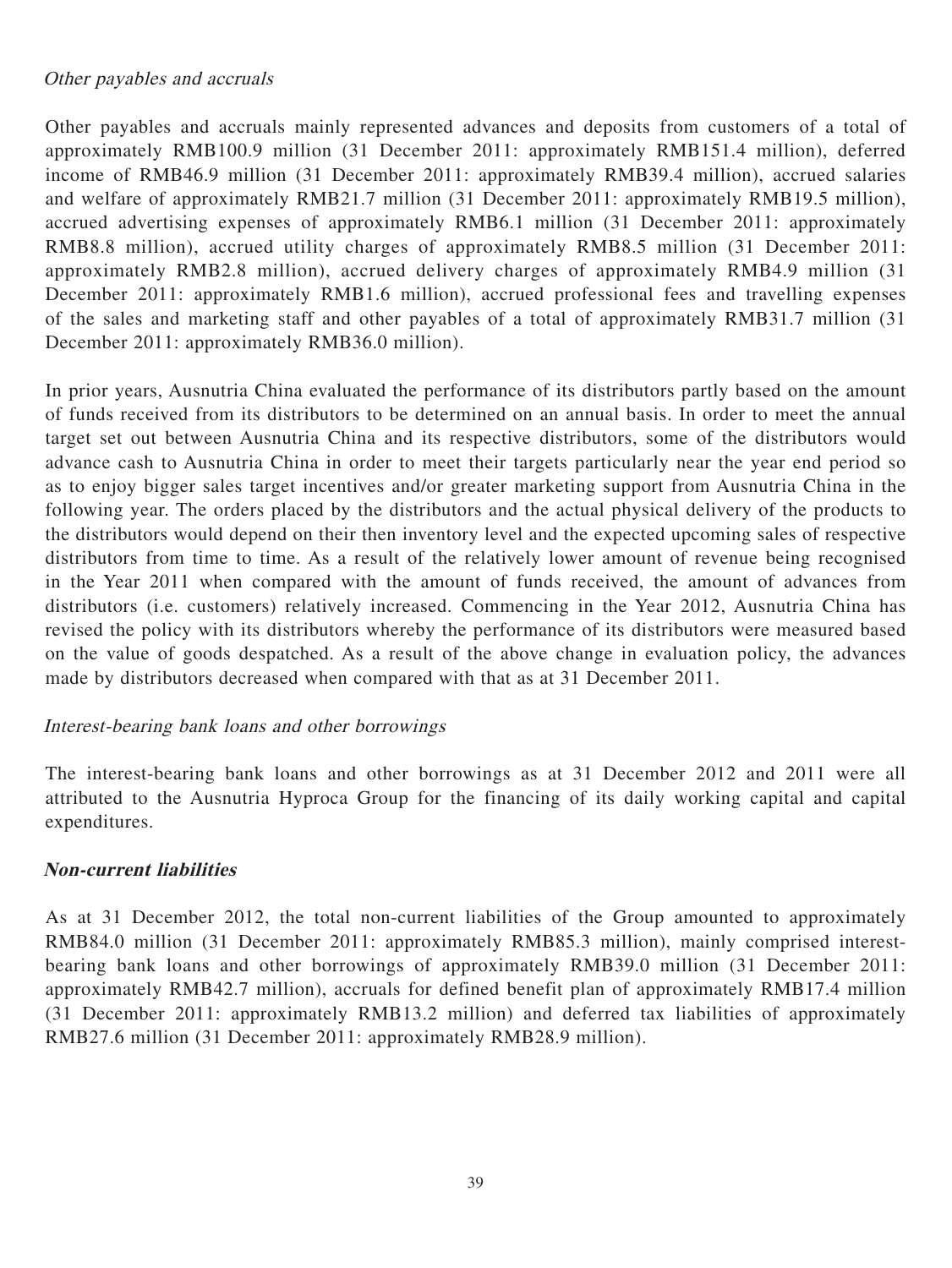### Interest-bearing bank loans and other borrowings

The interest-bearing bank loans and other borrowings as at 31 December 2012 and 2011 were all attributed to the Ausnutria Hyproca Group for the financing of its daily working capital and capital expenditures.

# Accruals for defined benefit plan

The Ausnutria Hyproca Group operates unfunded defined benefit plans for its qualified employees. Under the plans, the qualified employees are entitled to retirement benefits at rates varying at certain percentage of their final salaries on attainment of a retirement age of 65. The accruals for defined benefit plans of approximately RMB17.4 million (31 December 2011: approximately RMB13.2 million) were determined based on the actuarial valuations as at 31 December 2012 carried out by independent professional valuers using the projected unit credit actuarial valuation method.

No defined benefit plan was operated by the Ausnutria Group.

## Deferred tax liabilities

The balance represented (i) the tax effect arising from the timing differences on the depreciation and amortisation charged between accounting and tax reporting purpose that was attributed to the Ausnutria Hyproca Group as at 31 December 2012 and the fair value adjustment arising from the acquisition of Ausnutria Hyproca of a total of approximately RMB21.4 million (31 December 2011: approximately RMB22.7 million); and (ii) the withholding tax amounting to approximately RMB6.2 million (31) December 2011: approximately RMB6.2 million) calculated at 10% on the distributable profits of Ausnutria China that its expected to be distributed in the foreseeable future.

Pursuant to the PRC Corporate Income Tax Law, a 10% withholding tax is levied on dividends declared to foreign investors from foreign investment enterprises established in the PRC. The requirement is effective from 1 January 2008 and applies to earnings after 31 December 2007.

## **Non-controlling interests**

As at 31 December 2012, the balance mainly represented the 49% equity interests in Ausnutria Hyproca owned by DDI. The balance as at 31 December 2011 also included the 8.4% equity interests in Hyproca Lyempf which was acquired by the Ausnutria Hyproca Group from an independent third party at a consideration of EURO 2.8 million (equivalent to approximately RMB23.0 million) on 19 October 2012.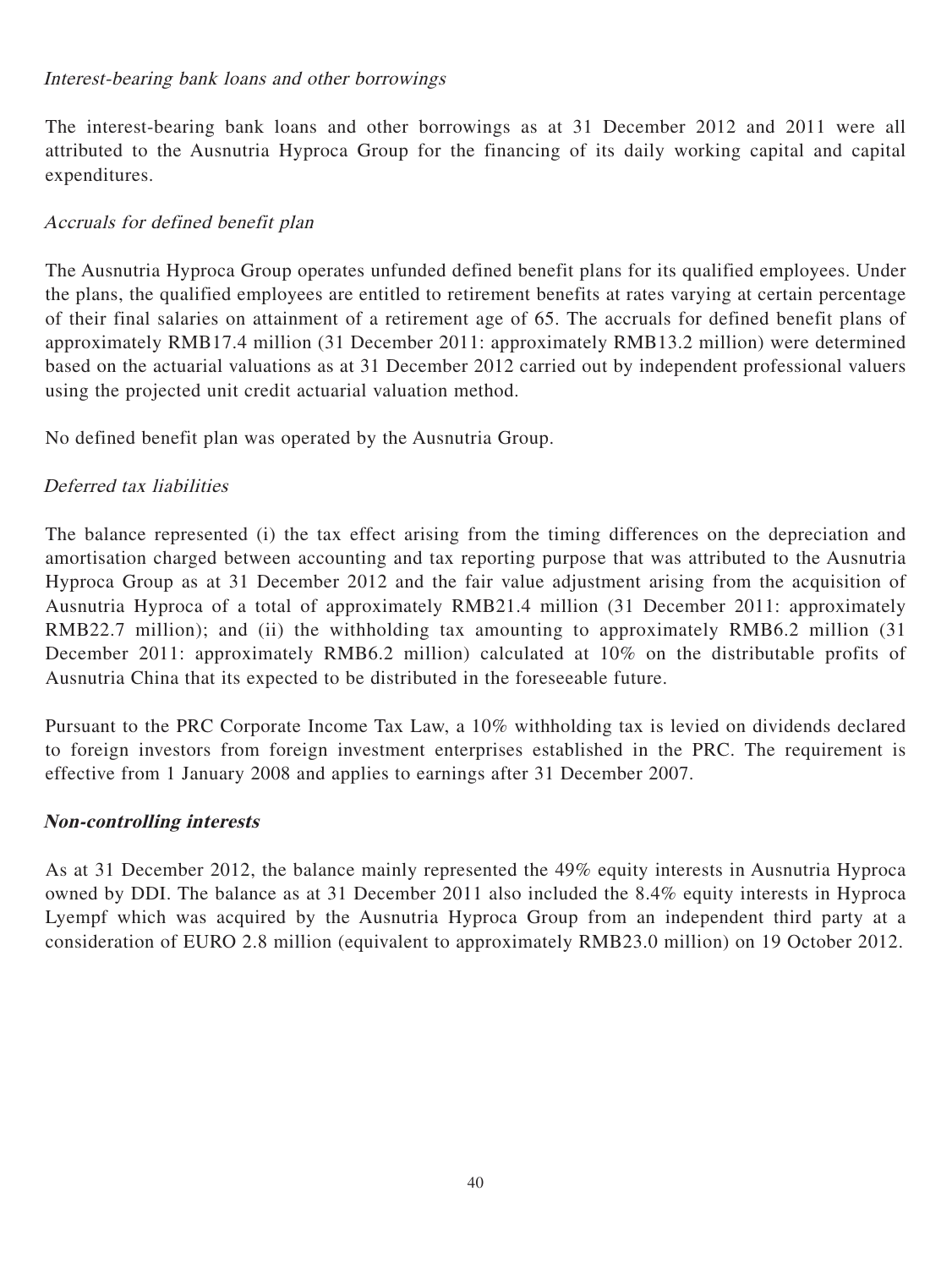## **Analysis on Consolidated Statement of Cash Flows**

An extract of the cash flows information of the Group for the Year 2012 and the Year 2011 is as follows:

|                                             | 2012<br><b>RMB'M</b> | 2011<br>RMB'M |
|---------------------------------------------|----------------------|---------------|
| Net cash flows from operating activities    | 168.1                | 127.4         |
| Net cash flows used in investing activities | (205.3)              | (253.0)       |
| Net cash flows used in financing activities | (23.5)               | (168.5)       |
| Net decrease in cash and cash equivalents   | (60.7)               | (294.1)       |

### **Net cash flows from operating activities**

Net cash flows from operating activities of the Group for the Year 2012 was approximately RMB168.1 million (Year 2011: RMB127.4 million), while the profit before tax for that year was approximately RMB85.4 million (Year 2011: RMB71.9 million).

The net difference of approximately RMB82.7 million (Year 2011: approximately RMB55.5 million) between the profit before tax and net cash flows from operating activities was mainly attributable to (i) the decrease in inventories of approximately RMB46.3 million (Year 2011: increase of approximately RMB39.7 million); (ii) the decrease in trade and bills receivables of approximately RMB36.1 million (Year 2011: increase of approximately RMB41.1 million); which was offset by (iii) the increase in prepayments, deposits and other receivables of RMB17.0 million (Year 2011: decrease of approximately RMB71.9 million). Changes in cash flows from operating activities for the Year 2011 also included the increase in other payables and accruals of approximately RMB62.7 million as a result of the increase in advances and deposits from customers.

## **Net cash flows used in investing activities**

The net cash flows used in investing activities of the Group for the Year 2012 of approximately RMB205.3 million (Year 2011: approximately RMB253.0 million) mainly represented (i) the net proceeds received from the investments in the entrusted loans of RMB140 million (Year 2011: Nil); (ii) the net increase in the Group's time deposits with banks in the PRC by RMB310.0 million (Year 2011: RMB110.0 million); and (iii) the purchases of property, plant and equipment of approximately RMB40.3 million (Year 2011: approximately RMB15.6 million), mainly for the improvement in the production capacity of the Ausnutria Hyproca Group. Cash used in investing activities of the Group for the Year 2011 also included the subscription and the acquisition of a total of the 51% equity interests in Ausnutria Hyproca of approximately RMB128.8 million.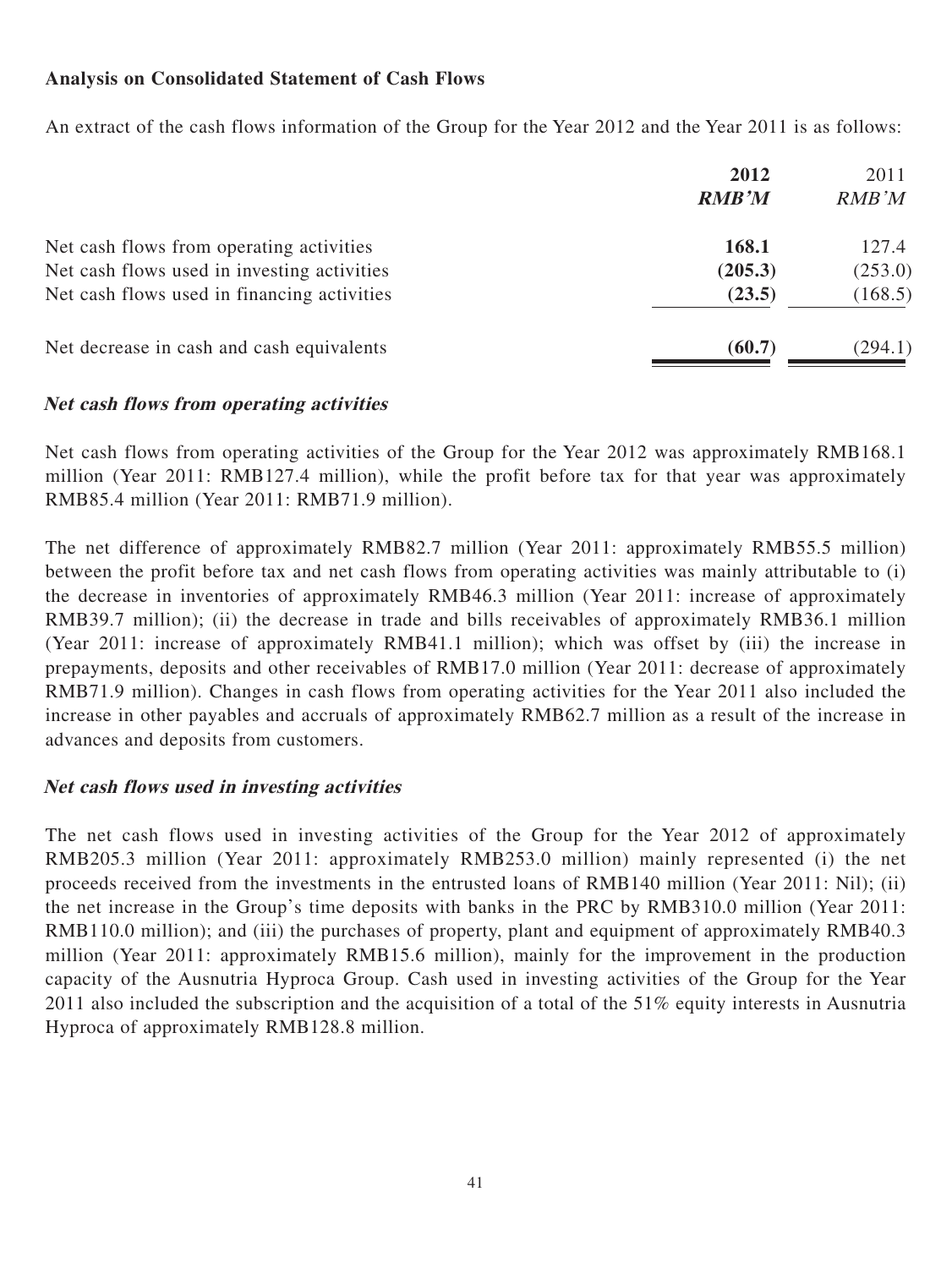### **Net cash flows used in financing activities**

The net cash flows used in financing activities of the Group for the Year 2012 of approximately RMB23.5 million (Year 2011: approximately RMB168.5 million) mainly represented the acquisition of the remaining 8.4% equity interests in Hyproca Lyempf, a 91.6% owned subsidiary of Ausnutria Hyproca at a consideration of EURO 2.8 million (equivalent to approximately RMB23.0 million). Net cash flows used in financing activities for the Year 2011 mainly represented the repurchase of the shares of the Company of a total consideration of RMB134.5 million and the payment of dividend of RMB24.8 million.

# **MATERIAL INVESTMENTS AND ACQUISITIONS AND DISPOSALS**

There were no material investments and acquisitions and disposals of subsidiaries and associated companies during the Year 2012.

## **FINANCIAL RESOURCES, LIQUIDITY AND PLEDGED OF ASSETS**

The Group adopts conservative financial management policies. A summary of liquidity and financial resources is set out below:

|                                               | As at 31 December |         |
|-----------------------------------------------|-------------------|---------|
|                                               | 2012              | 2011    |
| Cash and cash equivalents $(RMB'M)$           | 282.7             | 342.2   |
| Time deposits $(RMB'M)$                       | 420.0             | 110.0   |
| Total bank loans and other borrowings (RMB'M) | 134.6             | 134.1   |
| Total assets <i>(RMB'M)</i>                   | 1,588.4           | 1,537.5 |
| Gearing ratio $(\%)$                          | 8.5               | 8.7     |

As at 31 December 2012, the Ausnutria Hyproca Group had pledged its land and buildings, plant and machineries, inventories and trade receivables with a total carrying value of EURO 42.9 million, equivalent to approximately RMB357.1 million (31 December 2011: approximately EURO 41.5 million, equivalent to approximately RMB338.9 million) for the banking facilities granted to the Ausnutria Hyproca Group.

#### **COMMITMENTS**

As at 31 December 2012, the Group, as lessee, had total future minimum lease payments under noncancellable operating leases amounting to approximately RMB4.8 million (31 December 2011: approximately RMB0.4 million).

As at 31 December 2012, the Group had contracted, but not provided for, capital commitments in respect of leasehold improvements and the purchase of plant and machineries of a total of RMB11.8 million (31 December 2011: RMB8.2 million).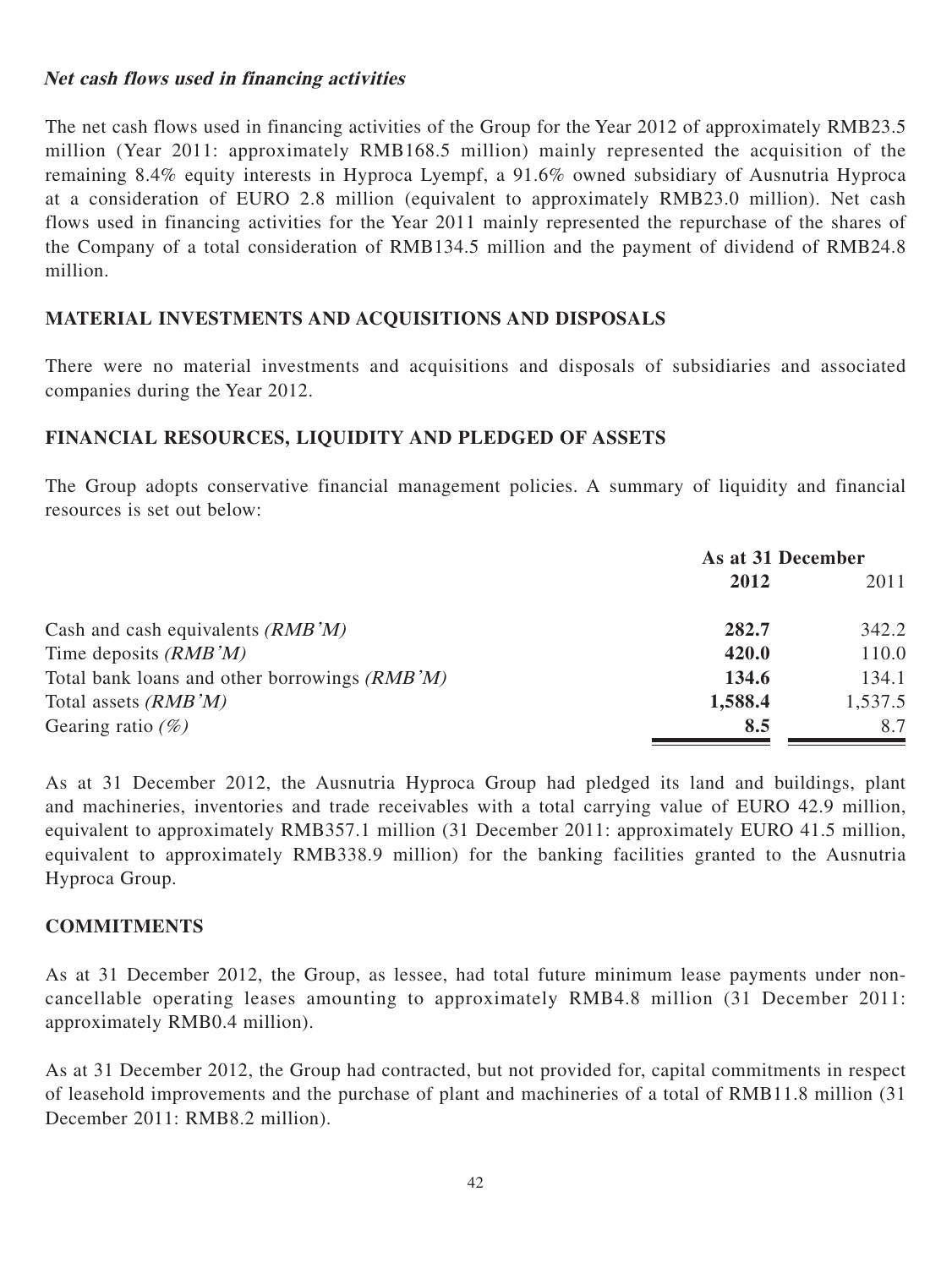### **CONTINGENT LIABILITIES**

As at 31 December 2012, the Group did not have any significant contingent liabilities (31 December 2011: Nil).

### **USE OF PROCEEDS**

The Shares were listed on the Main Board of the Stock Exchange on 8 October 2009 with net proceeds from the IPO of approximately HK\$823.1 million (after deducting underwriting commissions and related expenses) (the "Net IPO Proceeds").

The use of the Net IPO Proceeds from the IPO up to 31 December 2012 was as follows:

|                                              |                 |                 | <b>Balance</b>  |
|----------------------------------------------|-----------------|-----------------|-----------------|
|                                              | As stated       |                 | as at           |
|                                              | in the          |                 | 31 December     |
|                                              | Prospectus*     | <b>Utilised</b> | 2012            |
|                                              | <b>HK\$'000</b> | <b>HK\$'000</b> | <b>HK\$'000</b> |
| Invest in upstream operations                | 246,930         | (192, 776)      | 54,154          |
| Expand the Group's distribution              |                 |                 |                 |
| network and brand building                   | 246,930         | (246,930)       |                 |
| Enhance the Group's research and             |                 |                 |                 |
| development efforts                          | 82,310          | (34, 819)       | 47,491          |
| Introduce new series of organic paediatric   |                 |                 |                 |
| nutrition products                           | 82,310          | (61, 346)       | 20,964          |
| Establish new production lines and warehouse | 82,310          | (30,623)        | 51,687          |
| General working capital                      | 82,310          | (82,310)        |                 |
|                                              | 823,100         | (648, 804)      | 174,296         |

The remaining balance was deposited in reputable financial institutions in the PRC.

\* The Directors intend to apply the remaining Net IPO Proceeds in the manner as stated in the prospectus of the IPO (the "Prospectus") and as subsequently amended as set out in the announcement of the Company dated 8 September 2010 to place the utilised portion of the Net IPO Proceeds in short term deposits and short term treasury products with licensed banks and authorised financial institutions in Hong Kong and in the PRC.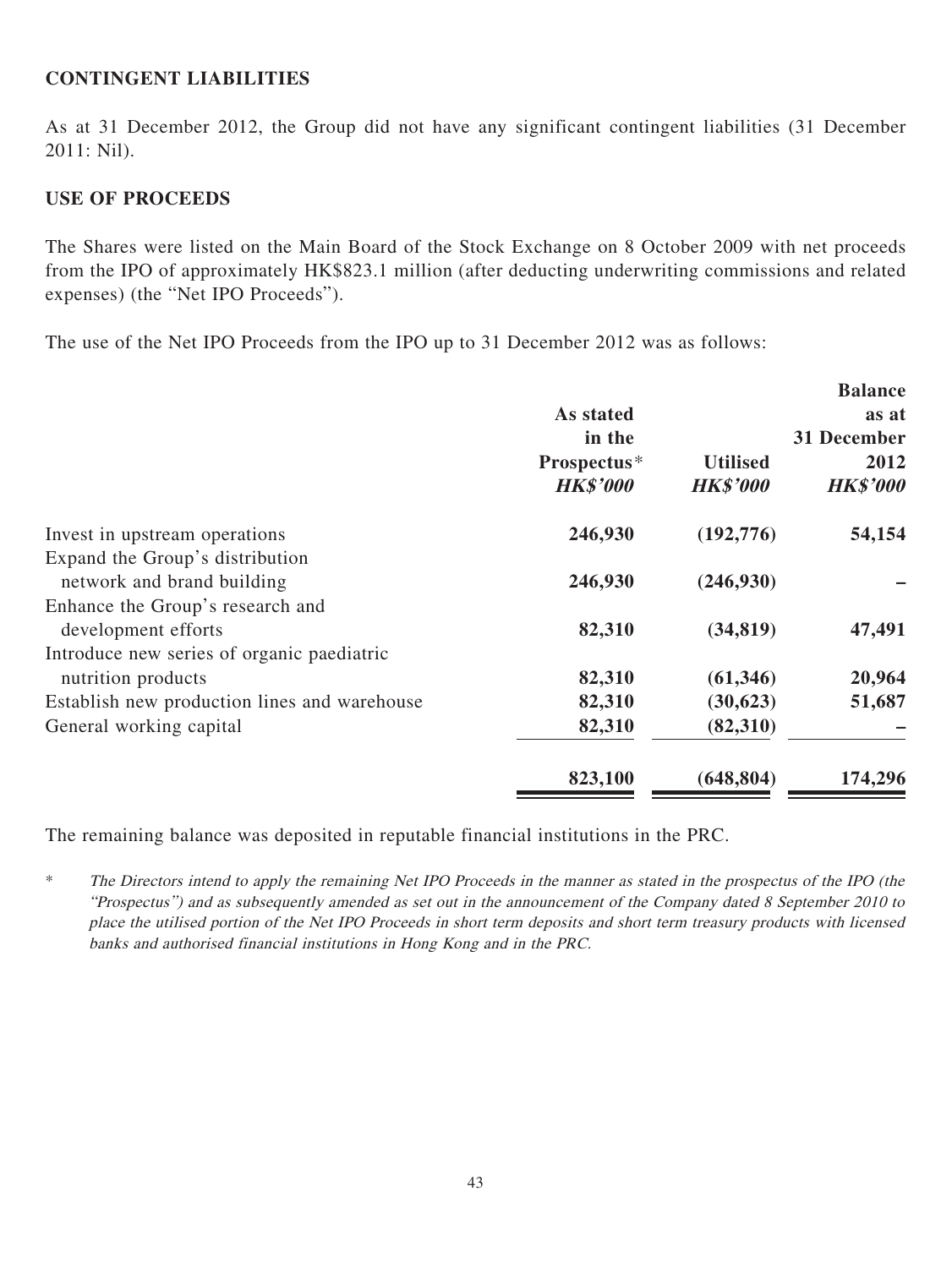### **HUMAN RESOURCES**

As at 31 December 2012, the Group has a total of 928 (31 December 2011: 823) full-time employees. For the Year 2012, total employee costs, including directors' emoluments, amounted to approximately RMB136.2 million (Year 2011: approximately RMB57.2 million), of which approximately RMB86.6 million (Period 2011: approximately RMB17.3 million) were attributed to the Ausnutria Hyproca Group. The increase in employee costs was mainly due to the full year consolidation effect and the continuous increase in the scale of operations of the Ausnutria Hyproca Group. The Group determined the remuneration packages of all employees with reference to individual performance and current market salary scale.

The Group provides a defined contribution mandatory provident fund for retirement benefits of its employees in Hong Kong and various plans in either defined benefit or defined contribution arrangements for the retirement benefits of its employees in the Netherlands. The Group also provides various welfare schemes as required by the applicable local laws and regulations to its employees in the PRC.

#### **SHARE OPTION SCHEME**

On 19 September 2009, the Company adopted a share option scheme (the "Scheme"), whereby the Board is empowered to grant options to eligible persons, including directors, employees and advisers of the Group, to subscribe for the Shares.

As at the date of this announcement, no option has been granted or agreed to be granted under the Scheme.

# **PURCHASE, REDEMPTION OR SALE OF LISTED SECURITIES OF THE COMPANY**

Neither the Company nor any of its subsidiaries purchased, redeemed or sold any of the Shares during the Year 2012 and up to the date of this announcement.

## **CORPORATE GOVERNANCE**

The Board is committed to raising the standard of corporate governance within the Group at all times and believes that good corporate governance helps the Group to safeguard the interests of the Shareholders and improve its performance.

The Stock Exchange has revised and renamed the Code on Corporate Governance Practices (the "CG Code") set out in Appendix 14 to the Rules Governing the Listing of Securities on the Stock Exchange (the "Listing Rules") to Corporate Governance Code (the "New CG Code") effective from 1 April 2012. The Board strives to implement the best practices embodies in the CG Code/New CG Code where feasible and as far as practicable.

In the opinion of the Directors, save for the exceptions as set out in the following, the Company has complied with the respective code provisions of the CG Code and the New CG Code during the Year 2012 and up to the date of this announcement.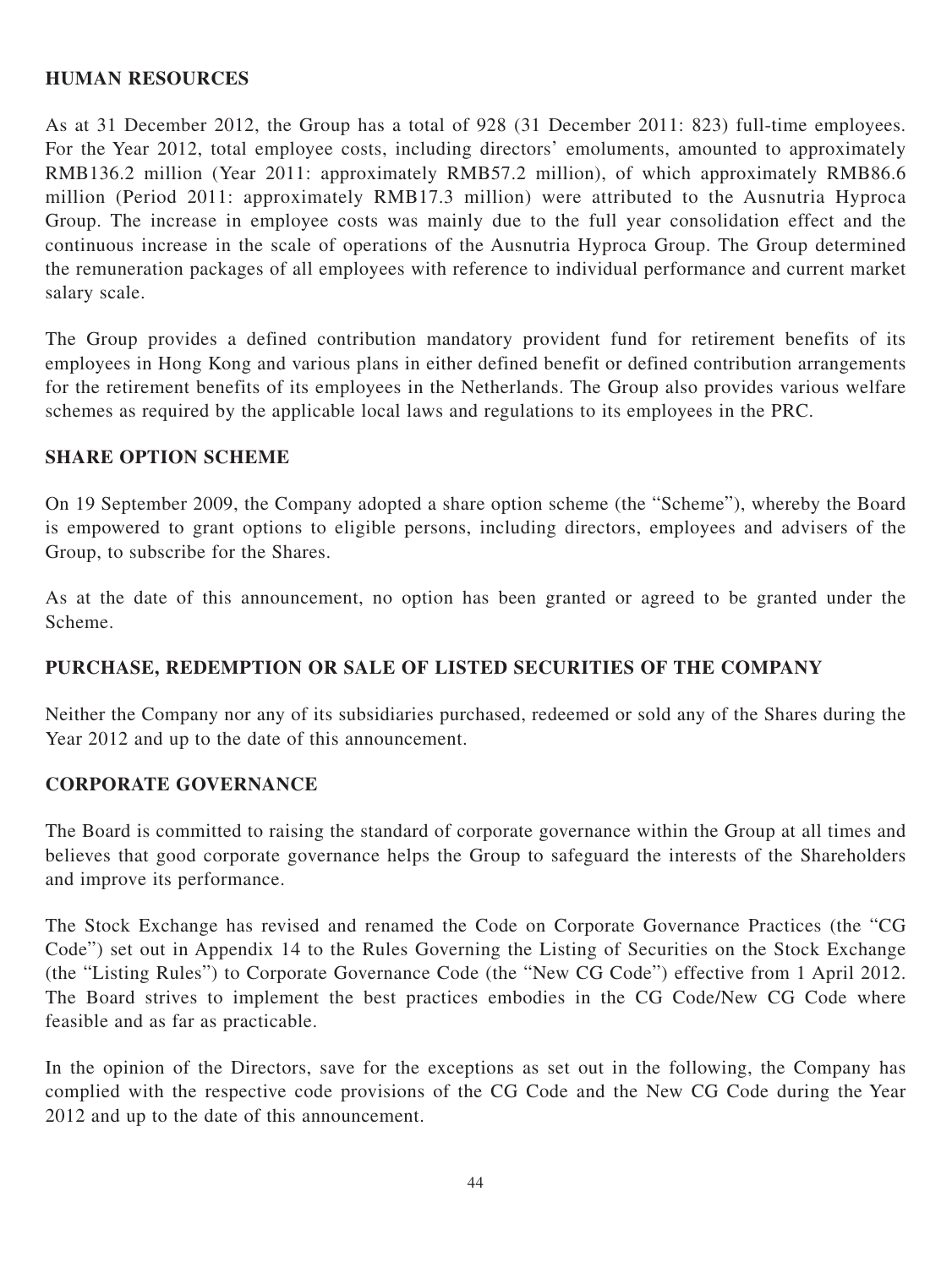## **1) Delay in publishing the financial reports and convening annual general meetings**

As a result of the Unresolved Issues, the Group has breached the financial reporting provisions under the Listing Rules in (i) announcing the annual/interim results and reports for the years ended 31 December 2012 and 2013 and for the six-month periods ended 30 June 2012 and 2013; and (ii) convening an annual general meeting for the years ended 31 December 2012 and 2013.

## **2) Code provision A.1.8**

Under code provision A.1.8 of the New CG Code, the Company should arrange appropriate insurance cover in respect of legal action against its directors.

On 26 September 2013, the Company's previous insurance company informed the Company that the directors and officers liability insurance, which was going to lapse on 7 October 2013, would not be renewed as a result of the suspension of trading in the Shares (the "Suspension") on the Stock Exchange and the insurance company was not in a position to undertake a full assessment for the risk exposure. On 7 January 2014, the Company had entered into a new directors and officers liability insurance with another insurance company.

### **3) Code Provision A.2.7**

Under code provision A.2.7 of the New CG Code, the chairman should at least annually hold meetings with non-executive directors (including independent non-executive directors) without the executive directors present.

On 1 November 2013, a meeting had been held among the chairman and the non-executive Director (including the independent non-executive Directors) without the other executive Directors present, to discuss, among other things, the status in relation to the Suspension and the latest development of the Group. No such meeting has been held during the Year 2012 and up to 31 October 2013.

## **4) Code provisions A.6.7 and E.1.2**

Under code provision A.6.7 of the New CG Code, independent non-executive directors and other non-executive directors should attend general meetings and develop a balanced understanding of the views of the Shareholders. In addition, code provision E.1.2 of the New CG Code provides that the chairman of the board should attend the annual general meeting.

As referred to the section headed "Delay in publishing the financial reports and convening annual general meetings" above, the Company will convene an annual general meeting for the years ended 31 December 2012 and 2013 as soon as practicable.